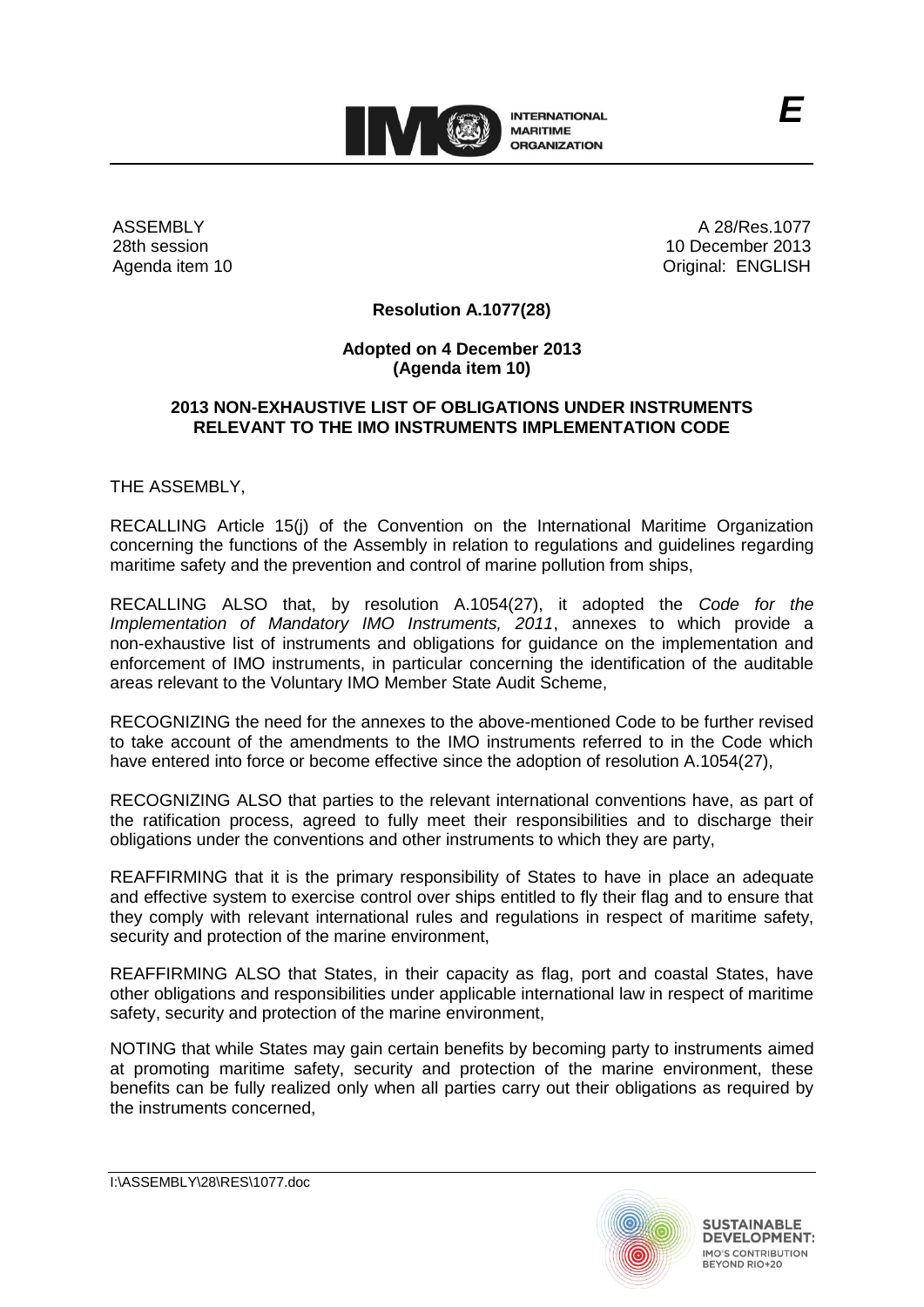NOTING ALSO that the ultimate effectiveness of any instrument depends, inter alia, upon all States:

- (a) becoming party to all instruments related to maritime safety, security and pollution prevention and control;
- (b) implementing and enforcing such instruments fully and effectively; and
- (c) reporting to the Organization as required,

NOTING ALSO that, by resolution A.1070(28), it adopted the IMO Instruments Implementation Code (III Code), revoking resolution A.1054(27) on the *Code for the Implementation of Mandatory IMO Instruments, 2011*,

NOTING ALSO that, by resolutions A.1083(28), A.1084(28) and A.1085(28), it adopted amendments to the International Convention on Load Lines, 1966, the International Convention on Tonnage Measurement of Ships, 1969, and the Convention on the International Regulations for Preventing Collisions at Sea, 1972, to make the use of the III Code mandatory under these conventions,

NOTING FURTHER that the Marine Environment Protection Committee and the Maritime Safety Committee have developed requirements for adoption by Contracting Governments to the International Convention for the Safety of Life at Sea, 1974, the Protocol of 1988 relating to the International Convention on Load Lines, 1966, the International Convention for the Prevention of Pollution from Ships, 1973, as modified by the Protocol of 1978 relating thereto, the Protocol of 1997 to amend the International Convention for the Prevention of Pollution from Ships, 1973, as modified by the Protocol of 1978 relating thereto, and the International Convention on Standards of Training, Certification and Watchkeeping for Seafarers, 1978, respectively, to make the use of the III Code mandatory under these instruments,

HAVING CONSIDERED the recommendations made by the Marine Environment Protection Committee, at its sixty-fifth session, and the Maritime Safety Committee, at its ninety-second session,

1 ADOPTS the 2013 Non-exhaustive list of obligations under instruments relevant to the IMO Instruments Implementation Code, as set out in the annex to the present resolution;

2 URGES Governments of all States, in their capacity as flag, port and coastal States, to make as much use as possible of the list in the implementation of IMO instruments on a national basis;

3 REQUESTS the Maritime Safety Committee and the Marine Environment Protection Committee to keep the list under review and, under the coordination of the Council, to propose amendments thereto to the Assembly.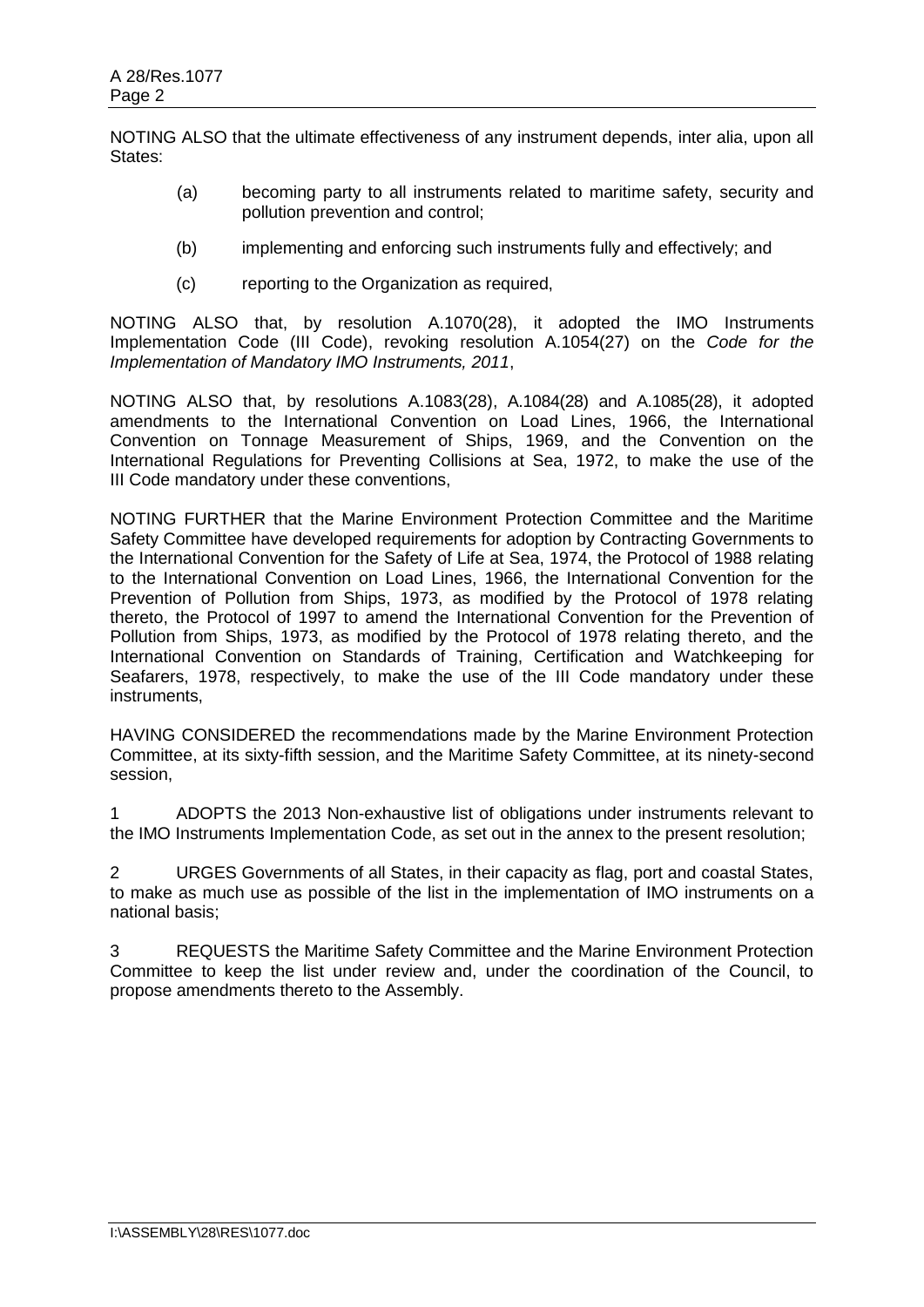# **2013 NON-EXHAUSTIVE LIST OF OBLIGATIONS UNDER INSTRUMENTS RELEVANT TO THE IMO INSTRUMENTS IMPLEMENTATION CODE**

#### Table of Contents

- Annex 1: OBLIGATIONS OF CONTRACTING GOVERNMENTS/PARTIES
- Annex 2: SPECIFIC FLAG STATE OBLIGATIONS
- Annex 3: SPECIFIC COASTAL STATE OBLIGATIONS
- Annex 4: SPECIFIC PORT STATE OBLIGATIONS
- Annex 5: INSTRUMENTS MADE MANDATORY UNDER IMO CONVENTIONS
- Annex 6: SUMMARY OF AMENDMENTS TO MANDATORY INSTRUMENTS REFLECTED IN THE NON-EXHAUSTIVE LIST OF OBLIGATIONS (ANNEXES 1 TO 4)
- Annex 7: AMENDMENTS TO IMO INSTRUMENTS EXPECTED TO BE ACCEPTED AND TO ENTER INTO FORCE BETWEEN 1 JANUARY 2014 AND 1 JULY 2014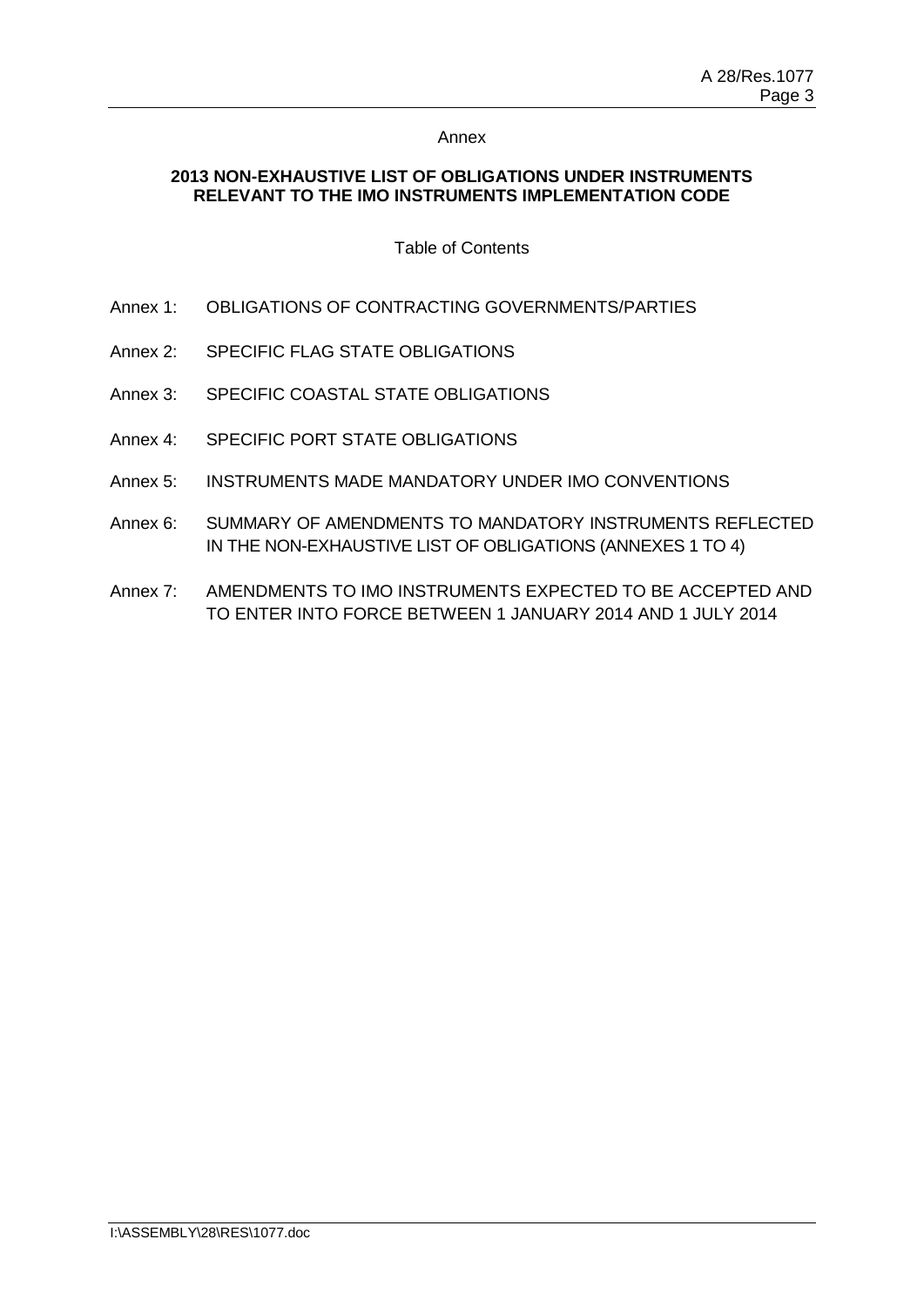# **OBLIGATIONS OF CONTRACTING GOVERNMENTS/PARTIES**

The following table contains a non-exhaustive list of obligations, including those obligations imposed when a right is exercised.

|                                   | <b>OBLIGATIONS OF CONTRACTING</b><br><b>GOVERNMENTS/PARTIES</b>          |                               |
|-----------------------------------|--------------------------------------------------------------------------|-------------------------------|
| <b>SOURCE</b>                     | <b>SUMMARY DESCRIPTION</b>                                               | <b>COMMENTS</b>               |
| <b>TONNAGE 69</b>                 |                                                                          |                               |
| Art. 1                            | General obligation under the Convention                                  |                               |
| Art. $5(2)$                       | Force majeure                                                            |                               |
| Art. 8                            | Issue of a certificate by another Government                             |                               |
| Art. 10                           | Cancellation of certificate                                              |                               |
| Art. 11                           | Acceptance of certificates                                               |                               |
| Art. 15                           | Communication of information                                             |                               |
| LL 66 and LL PROT 88 <sup>1</sup> |                                                                          |                               |
| Art. 1                            | General obligation under the Convention                                  |                               |
|                                   | General obligations                                                      | LL PROT 88 only<br>(Art. I)   |
| Art. 7(2)                         | Force majeure                                                            |                               |
| Art. 17                           | Issue or endorsement of certificates by another amended by<br>Government | LL PROT 88                    |
| Art. 20                           | Acceptance of certificates                                               |                               |
| Art. 25                           | Special rules drawn up by agreement                                      |                               |
| Art. 26                           | Communication of information                                             |                               |
|                                   | Communication of information                                             | LL PROT 88 only<br>(Art. III) |

 $\overline{1}$ <sup>1</sup> When the obligation does not derive from the International Convention on Load Lines, 1966, but solely from the Protocol of 1988 relating thereto, this is indicated in the "Comments" column.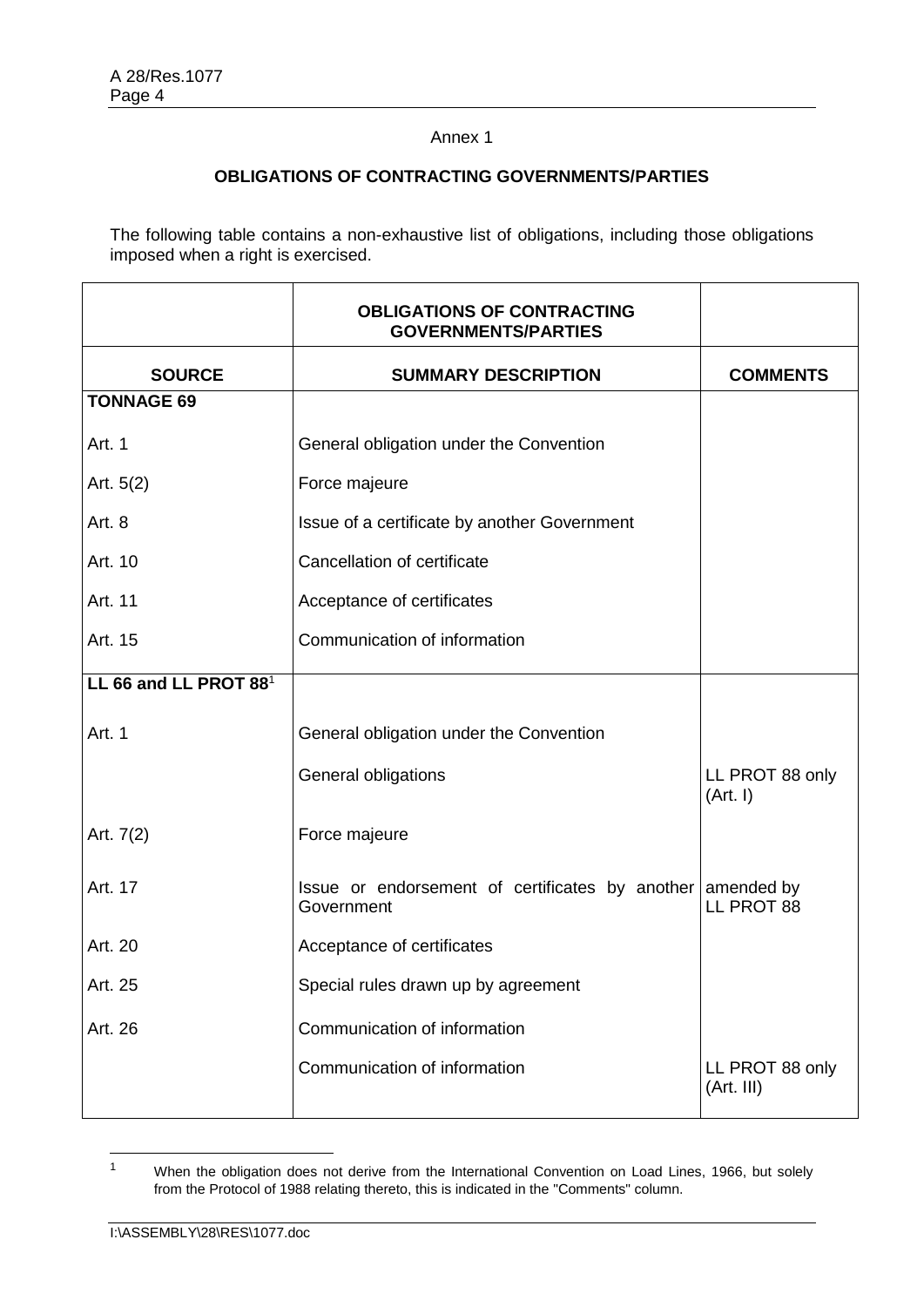|                       | <b>OBLIGATIONS OF CONTRACTING</b><br><b>GOVERNMENTS/PARTIES</b>                                                                                                                        |                 |
|-----------------------|----------------------------------------------------------------------------------------------------------------------------------------------------------------------------------------|-----------------|
| <b>SOURCE</b>         | <b>SUMMARY DESCRIPTION</b>                                                                                                                                                             | <b>COMMENTS</b> |
| <b>COLREG 72</b>      |                                                                                                                                                                                        |                 |
| Art. I                | General obligations                                                                                                                                                                    |                 |
| STCW <sub>78</sub>    |                                                                                                                                                                                        |                 |
| Art. I                | General obligations under the Convention                                                                                                                                               |                 |
| Art. IV               | Communication of information                                                                                                                                                           |                 |
| Art. $XI(1)$          | Promotion of technical cooperation                                                                                                                                                     |                 |
| Reg. I/2.12           | Issue of certificates of competency                                                                                                                                                    |                 |
| Reg. I/2.14           | Maintenance of a register or registers of all<br>certificates and endorsements                                                                                                         |                 |
| Regs. I/2.15 and 2.16 | Availability of information on the status of<br>certificates of competency, endorsements and<br>dispensations (as of 1 January 2017, available in<br>English through electronic means) |                 |
| Reg. $I/3$            | Principles<br>governing<br>near-coastal<br>voyages,<br>communication of information and incorporation of<br>limits in the endorsements                                                 |                 |
| Reg. I/5              | National provisions - impartial<br>investigation,<br>enforcement measures including<br>penalties or<br>disciplinary measures and cooperation                                           |                 |
| Reg. I/6.1            | Training and assessment - administration, supervision<br>and monitoring                                                                                                                |                 |
| Reg. I/6.2            | Qualification of those responsible for training and<br>assessment                                                                                                                      |                 |
| Reg. I/7              | Communication of the information as referred to in<br>article IV of the STCW 78 Convention and A-I/7 of<br>the STCW Code                                                               |                 |
| Regs. I/8.1 and 8.2   | Quality<br>standards<br>system<br>periodical<br>and<br>independent evaluation                                                                                                          |                 |
| Reg. I/8.3            | Communication of a report                                                                                                                                                              |                 |
| Regs. I/9.1 and 9.2   | Medical standards, procedures for the issue of<br>medical certificates and recognition of medical<br>practitioners                                                                     |                 |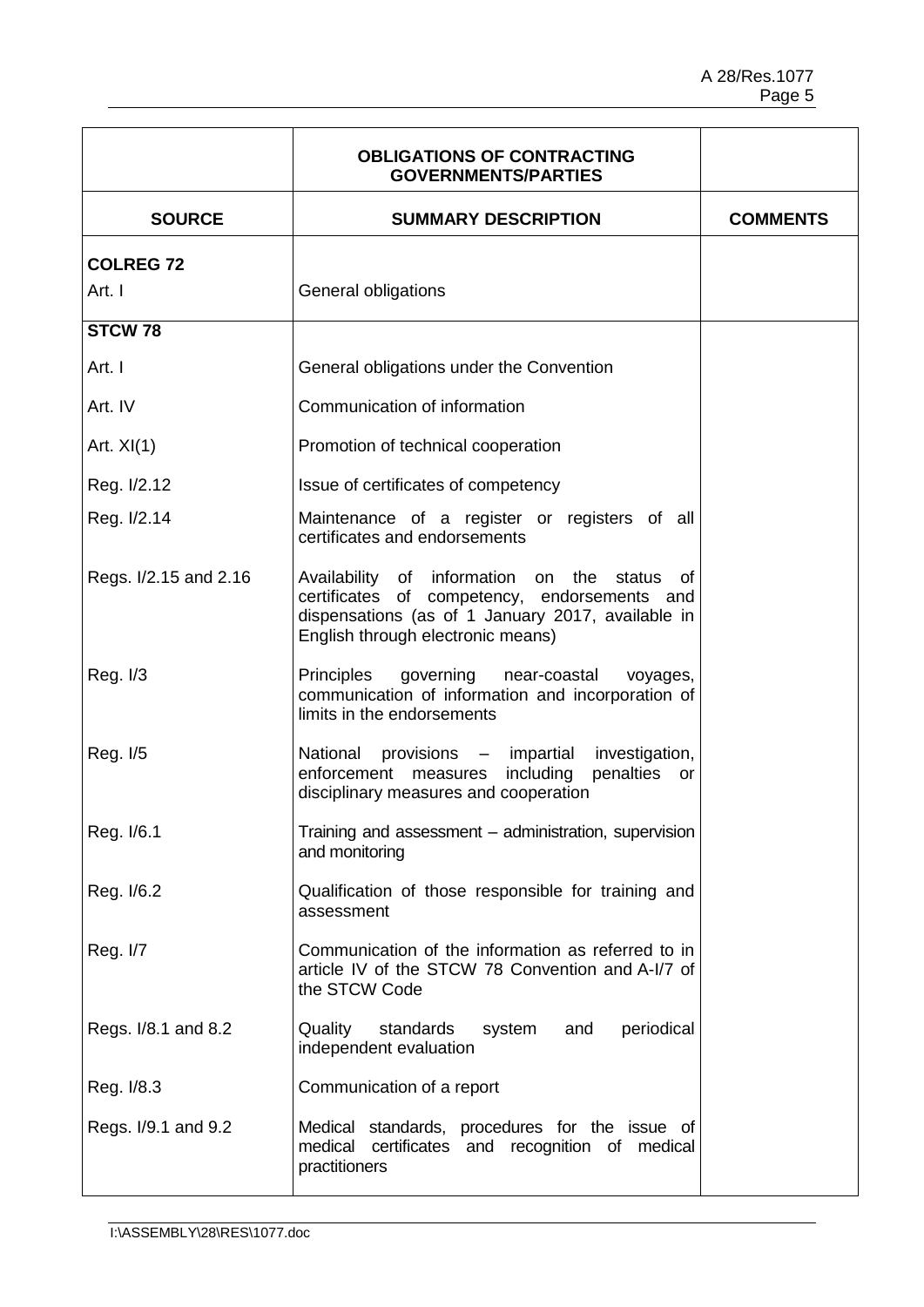|                       | <b>OBLIGATIONS OF CONTRACTING</b><br><b>GOVERNMENTS/PARTIES</b>                                                                                                                                                                        |                                                 |
|-----------------------|----------------------------------------------------------------------------------------------------------------------------------------------------------------------------------------------------------------------------------------|-------------------------------------------------|
| <b>SOURCE</b>         | <b>SUMMARY DESCRIPTION</b>                                                                                                                                                                                                             | <b>COMMENTS</b>                                 |
| Reg. I/9.6            | Procedures governing the validity of a medical<br>certificate which expires in the course of a voyage                                                                                                                                  |                                                 |
| Regs. I/11.4 and 11.5 | Comparison of standards of competence<br>determination of need for appropriate refresher and<br>updating training or assessment and formulation or<br>promotion of the formulation of a structure of<br>refresher and updating courses |                                                 |
| Reg. II/5.3           | Comparison of standards of competence -<br>determination of the need to update qualifications<br>for able seamen to whom certificates are issued<br>before 1 January 2012                                                              |                                                 |
| Reg. III/5.3          | Comparison of standards of competence<br>determination of the need to update qualifications<br>ratings in engine department to whom<br>for<br>certificates are issued before 1 January 2012                                            |                                                 |
| Reg. III/6.3          | Comparison of standards of competence<br>determination of the need to update qualifications<br>for electro-technical officers to whom certificates are<br>issued before 1 January 2012                                                 |                                                 |
| Reg. III/7.3          | Comparison of standards of competence<br>determination of the need to update qualifications<br>for electro-technical officers to whom certificates are<br>issued before 1 January 2012                                                 |                                                 |
| Reg. VII/3.1          | governing the issue of alternative<br><b>Principles</b><br>certificates                                                                                                                                                                |                                                 |
| <b>SOLAS 74</b>       |                                                                                                                                                                                                                                        |                                                 |
| Art. I                | General obligations under the Convention                                                                                                                                                                                               | in SOLAS PROT 78<br>and<br><b>SOLAS PROT 88</b> |
| Art. III              | Communication of information                                                                                                                                                                                                           | in SOLAS PROT 78<br>and<br><b>SOLAS PROT 88</b> |
| Art. $V(c)$           | Carriage of persons in emergencies - reporting                                                                                                                                                                                         |                                                 |
| Art. VII              | Special rules drawn up by agreement                                                                                                                                                                                                    |                                                 |
| Art. XI               | Denunciation                                                                                                                                                                                                                           | in SOLAS PROT 88<br>(Art. VII)                  |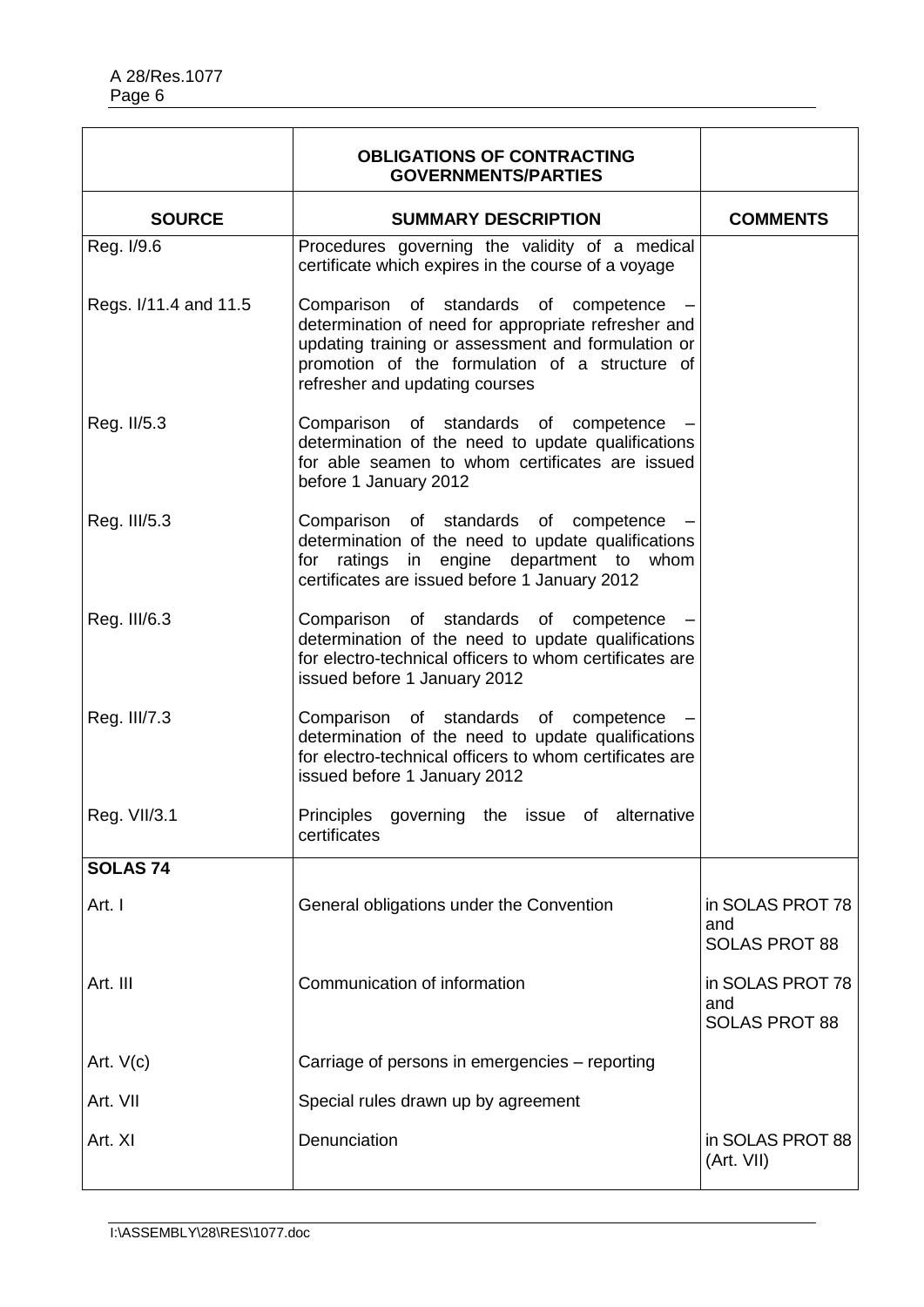|               | <b>OBLIGATIONS OF CONTRACTING</b><br><b>GOVERNMENTS/PARTIES</b>                                                   |                     |
|---------------|-------------------------------------------------------------------------------------------------------------------|---------------------|
| <b>SOURCE</b> | <b>SUMMARY DESCRIPTION</b>                                                                                        | <b>COMMENTS</b>     |
| Reg. I/13     | Issue or endorsement of certificates by another in SOLAS PROT 88<br>Government                                    |                     |
| Reg. I/17     | Acceptance of certificates                                                                                        | also reg. $I/19(b)$ |
| Reg. I/21(b)  | Casualties - reporting                                                                                            |                     |
| Reg. IV/5     | Provision of radiocommunication services<br>and<br>communication of information on such provision                 |                     |
| Reg. IV/5-1   | Global maritime distress and safety<br>system<br>identities - ensuring suitable arrangements                      |                     |
| Reg. V/5      | Meteorological services and warnings                                                                              |                     |
| Reg. V/6      | <b>Ice Patrol Service</b>                                                                                         |                     |
| Reg. V/10     | Ships' routeing                                                                                                   |                     |
| Reg. V/11     | Ship reporting systems                                                                                            |                     |
| Reg. V/12     | <b>Vessel traffic services</b>                                                                                    |                     |
| Reg. V/13     | Establishment and operation of aids to navigation                                                                 |                     |
| Reg. V/31.2   | Danger messages – bring to the knowledge of those<br>concerned and communicate to other interested<br>Governments |                     |
| Reg. V/33.1-1 | Distress situations: obligations and procedures -<br>coordination and cooperation                                 |                     |
| Reg. VI/1.2   | Appropriate information on safe carriage of cargoes                                                               |                     |
| Reg. VII/2.4  | Issue of instructions on emergency response, etc.                                                                 |                     |
| Reg. VII/7-1  | Issue of instructions on emergency response, etc.                                                                 |                     |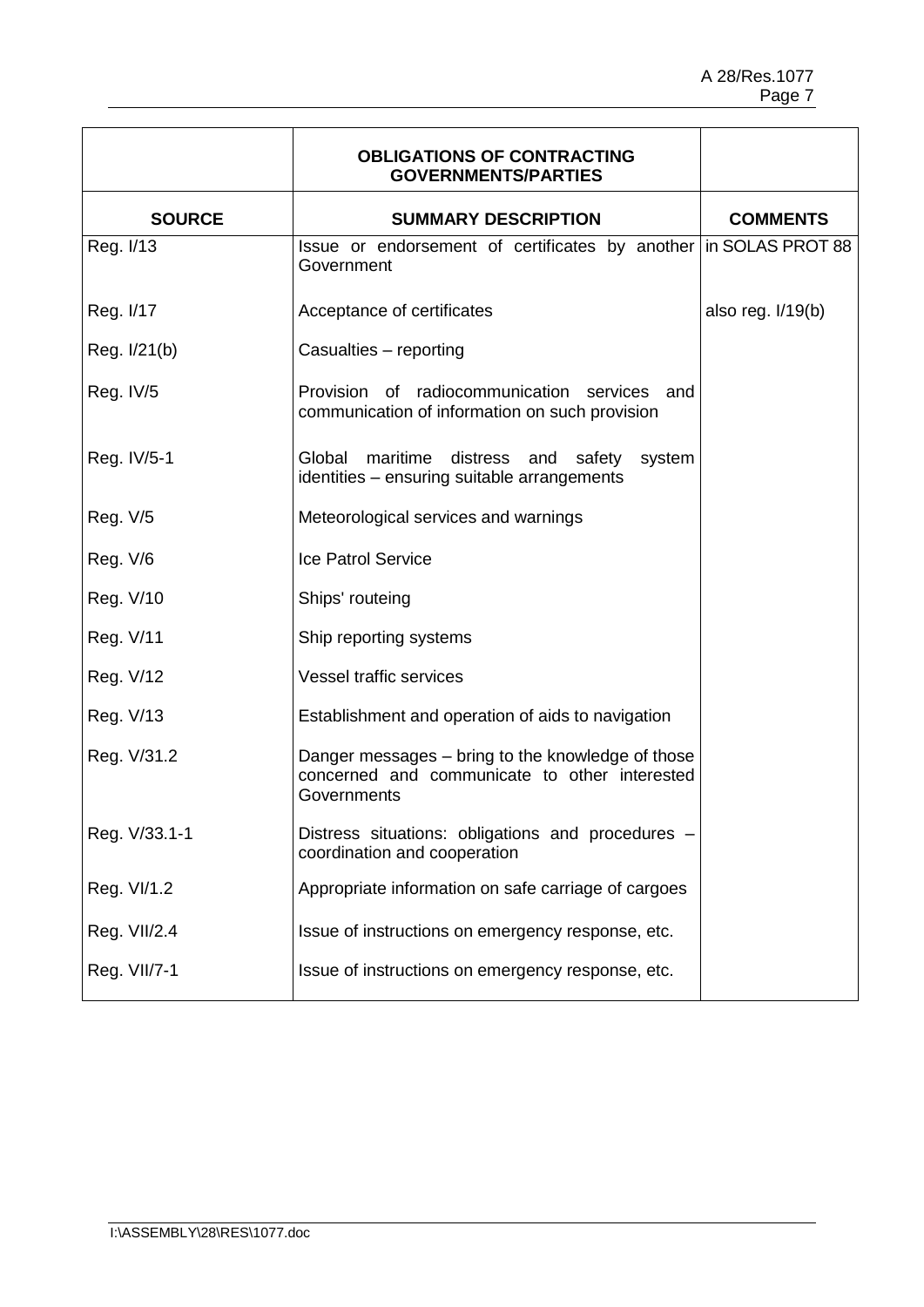|                           | <b>OBLIGATIONS OF CONTRACTING</b><br><b>GOVERNMENTS/PARTIES</b>                                                                             |                                        |
|---------------------------|---------------------------------------------------------------------------------------------------------------------------------------------|----------------------------------------|
| <b>SOURCE</b>             | <b>SUMMARY DESCRIPTION</b>                                                                                                                  | <b>COMMENTS</b>                        |
| <b>MARPOL</b>             |                                                                                                                                             |                                        |
| Art. 1                    | General obligations under the Convention                                                                                                    | and Art. I of<br><b>MARPOL PROT 78</b> |
| Arts. $4(2)$ and $4(4)$   | Violation                                                                                                                                   |                                        |
| Art. $5(1)$               | Certificates and special rules on inspection of ships<br>- acceptance of certificates                                                       |                                        |
| Art. $5(4)$               | Certificates and special rules on inspection of ships<br>- no more favourable treatment                                                     |                                        |
| Art. $6(1)$               | Detection of violations and enforcement of the<br>Convention - cooperation                                                                  |                                        |
| Art. $6(3)$               | Detection of violations and enforcement of the<br>Convention - furnishing evidence                                                          |                                        |
| Art. 7                    | Undue delay to ships                                                                                                                        |                                        |
| Art. 8                    | Reports on incidents involving harmful substances                                                                                           |                                        |
| Art. 11                   | Communication of information                                                                                                                |                                        |
| Art. 12(2)                | Casualties to ships – information to IMO                                                                                                    |                                        |
| Art. 17                   | Promotion of technical cooperation                                                                                                          |                                        |
| <b>Annex I</b>            |                                                                                                                                             |                                        |
| Reg. 8                    | Issue or endorsement of a certificate by another<br>Government                                                                              |                                        |
| Reg. 15.7                 | Control of discharge of oil - investigations<br>(machinery spaces)                                                                          |                                        |
| Reg. 34.7                 | Control of discharge of oil - investigations<br>(cargo area)                                                                                |                                        |
| Regs. 38.3bis and 38.4bis | Consultation with IMO for circulation of information<br>regarding reception facilities by Parties participating<br>in regional arrangements |                                        |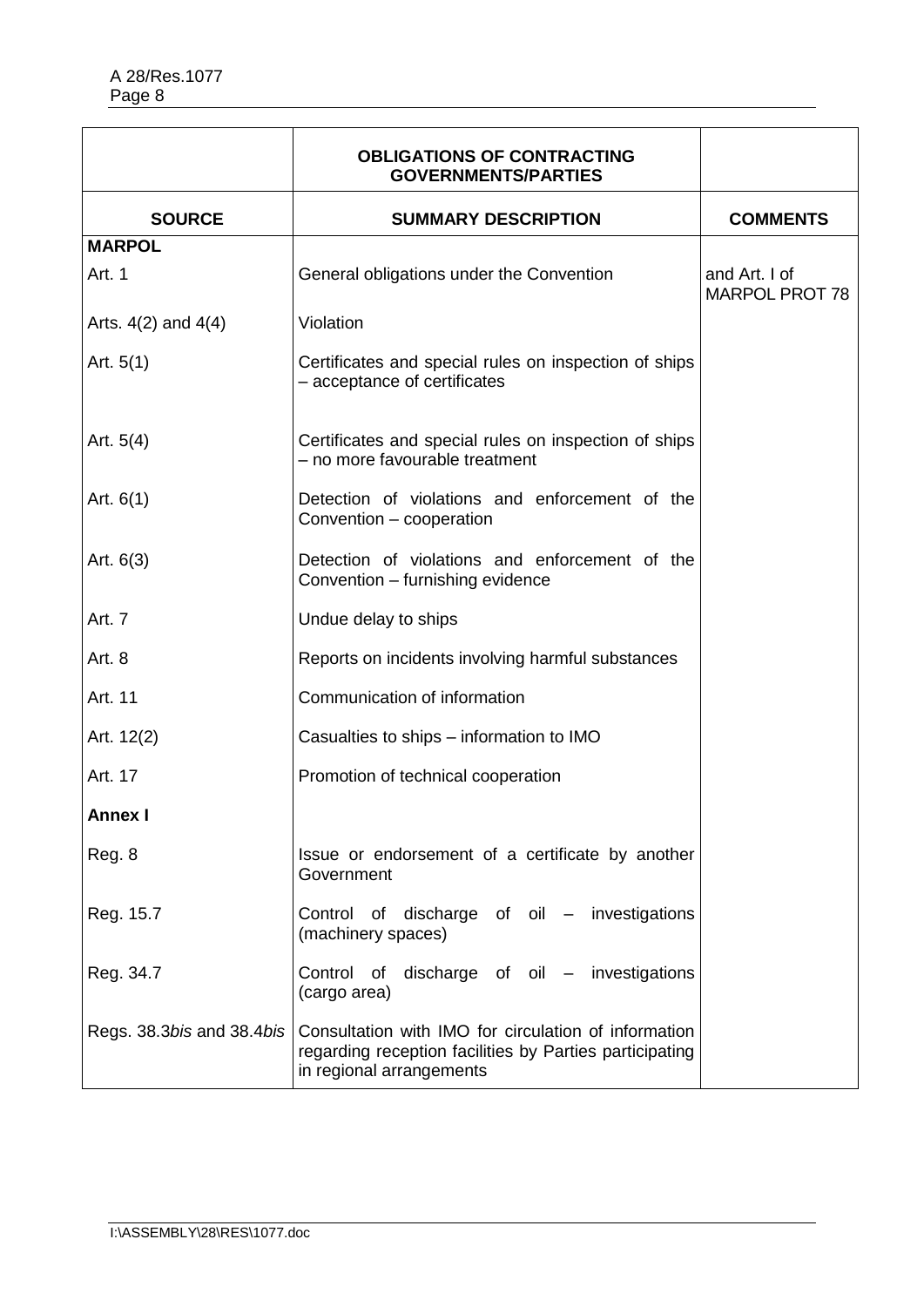|                           | <b>OBLIGATIONS OF CONTRACTING</b><br><b>GOVERNMENTS/PARTIES</b>                                                                                   |                                |
|---------------------------|---------------------------------------------------------------------------------------------------------------------------------------------------|--------------------------------|
| <b>SOURCE</b>             | <b>SUMMARY DESCRIPTION</b>                                                                                                                        | <b>COMMENTS</b>                |
| <b>Annex II</b>           |                                                                                                                                                   |                                |
| Reg. 6.3                  | Categorization and listing of noxious liquid<br>substances and other substances - establish and<br>agree on provisional assessment and notify IMO |                                |
| and 9.3.4                 | Regs. $9.3.1$ , $9.3.2$ , $9.3.3$ Issue or endorsement of a certificate by another<br>Government                                                  |                                |
| Reg. 13.4                 | Control of discharges of residues - exemption for a<br>prewash                                                                                    |                                |
| Regs. 18.2bis and 18.2ter | Consultation with IMO for circulation of information<br>regarding reception facilities by Parties participating<br>in regional arrangements       |                                |
| Reg. 18.3                 | Reception facilities and cargo unloading terminal<br>arrangements – agreeing and establishing a date,<br>notifying IMO                            |                                |
| <b>Annex III</b>          |                                                                                                                                                   |                                |
| Reg. 1(3)                 | Application – issue detailed requirements                                                                                                         |                                |
| <b>Annex IV</b>           |                                                                                                                                                   |                                |
| Reg. 6                    | Issue or endorsement of a certificate by another<br>Government                                                                                    |                                |
| Reg. 12.1bis              | Consultation with IMO for circulation of information<br>regarding reception facilities by Parties participating<br>in regional arrangements       |                                |
| <b>Annex V</b>            |                                                                                                                                                   |                                |
| Reg. 8.2bis               | Consultation with IMO for circulation of information<br>regarding reception facilities by Parties participating<br>in regional arrangements       |                                |
| <b>Annex VI</b>           |                                                                                                                                                   |                                |
| Reg. 7                    | Issue or endorsement of a certificate by another Addition related to<br>Government                                                                | <b>IECC by</b><br>MEPC.203(62) |
| Regs. 9.9.3 and 9.11.2    | Transfer of flag – transmitting copies of the<br>certificate and the relevant survey report                                                       |                                |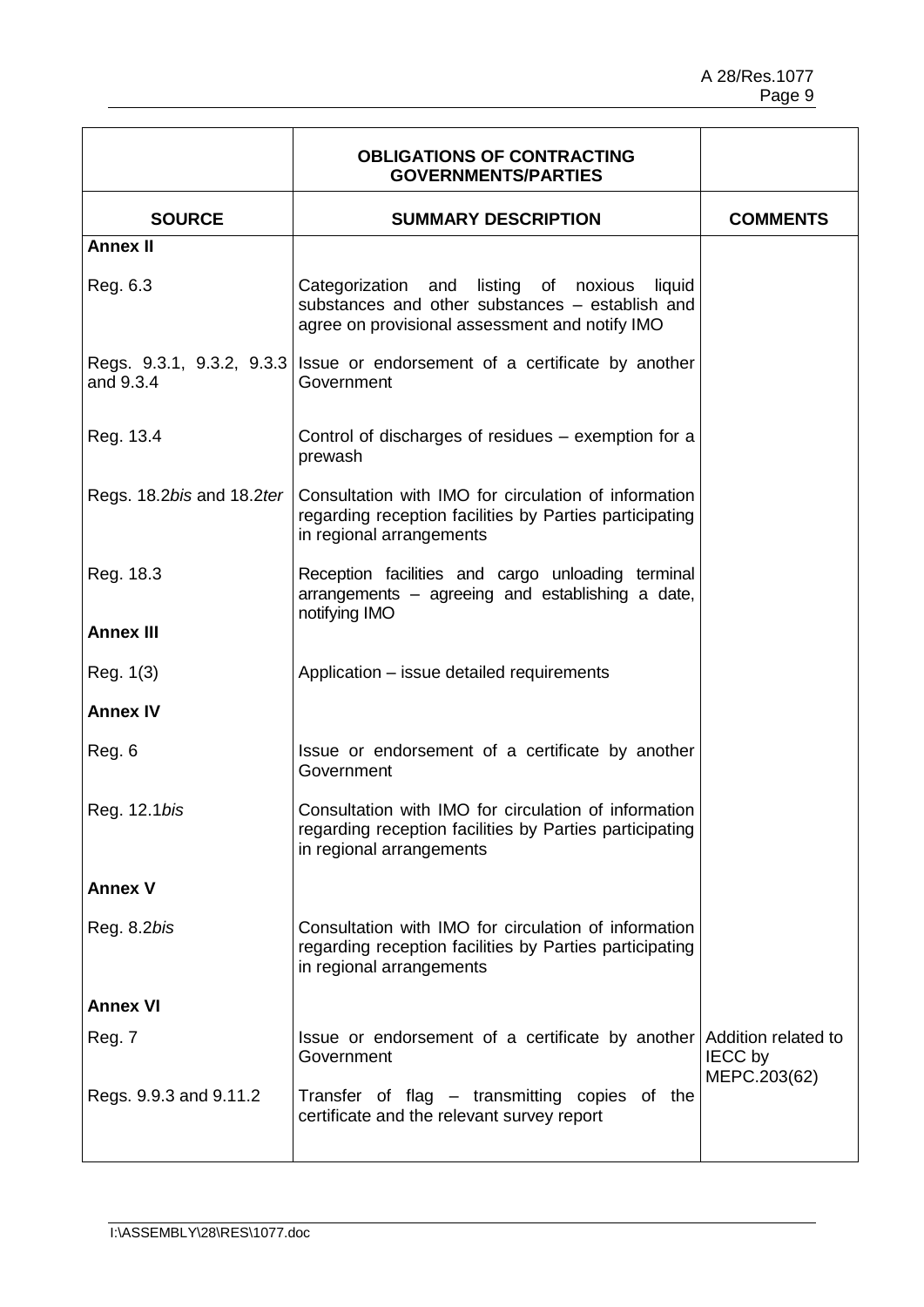|                 | <b>OBLIGATIONS OF CONTRACTING</b><br><b>GOVERNMENTS/PARTIES</b>                                                                                                                                                                                                                                                                                           |                 |
|-----------------|-----------------------------------------------------------------------------------------------------------------------------------------------------------------------------------------------------------------------------------------------------------------------------------------------------------------------------------------------------------|-----------------|
| <b>SOURCE</b>   | <b>SUMMARY DESCRIPTION</b>                                                                                                                                                                                                                                                                                                                                | <b>COMMENTS</b> |
| Reg. 11.1       | of<br>violations<br><b>Detection</b><br>and<br>enforcement<br>cooperation                                                                                                                                                                                                                                                                                 |                 |
| Reg. 11.2       | Inspection report in case of detection of violations                                                                                                                                                                                                                                                                                                      |                 |
| Reg. 11.3       | <b>Detection</b><br>of<br>violations<br>enforcement<br>and<br>information to flag State and master on violations<br>detected                                                                                                                                                                                                                              |                 |
| Reg. 11.5       | Transmission of report to requesting Party                                                                                                                                                                                                                                                                                                                |                 |
| Reg. 13.7.1     | Certification<br>method<br>οf<br>approved<br>an<br>and<br>communication to IMO                                                                                                                                                                                                                                                                            |                 |
| Reg. 17.1       | Adequate reception facilities                                                                                                                                                                                                                                                                                                                             |                 |
| Reg. 17.1bis    | Consultation with IMO for circulation of information<br>regarding reception facilities by Parties participating<br>in regional arrangement                                                                                                                                                                                                                |                 |
| Reg. 17.3       | Reception facilities unavailable or inadequate -<br>communication to IMO                                                                                                                                                                                                                                                                                  |                 |
| Reg. 18.1       | Availability of fuel oils and communication to IMO                                                                                                                                                                                                                                                                                                        |                 |
| Reg. 18.2.1     | Ship not compliant with fuel oil standards                                                                                                                                                                                                                                                                                                                |                 |
| Reg. 18.2.3     | Action taken, including not taking control measures                                                                                                                                                                                                                                                                                                       |                 |
| Reg. 18.2.5     | Evidence of the non-availability of compliant fuel oil<br>- communication to IMO                                                                                                                                                                                                                                                                          |                 |
| Reg. 18.9       | Authorities designated for register of local suppliers,<br>bunker delivery note and sample, fuel oil quality,<br>actions against fuel oil suppliers of non-compliance,<br>informing the Administration of any ship receiving<br>non-compliant fuel oil and communication to IMO of<br>non-compliant fuel oil suppliers as referred to in the<br>paragraph |                 |
| <b>ISM Code</b> |                                                                                                                                                                                                                                                                                                                                                           |                 |
| Para. 14.3      | Extension of validity of Interim SMC by another<br><b>Contracting Government</b>                                                                                                                                                                                                                                                                          |                 |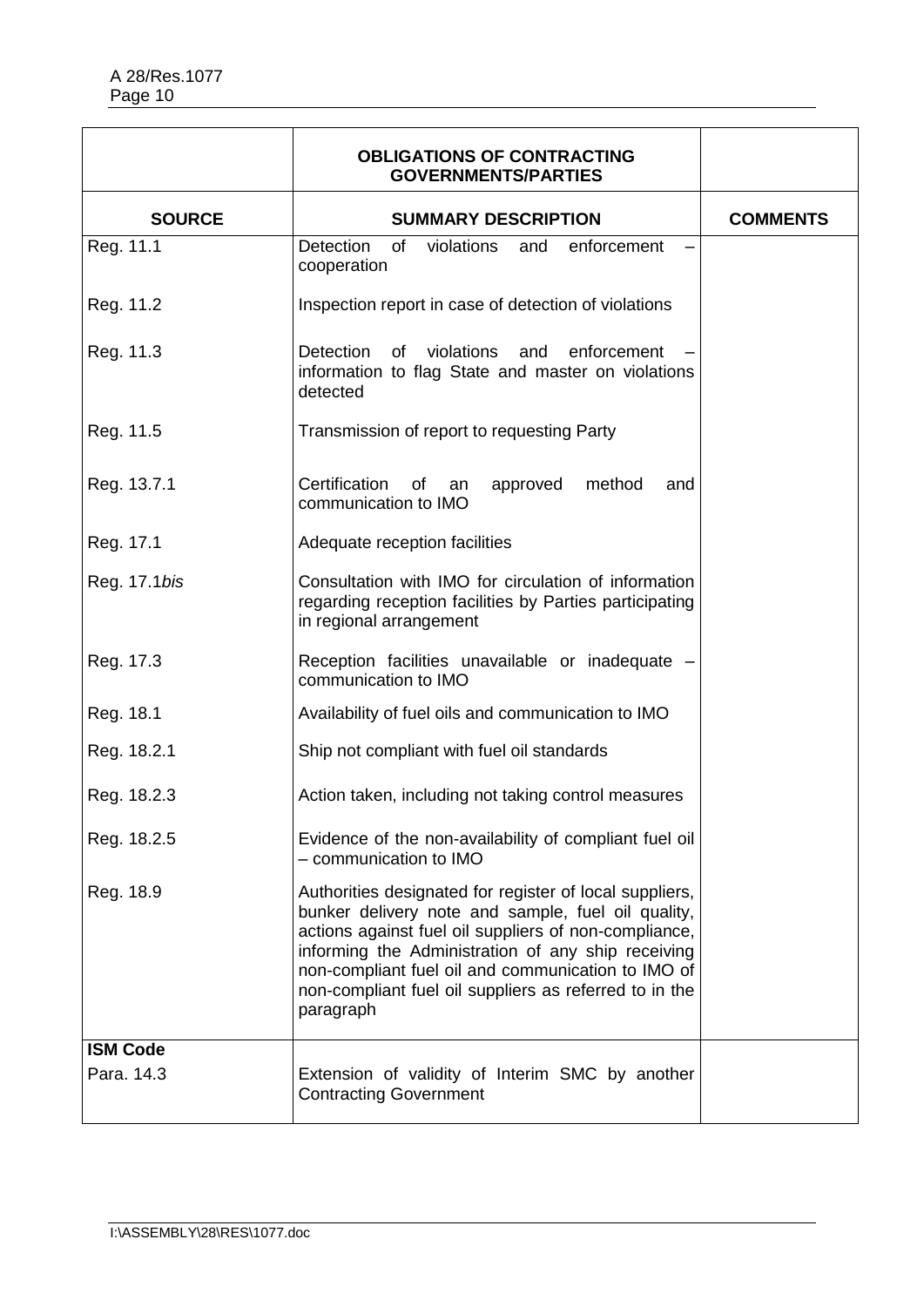|                  | <b>OBLIGATIONS OF CONTRACTING</b><br><b>GOVERNMENTS/PARTIES</b>                                                                                                                                       |                   |
|------------------|-------------------------------------------------------------------------------------------------------------------------------------------------------------------------------------------------------|-------------------|
| <b>SOURCE</b>    | <b>SUMMARY DESCRIPTION</b>                                                                                                                                                                            | <b>COMMENTS</b>   |
| 1994 HSC Code    |                                                                                                                                                                                                       |                   |
| Para. 1.8.2      | Issue of certificates by another Government                                                                                                                                                           |                   |
| Para, 14.2.1.12  | Definition of "sea area A1"                                                                                                                                                                           | as may be defined |
| Para. 14.2.1.13  | Definition of "sea area A2"                                                                                                                                                                           | as may be defined |
| 2000 HSC Code    |                                                                                                                                                                                                       |                   |
| Para, 1.8.2      | Issue of certificates by another Government                                                                                                                                                           |                   |
| Para. 14.2.1.13  | Definition of "sea area A1"                                                                                                                                                                           | as may be defined |
| Para. 14.2.1.14  | Definition of "sea area A2"                                                                                                                                                                           | as may be defined |
| <b>IMDG Code</b> |                                                                                                                                                                                                       |                   |
| Section 1.3.1    | Training of shore-side personnel – establishment of<br>the period of time for keeping records of training                                                                                             |                   |
| Section 1.5.2    | Radiation<br>protection programme<br>role<br>0f<br>$ -$<br><b>Competent Authority</b>                                                                                                                 |                   |
| Section 1.5.3    | Quality assurance programmes - role of Competent<br>Authority                                                                                                                                         |                   |
| Chapter 3.3      | Approval of metal hydride storage system(s)<br>installed<br>conveyances<br>or<br>completed<br>in<br>in<br>conveyance components or intended to be installed<br>in conveyances                         |                   |
| Chapter 4.1      | Approval of packagings as referred to in the Chapter<br>- role of Competent Authority                                                                                                                 |                   |
| Section 5.1.5    | General provisions for class $7 -$ role of Competent<br>Authority                                                                                                                                     |                   |
| Chapter 5.5      | Determining<br>the<br>period<br>fumigant<br>between<br>application and loading of fumigated cargo transport<br>unit on board the ship                                                                 |                   |
| Chapter 6.2      | Approval<br>of<br>pressure<br>receptacles,<br>aerosol<br>dispensers, small receptacles containing gas and<br>fuel cell cartridges containing liquefied flammable<br>gas - role of Competent Authority |                   |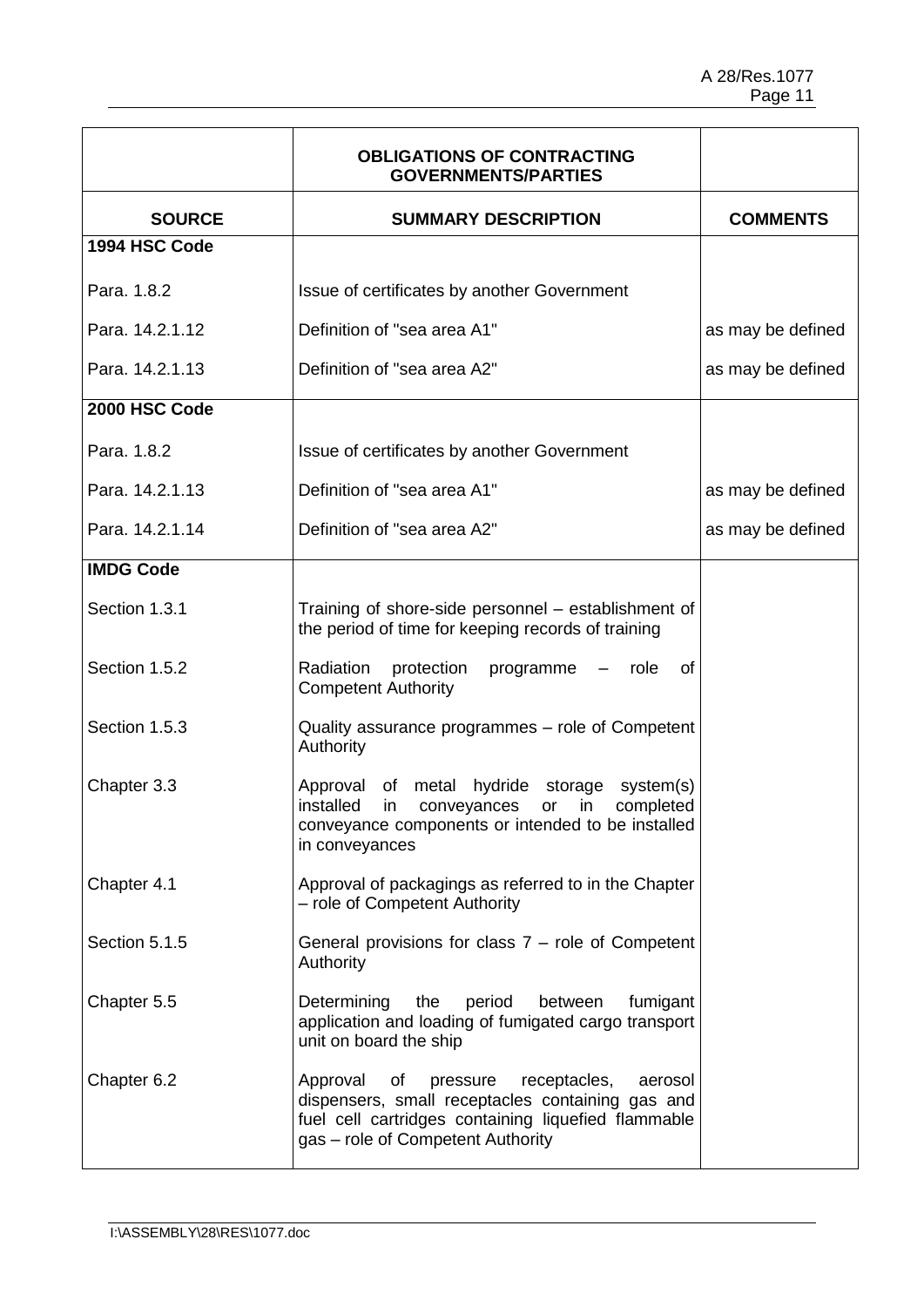|                                          | <b>OBLIGATIONS OF CONTRACTING</b><br><b>GOVERNMENTS/PARTIES</b>                                                                                           |                 |
|------------------------------------------|-----------------------------------------------------------------------------------------------------------------------------------------------------------|-----------------|
| <b>SOURCE</b>                            | <b>SUMMARY DESCRIPTION</b>                                                                                                                                | <b>COMMENTS</b> |
| Section 6.2.2.6.2                        | General provisions – role of Competent Authority                                                                                                          |                 |
| Section 6.3.2                            | Quality assurance programme - role of Competent<br>Authority                                                                                              |                 |
| Section 6.3.5                            | Procedures for performance and frequency of tests<br>- role of Competent Authority                                                                        |                 |
| Chapter 6.4                              | Approval of package design and materials for<br>class 7 - role of Competent Authority                                                                     |                 |
| Section 6.5.4                            | Testing, certification and inspection – role of<br><b>Competent Authority</b>                                                                             |                 |
| Chapter 6.6                              | Provisions for the construction and testing of large<br>packagings - role of Competent Authority                                                          |                 |
| Chapter 6.7                              | Provisions for the design, construction, inspection<br>and testing of portable tanks and multiple-element<br>gas containers - role of Competent Authority |                 |
| Chapter 6.8                              | Provisions for road tank vehicles – role of<br><b>Competent Authority</b>                                                                                 |                 |
| Section 7.1.14                           | Stowage of goods of class $7 -$ role of Competent<br>Authority                                                                                            |                 |
| Chapter 7.9                              | Exemptions, approvals and certificates – notifying<br>IMO and recognition of approvals and certificates                                                   |                 |
| Investigation<br><b>Casualty</b><br>Code |                                                                                                                                                           |                 |
| Para. 4.1                                | Detailed contact information of the marine safety<br>investigation authority(ies) to IMO                                                                  |                 |
| Paras. 5.1 and 5.2                       | Notification of a marine casualty                                                                                                                         |                 |
| Paras, 7.1 and 7.2                       | Agreement to conduct a marine safety investigation                                                                                                        |                 |
| Para, 8.1                                | Powers provided to investigator(s)                                                                                                                        |                 |
| Para, 9.2                                | Coordination for parallel investigations                                                                                                                  |                 |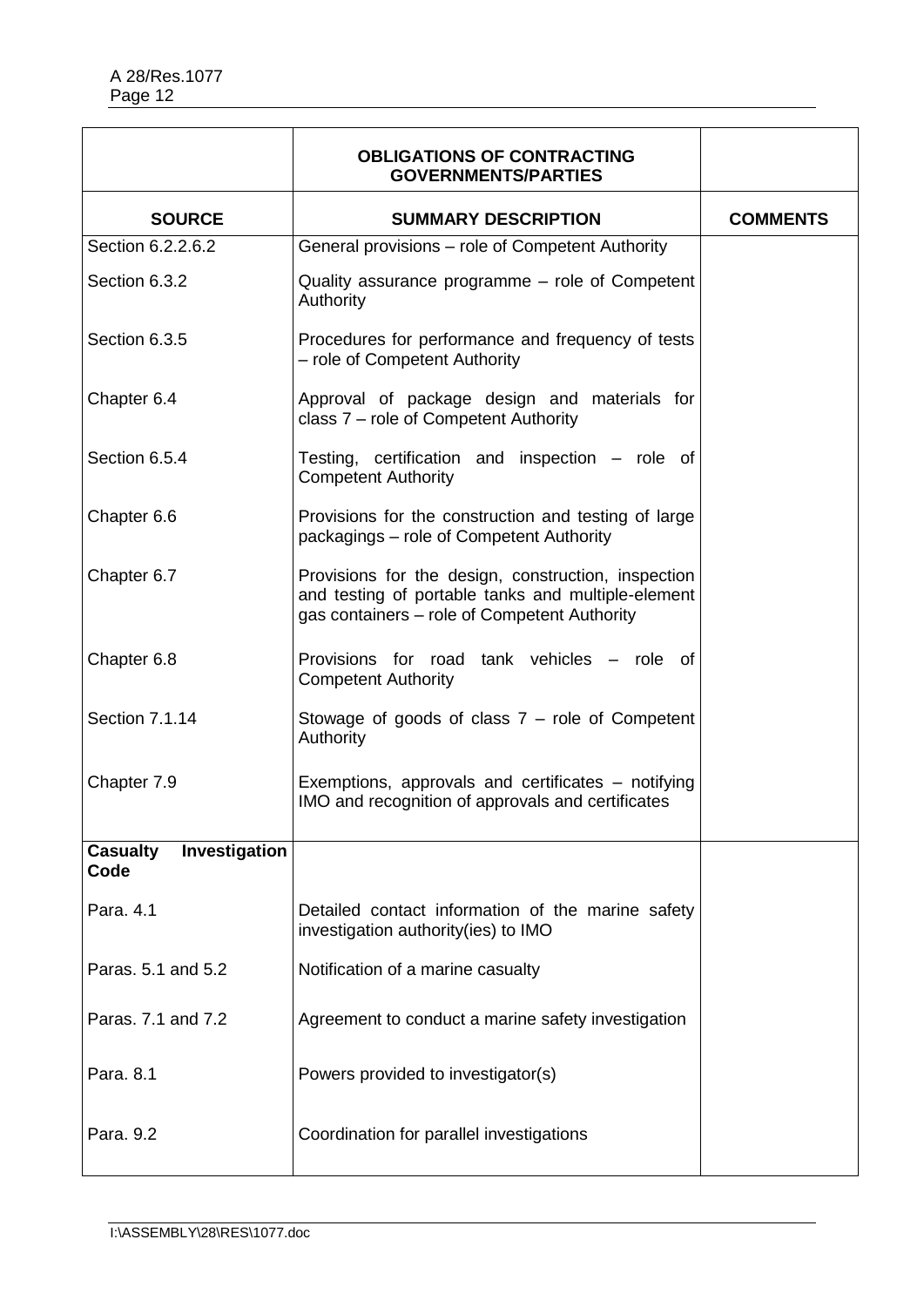|                               | <b>OBLIGATIONS OF CONTRACTING</b><br><b>GOVERNMENTS/PARTIES</b>                                                           |                 |
|-------------------------------|---------------------------------------------------------------------------------------------------------------------------|-----------------|
| <b>SOURCE</b>                 | <b>SUMMARY DESCRIPTION</b>                                                                                                | <b>COMMENTS</b> |
| Para, 10.1                    | Cooperation in investigating                                                                                              |                 |
| Para, 11.1                    | Investigation not to be subject to external direction                                                                     |                 |
| Paras. 13.1, 13.4<br>and 13.5 | Draft marine safety investigation reports                                                                                 |                 |
| Paras, 14.1 and 14.2          | Marine safety investigation reports – communication<br>to IMO                                                             |                 |
| Para, 14.4                    | Marine safety investigation reports - available to<br>public and shipping industry                                        |                 |
| <b>IBC Code</b>               |                                                                                                                           |                 |
| Para, 1.5.3                   | Maintenance of conditions after survey                                                                                    |                 |
| Para, 1.5.5.1                 | Issue or endorsement of International Certificate of<br><b>Fitness by another Government</b>                              |                 |
| <b>BCH Code</b>               |                                                                                                                           |                 |
| Para, 1.6.4.1                 | Issue or endorsement of certificate by another<br>Government                                                              |                 |
| <b>IGC Code</b>               |                                                                                                                           |                 |
| Para. 1.5.5.1                 | Issue or endorsement of certificate by another<br>Government                                                              |                 |
| <b>STCW Code, part A</b>      |                                                                                                                           |                 |
| Section A-I/6.1               | seafarers<br>Training<br>and<br>assessment<br>of<br>for<br>certification                                                  |                 |
| Section A-I/6.3               | Qualifications<br>of<br>instructors, supervisors<br>and<br>assessors                                                      |                 |
| Section A-I/6.7               | Training and assessment within an institution                                                                             |                 |
| Section A-I/7.2               | Communication<br>information<br>of<br>initial<br>communication (within one year of entry into force of<br>regulation I/7) |                 |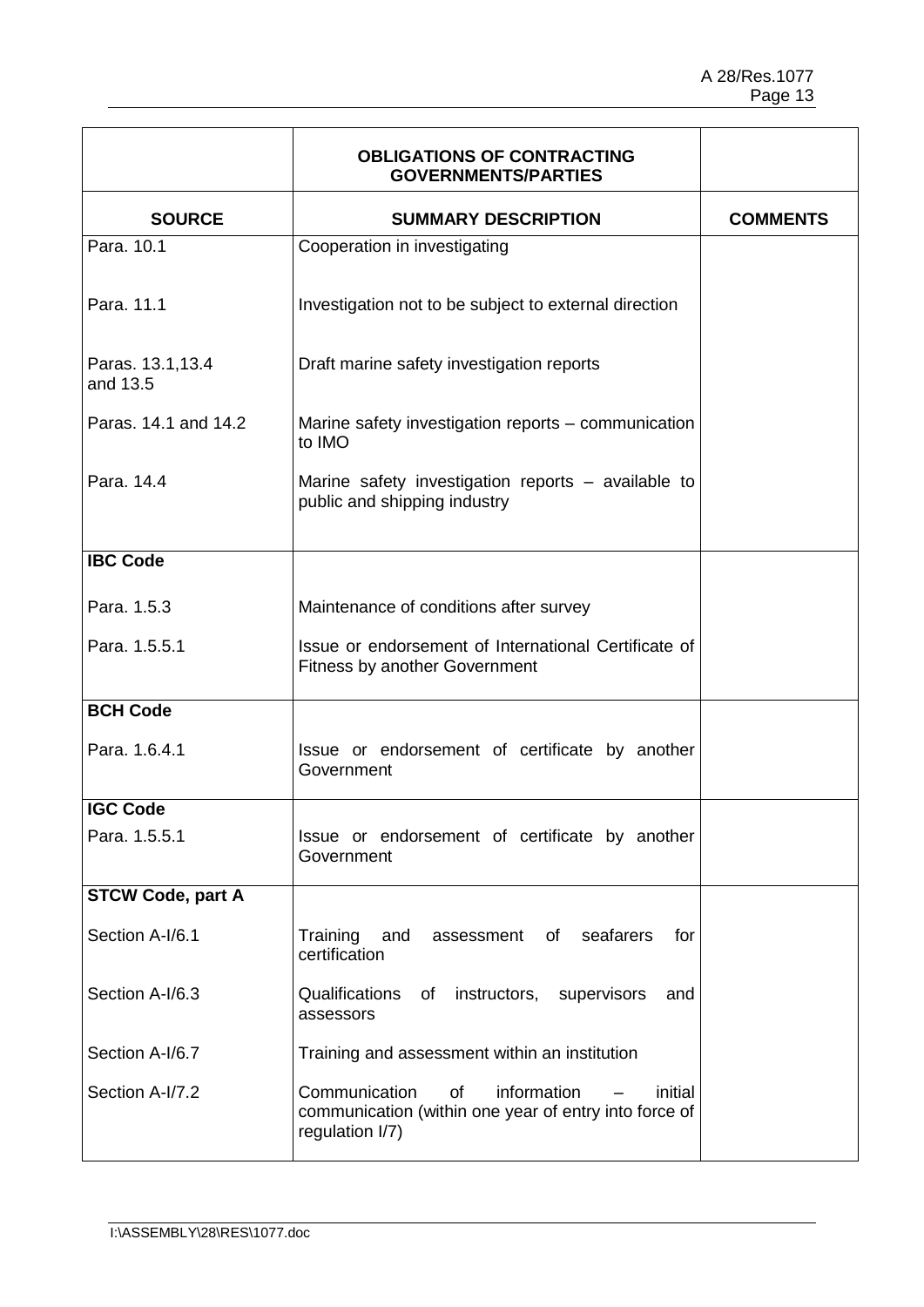|                                           | <b>OBLIGATIONS OF CONTRACTING</b><br><b>GOVERNMENTS/PARTIES</b>                                                                                                                 |                 |
|-------------------------------------------|---------------------------------------------------------------------------------------------------------------------------------------------------------------------------------|-----------------|
| <b>SOURCE</b>                             | <b>SUMMARY DESCRIPTION</b>                                                                                                                                                      | <b>COMMENTS</b> |
| $A-I/7.3$ ,<br><b>Sections</b><br>and 7.5 | 7.4 Communication of information – subsequent reports<br>(within the periods as referred to in paragraphs 7.3,<br>7.4 and 7.5)                                                  |                 |
| Sections A-I/8.1 and 8.3                  | National objectives and quality standards                                                                                                                                       |                 |
| Section A-I/9.1                           | Medical standards - eyesight standards<br>and<br>physical and medical fitness                                                                                                   |                 |
| Section A-1/9.4                           | Provisions for recognizing medical practitioners and<br>maintenance of a register of recognized medical<br>practitioners                                                        |                 |
| Sections A-I/9.5 and 9.6                  | Guidance, processes and procedures for conducting<br>medical fitness examinations and issuing medical<br>certificates                                                           |                 |
| Section A-I/12.1                          | General performance standards for simulators used<br>in training                                                                                                                |                 |
| Section A-I/12.2                          | General performance standards for simulators used<br>in assessment of competence                                                                                                |                 |
| Section A-I/12.6                          | Simulator training objectives                                                                                                                                                   |                 |
| Section A-I/12.9                          | Qualification of instructors and assessors                                                                                                                                      |                 |
| Section A-VIII/2.9                        | Watchkeeping at sea – directing the attention of<br>companies, masters, chief engineer officers and<br>watchkeeping personnel to observe the principles in<br>parts 4-1 and 4-2 |                 |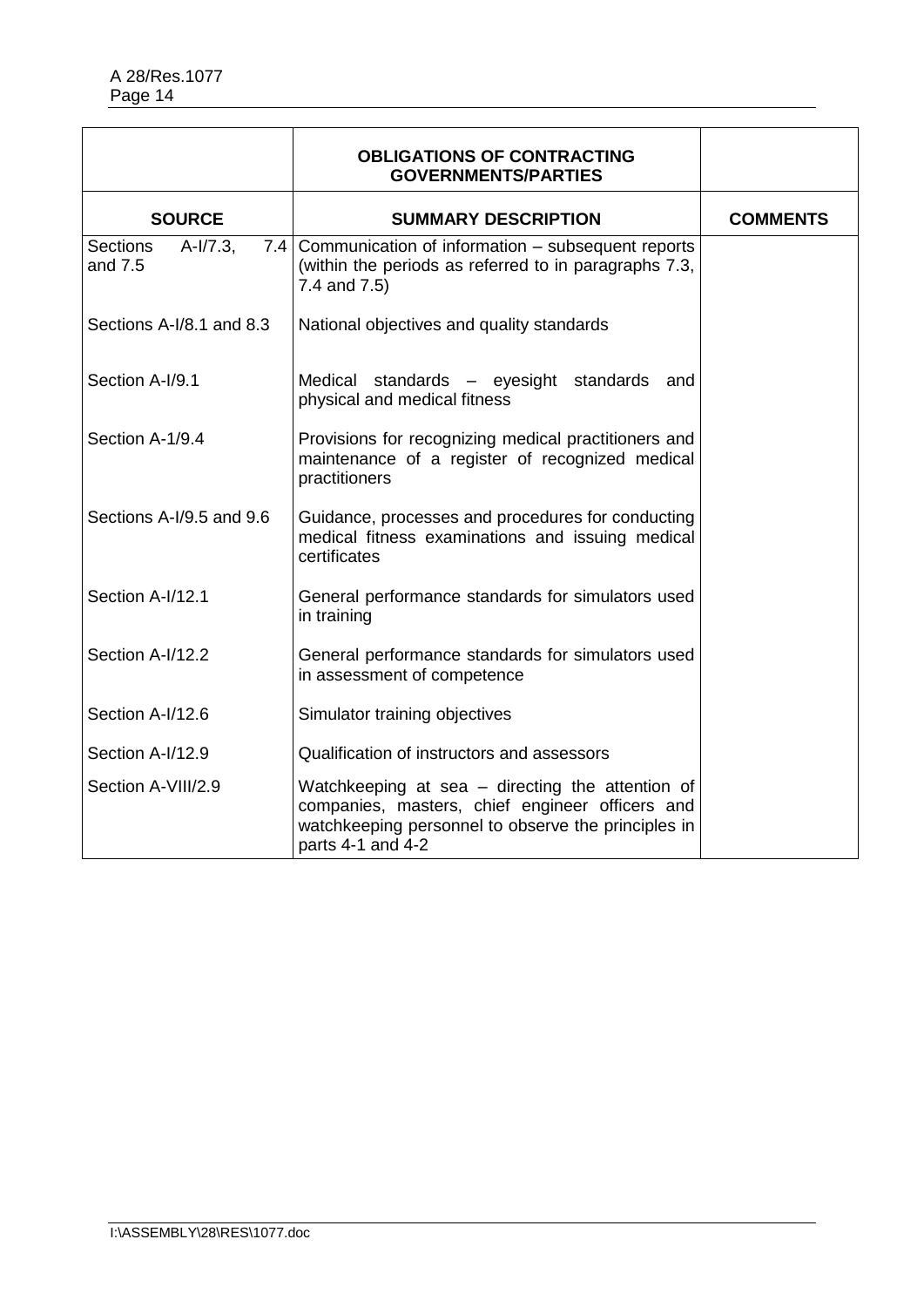# **SPECIFIC FLAG STATE OBLIGATIONS**

The following table contains a non-exhaustive list of obligations, including those obligations imposed when a right is exercised.

| <b>SPECIFIC FLAG STATE OBLIGATIONS</b> |                                                                                                                    |                             |
|----------------------------------------|--------------------------------------------------------------------------------------------------------------------|-----------------------------|
| <b>SOURCE</b>                          | <b>SUMMARY DESCRIPTION</b>                                                                                         | <b>COMMENTS</b>             |
| <b>TONNAGE 69</b>                      |                                                                                                                    |                             |
| Art. 6                                 | Determination of tonnages                                                                                          |                             |
| Art. 7(2)                              | Issue of certificates                                                                                              |                             |
| Annex I, reg. 1(3)                     | Novel types of craft - determination of<br>tonnage and communication to IMO on<br>method used                      |                             |
| Annex I, reg. $5(3)(b)$                | Change of net tonnage – alterations or<br>modifications deemed by the Administration<br>to be of a major character |                             |
| Annex I, reg. 7                        | Measurement and calculation                                                                                        |                             |
| LL 66 and<br>LL PROT 88 <sup>2</sup>   |                                                                                                                    |                             |
|                                        | <b>Existing certificates</b>                                                                                       | LL PROT 88 only (Art. II-2) |
| Art. $6(3)$                            | Exemptions - reporting                                                                                             |                             |
| Art. $8(2)$                            | Equivalents - reporting                                                                                            |                             |
| Art. 9(2)                              | Approvals for experimental purposes<br>reporting                                                                   |                             |
| Art. 13                                | Surveys and marking                                                                                                | amended by LL PROT 88       |
| Art. 14                                | Initial, renewal and annual survey                                                                                 | amended by LL PROT 88       |
| Art. 16(3)                             | Issue of certificates                                                                                              |                             |
| Art. 19                                | Duration and validity of certificates                                                                              | amended by LL PROT 88       |
| Art. 23                                | Casualties                                                                                                         |                             |

 $\overline{2}$ <sup>2</sup> When the obligation does not derive from the International Convention on Load Lines, 1966, but solely from the Protocol of 1988 relating thereto, this is indicated in the "Comments" column.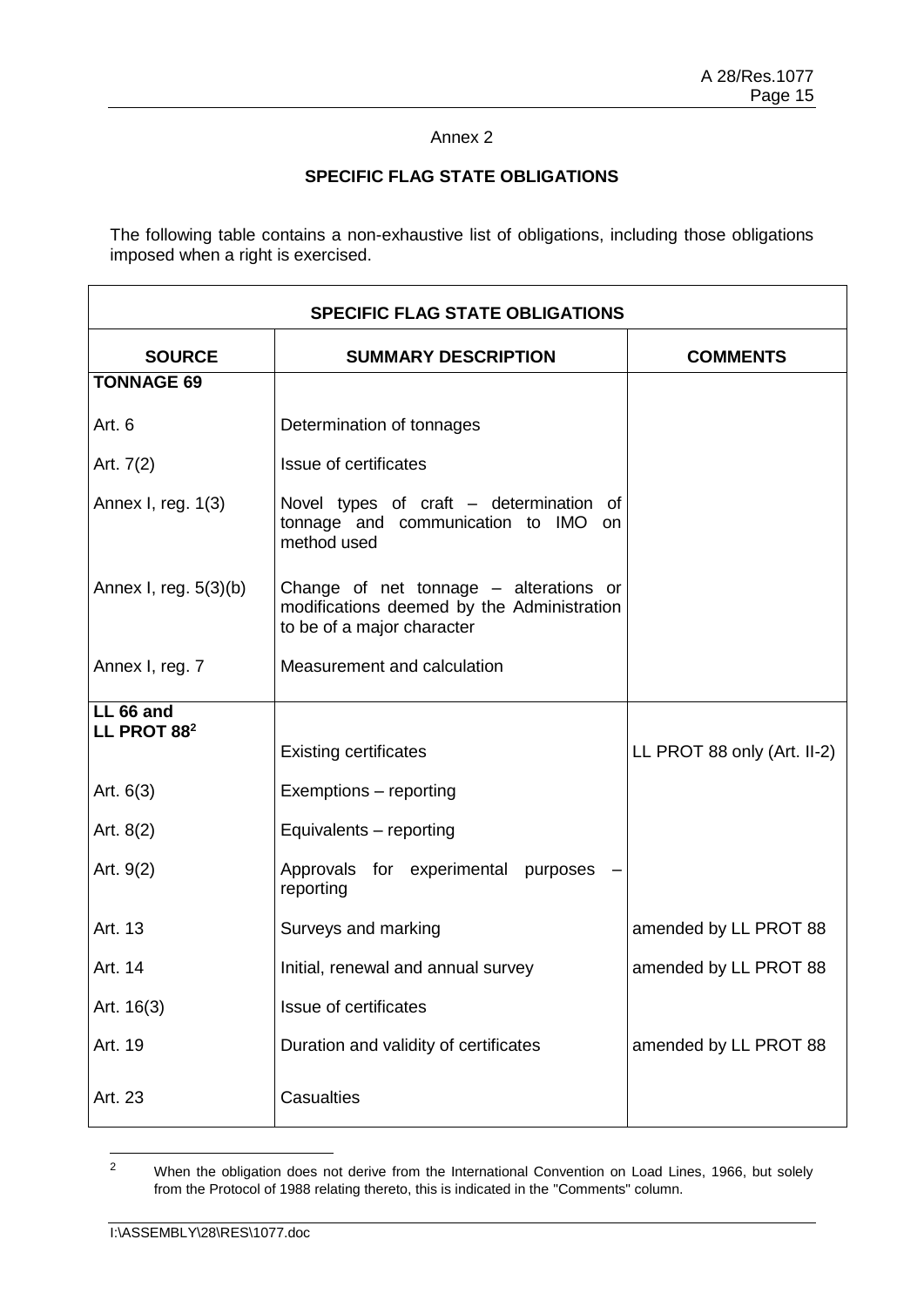| <b>SPECIFIC FLAG STATE OBLIGATIONS</b> |                                                                                                           |                                                         |
|----------------------------------------|-----------------------------------------------------------------------------------------------------------|---------------------------------------------------------|
| <b>SOURCE</b>                          | <b>SUMMARY DESCRIPTION</b>                                                                                | <b>COMMENTS</b>                                         |
| Annex I, reg. 1                        | Strength of hull                                                                                          |                                                         |
|                                        | Strength and intact stability of ships                                                                    | <b>PROT</b><br>88<br>LL.<br>only<br>(Annex I, reg. I)   |
| Annex I, reg. 2                        | Application – assignment of freeboard                                                                     | amended by LL PROT 88                                   |
|                                        | Authorization of recognized organizations                                                                 | <b>PROT</b><br>LL.<br>88<br>only<br>(Annex I, reg. 2-1) |
| Annex I, reg. 8                        | Details of marking                                                                                        |                                                         |
| Annex I, reg. 10                       | Stability information - approval                                                                          | amended by LL PROT 88                                   |
| Annex I, reg. 12                       | Doors                                                                                                     | amended by LL PROT 88                                   |
| Annex I, reg. 14                       | Cargo and other hatchways                                                                                 | amended by LL PROT 88                                   |
| Annex I, reg. 15                       | Hatchways closed by portable covers and<br>secured weathertight by tarpaulins<br>and<br>battering devices | amended by LL PROT 88                                   |
| Annex I, reg. 16(1)                    | Hatchway coamings - reduced heights                                                                       | amended by LL PROT 88<br>(Annex I, reg. 14-1(2))        |
| Annex I, reg. 16(4)                    | Securing arrangements                                                                                     | amended by LL PROT 88<br>(Annex I, reg. 16(6))          |
|                                        | Machinery space openings                                                                                  | LL PROT 88 only<br>(Annex I, reg. 17(4))                |
| Annex I, reg. 19                       | <b>Ventilators</b>                                                                                        | amended by LL PROT 88                                   |
| Annex I, reg. 20                       | Air pipes                                                                                                 | amended by LL PROT 88                                   |
|                                        | Cargo ports and other similar openings -<br>applicable national standards                                 | LL PROT 88 only<br>(Annex I, reg. 21(5))                |
| Annex I, reg. 22                       | Scuppers, inlets and discharges                                                                           | amended by LL PROT 88                                   |
| Annex I, reg. 25                       | Protection of the crew                                                                                    | amended by LL PROT 88                                   |
| Annex I, reg. 27                       | Freeboards - types of ships                                                                               | amended by LL PROT 88                                   |
| Annex I, reg. 28                       | Freeboard tables                                                                                          | amended by LL PROT 88                                   |
| Annex I, reg. 39                       | Minimum bow height and reserve buoyancy                                                                   | amended by LL PROT 88                                   |
|                                        | Lashing system                                                                                            | LL PROT 88 only<br>(Annex I, reg. 44(6))                |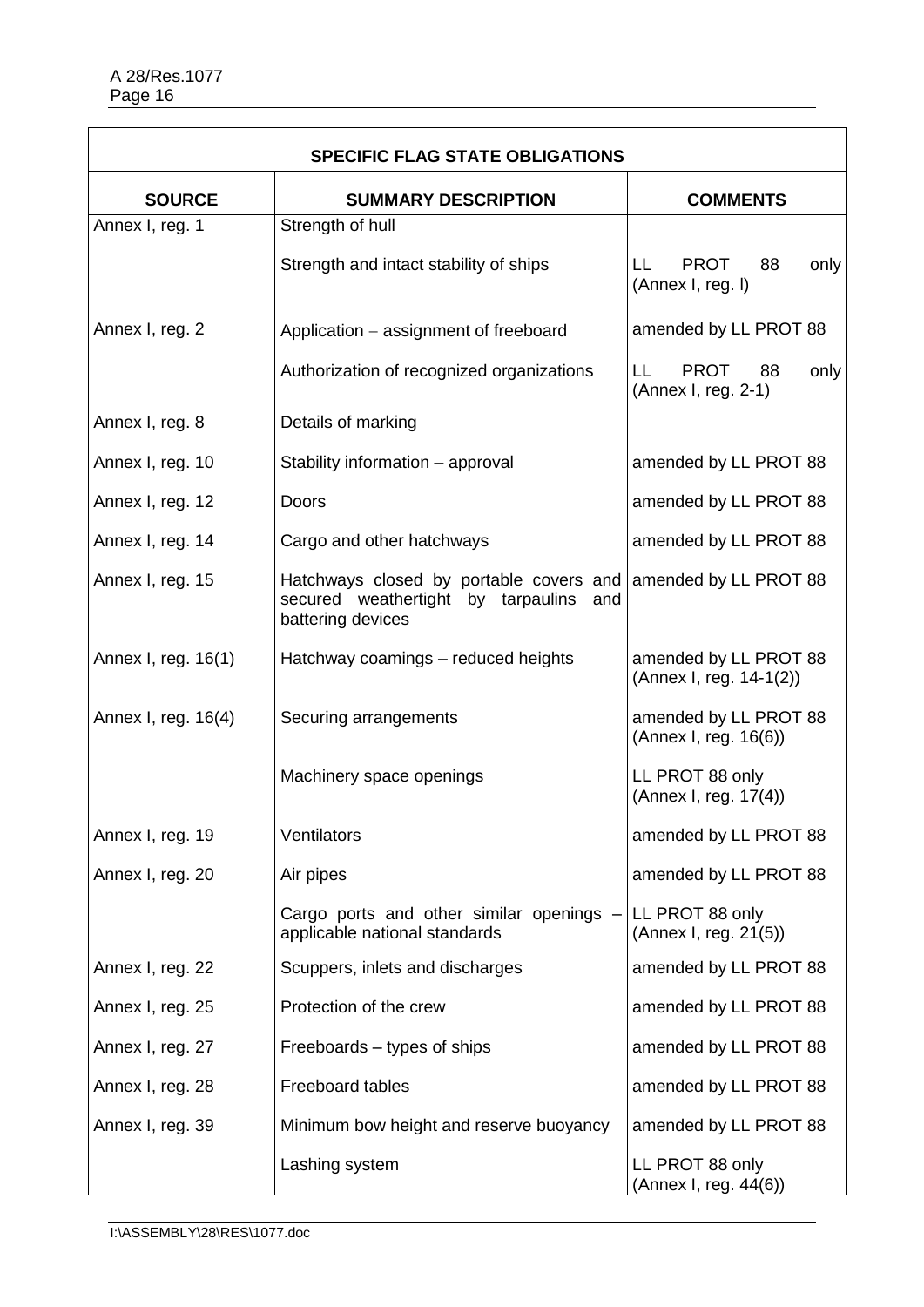| <b>SPECIFIC FLAG STATE OBLIGATIONS</b> |                                                                                                                                      |                 |
|----------------------------------------|--------------------------------------------------------------------------------------------------------------------------------------|-----------------|
| <b>SOURCE</b>                          | <b>SUMMARY DESCRIPTION</b>                                                                                                           | <b>COMMENTS</b> |
| <b>COLREG 72</b>                       |                                                                                                                                      |                 |
| Annex I,<br>para. 14                   | Approval of construction of lights and shapes<br>and the installation of lights on board                                             |                 |
| Annex III,<br>para. 3                  | Approval of construction, performance and<br>installation of sound signal appliances<br>on board                                     |                 |
| STCW <sub>78</sub>                     |                                                                                                                                      |                 |
| Art. VI                                | <b>Certificates</b>                                                                                                                  |                 |
| Art. VIII(3)                           | Dispensation - reporting                                                                                                             |                 |
| Art. $IX(2)$                           | Equivalents - reporting                                                                                                              |                 |
| Regs. I/2.1, 2.2, 2.7<br>and $2.8$     | Issue and endorsements of certificates of<br>competency                                                                              |                 |
| Regs. I/10.1 and 10.2                  | Recognition of certificates and seafarers'<br>knowledge of maritime legislation                                                      |                 |
| Reg. I/11.6                            | Availability – recent changes in national and<br>international regulations                                                           |                 |
| Reg. I/13.3                            | Conduct of trials - safety, security and<br>pollution prevention                                                                     |                 |
| 1/13.5<br>Regs.<br>13.8.1              | and Results of trials – communication                                                                                                |                 |
| Reg. I/13.7                            | Respect for objections to trials                                                                                                     |                 |
| Reg. I/13.8                            | Respect for objections by other Parties when<br>authorizing ships to continue to operate with<br>the system under trial              |                 |
| Reg. I/14.1                            | Responsibilities of companies                                                                                                        |                 |
| Reg. IV/1.2                            | Application - appropriate certificates for<br>radio operators                                                                        |                 |
| Reg. V/1-1.7                           | Mandatory minimum requirements for the<br>training and qualification of masters, officers<br>and ratings on oil and chemical tankers |                 |

F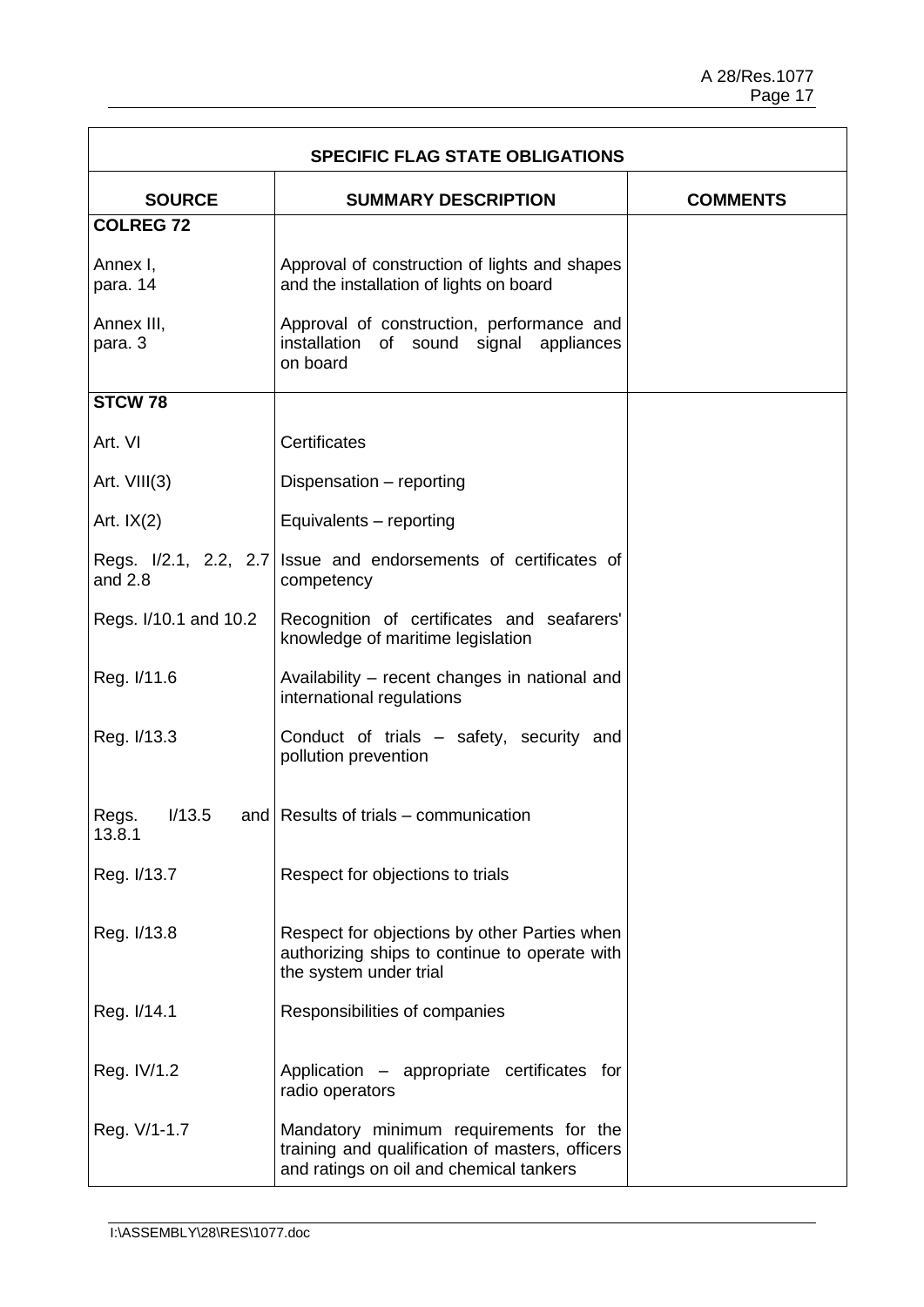| <b>SPECIFIC FLAG STATE OBLIGATIONS</b> |                                                                                                                                                 |                                              |
|----------------------------------------|-------------------------------------------------------------------------------------------------------------------------------------------------|----------------------------------------------|
| <b>SOURCE</b>                          | <b>SUMMARY DESCRIPTION</b>                                                                                                                      | <b>COMMENTS</b>                              |
| Reg. V/1-2.5                           | Mandatory minimum requirements for the<br>training and qualification of masters, officers<br>and ratings on liquefied gas tankers               |                                              |
| Reg. V/2.1                             | Applicability of the requirements to domestic<br>voyages                                                                                        |                                              |
| Reg. V/2.8                             | Mandatory minimum requirements for the<br>training and qualification of masters, officers,<br>ratings and other personnel on passenger<br>ships |                                              |
| Regs. VIII/1.1 and 1.2                 | Fitness for duty - preventing fatigue and<br>preventing drug and alcohol abuse                                                                  |                                              |
| Regs. VIII/2.1 and 2.2                 | Watchkeeping arrangements and principles<br>- direction and requirements                                                                        |                                              |
| SOLAS <sub>74</sub>                    |                                                                                                                                                 |                                              |
| Reg. I/4(b)                            | Exemptions - reporting                                                                                                                          |                                              |
| Reg. I/5(b)                            | Equivalents - reporting                                                                                                                         |                                              |
| Reg. I/6                               | Inspection and survey                                                                                                                           | in SOLAS PROT 78 and<br><b>SOLAS PROT 88</b> |
| Reg. I/7                               | Survey of passenger ships                                                                                                                       | in SOLAS PROT 88                             |
| Reg. I/8                               | Survey of life-saving appliances and other in SOLAS PROT 88<br>equipment of cargo ships                                                         |                                              |
| Reg. I/9                               | Survey of radio installations of cargo ships                                                                                                    | in SOLAS PROT 88                             |
| Reg. I/10                              | of<br>Survey<br>structure,<br>machinery<br>equipment of cargo ships                                                                             | and in SOLAS PROT 88                         |
| Reg. I/12                              | Issue of certificates                                                                                                                           | in SOLAS PROT 88                             |
|                                        | Issue and endorsement of certificates                                                                                                           | in SOLAS PROT 88                             |
| Reg. I/14                              | Duration and validity of certificates                                                                                                           | in SOLAS PROT 88                             |
| Reg. I/15                              | of<br>certificates<br>Forms<br>and<br>records<br>equipment                                                                                      | of in SOLAS PROT 88                          |
| Reg. I/18                              | <b>Qualification of certificates</b>                                                                                                            |                                              |
| Reg. I/21                              | <b>Casualties</b>                                                                                                                               |                                              |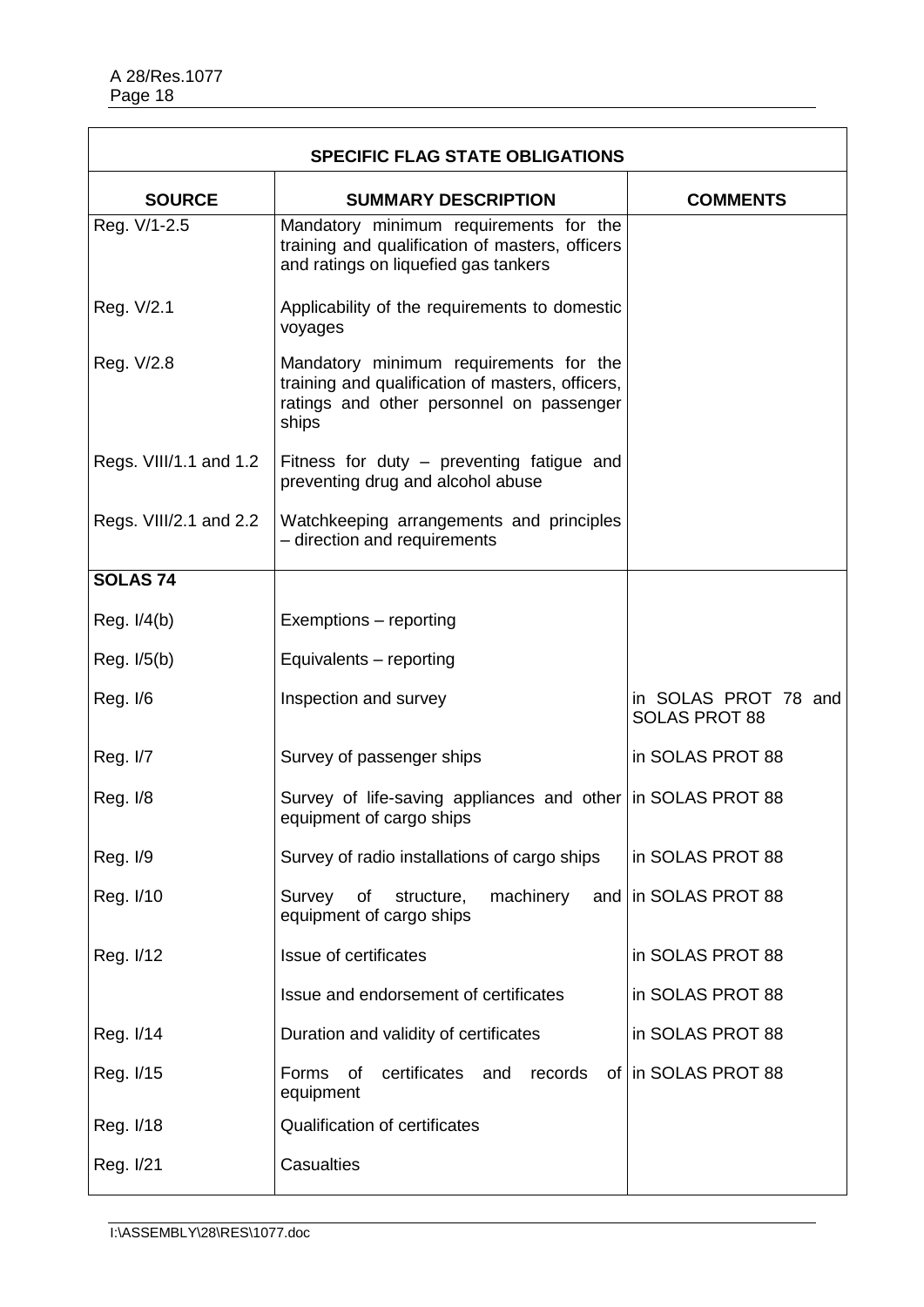$\overline{\phantom{a}}$ 

| <b>SPECIFIC FLAG STATE OBLIGATIONS</b> |                                                                                                        |                                                                      |
|----------------------------------------|--------------------------------------------------------------------------------------------------------|----------------------------------------------------------------------|
| <b>SOURCE</b>                          | <b>SUMMARY DESCRIPTION</b>                                                                             | <b>COMMENTS</b>                                                      |
| Reg. II-1/1.2                          | Compliance with earlier requirements                                                                   | revised SOLAS chapter II-1<br>adopted by MSC 80 and<br><b>MSC 82</b> |
| Reg. II-1/3-2                          | Approval of corrosion prevention systems of<br>seawater ballast tanks                                  |                                                                      |
| Reg. II-1/3-2.4                        | Maintenance of the protective coating                                                                  |                                                                      |
| Reg. II-1/3-3.2                        | Approval of means of access to tanker bows                                                             |                                                                      |
| Regs. II-1/3-4.1.2.2<br>and 3-4.1.3    | Approval of emergency towing arrangements<br>on tankers                                                |                                                                      |
| Reg. II-1/3-6.2.3                      | Means of access to cargo and other spaces<br>- satisfaction of the Administration as well as<br>survey |                                                                      |
| Reg. II-1/3-6.4.1                      | Approval of Ship Structure Access Manual                                                               |                                                                      |
| Reg. II-1/3-8.3                        | Appropriate requirements for towing and<br>mooring equipment                                           |                                                                      |
| Reg. II-1/3-9.1                        | Means of embarkation and disembarkation                                                                |                                                                      |
| Reg. II-1/4.2                          | Alternative methodologies - communication<br>to IMO                                                    |                                                                      |
| Reg. II-1/4.4                          | Beneficial or adverse effects of fitting<br>structures as defined by the regulation                    |                                                                      |
| Reg. II-1/5-1.1                        | Stability information to the Administration                                                            |                                                                      |
| Reg. II-1/7-2.5                        | Acceptance of equalization devices and their<br>controls                                               |                                                                      |
| Reg. II-1/13.9.2                       | Number and arrangements of doors with a<br>device preventing unauthorized opening                      |                                                                      |
| Reg. II-1/13.11.2                      | Special consideration for tunnels piercing<br>watertight bulkheads                                     |                                                                      |
| Reg. II-1/15.2                         | Arrangement and efficiency of the means for<br>closing any opening in the shell plating                |                                                                      |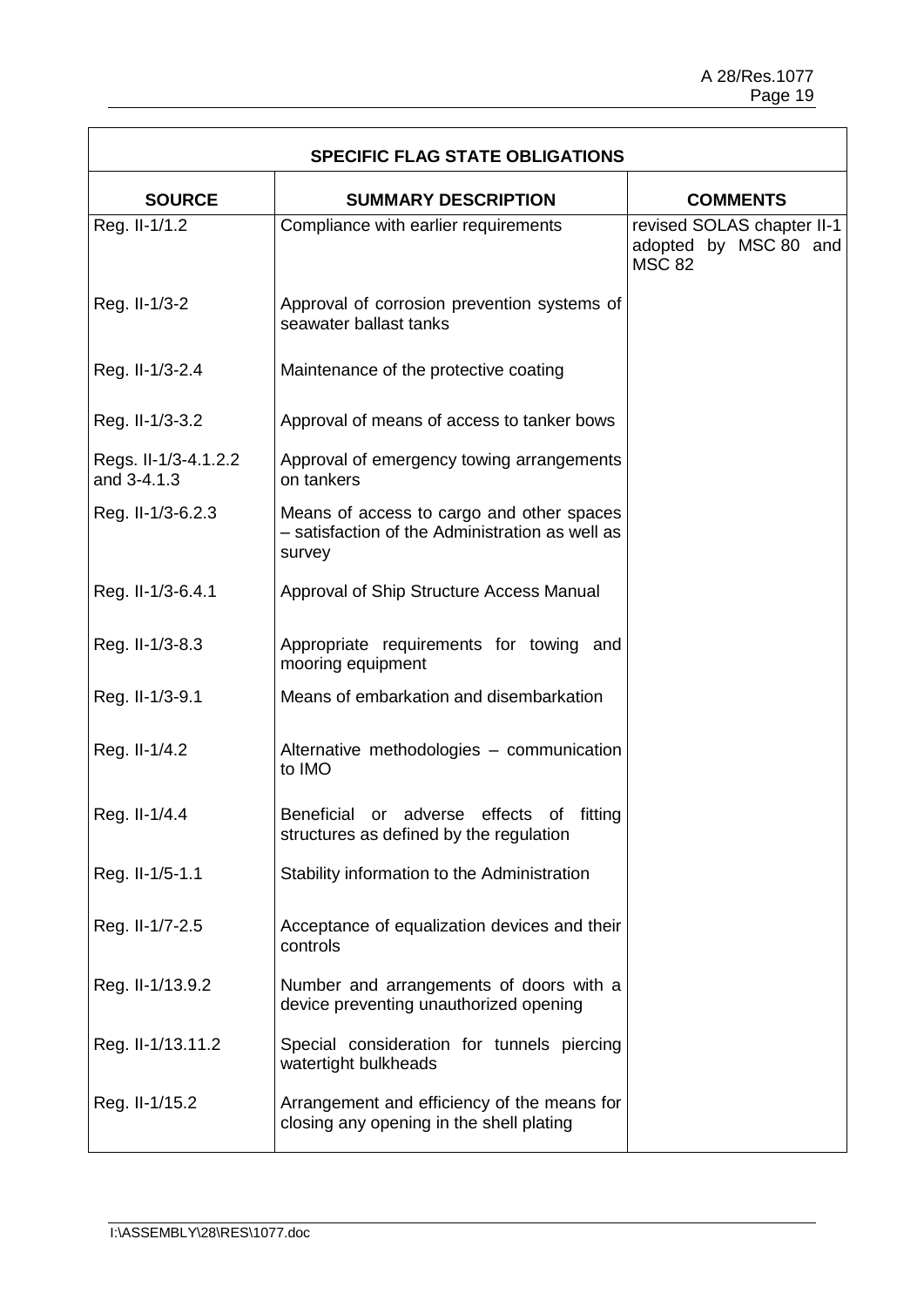| <b>SPECIFIC FLAG STATE OBLIGATIONS</b>                            |                                                                                                                |                 |
|-------------------------------------------------------------------|----------------------------------------------------------------------------------------------------------------|-----------------|
| <b>SOURCE</b>                                                     | <b>SUMMARY DESCRIPTION</b>                                                                                     | <b>COMMENTS</b> |
| Reg. II-1/15.6                                                    | Special sanction for automatic ventilating<br>sidescuttles                                                     |                 |
| Reg. II-1/15.8.5                                                  | Material of pipes as referred to in the<br>regulation                                                          |                 |
| Reg. II-1/16.1.1                                                  | Construction and initial tests of watertight<br>doors, sidescuttles, etc.                                      |                 |
| Reg. II-1/16-1.1                                                  | Construction and initial tests of watertight<br>decks, trunks, etc.                                            |                 |
| Reg. II-1/17-1.2                                                  | Indicators for closing appliances that could<br>lead to flooding of a special category space<br>or ro-ro space |                 |
| Regs. II-1/19.3<br>and 19.4                                       | Damage control information – general and<br>specific precautions                                               |                 |
| Reg. II-1/22.4                                                    | Determination as to whether watertight doors<br>must be permitted to remain open                               |                 |
| Reg. II-1/26.2                                                    | Consideration of reliability of single essential<br>propulsion components                                      |                 |
| Regs. II-1/29.1, 29.2.1<br>and 29.6.3                             | Steering gear                                                                                                  |                 |
| Reg. II-1/29.17.2                                                 | Adoption of regulations on rudder actuators<br>for tankers, chemical tankers<br>and gas<br>carriers            |                 |
| Regs. II-1/35-1.3.7.2<br>and 35-1.3.9                             | Bilge pumping arrangements                                                                                     |                 |
| Reg. II-1/40.2                                                    | Electrical installations - ensuring uniformity                                                                 |                 |
| Reg. II-1/42.1.3                                                  | Emergency source of electrical power in<br>passenger ships                                                     |                 |
| Reg. II-1/43.1.3                                                  | Emergency source of electrical power in<br>cargo ships                                                         |                 |
| Reg. II-1/44.2                                                    | Approval of automatically starting emergency<br>generating sets                                                |                 |
| Regs. II-1/45.3.3,<br>45.5.3, 45.5.4, 45.9.3,<br>45.10, and 45.11 | Precautions against shock, fire and other<br>hazards of electrical origin                                      |                 |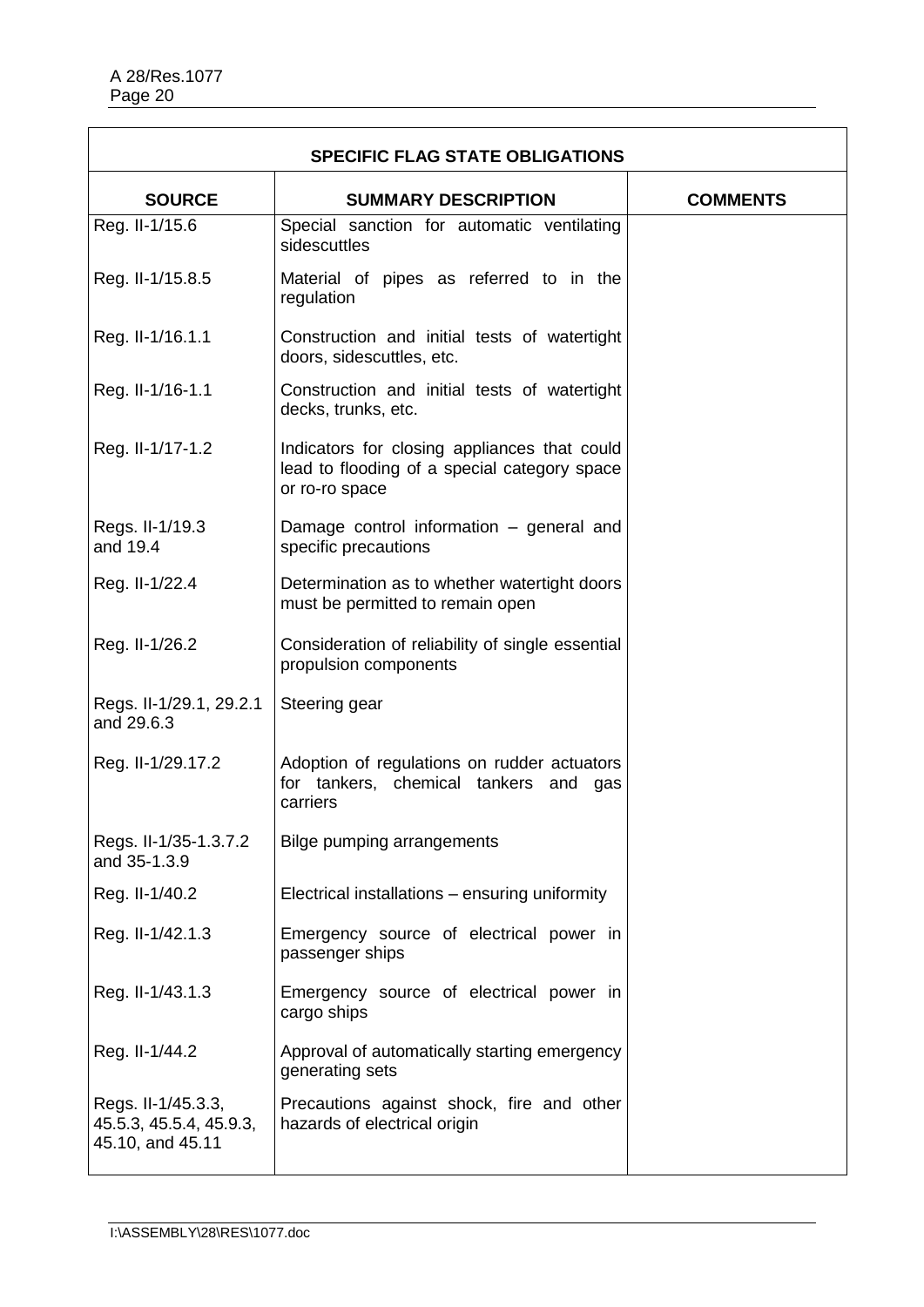$\overline{\mathsf{I}}$ 

| <b>SPECIFIC FLAG STATE OBLIGATIONS</b> |                                                                                                                    |                                     |
|----------------------------------------|--------------------------------------------------------------------------------------------------------------------|-------------------------------------|
| <b>SOURCE</b>                          | <b>SUMMARY DESCRIPTION</b>                                                                                         | <b>COMMENTS</b>                     |
| Regs. II-1/46.2 and<br>46.3            | periodically<br>Additional<br>requirements for<br>unattended machinery space                                       |                                     |
| Reg. II-1/53.1                         | Special requirements for machinery, boiler<br>and electrical installations                                         |                                     |
| Regs. II-1/55.3, 55.4.1<br>and 55.6    | Evaluation of the alternative design and<br>arrangements and re-evaluation due to<br>change of conditions          |                                     |
| Reg. II-1/55.5                         | Alternative design and arrangements<br>communication to IMO                                                        |                                     |
| Reg. II-2/1.2.1                        | Approval of fire protection arrangements in<br>existing ships                                                      |                                     |
| Regs. II-2/1.6.2.1.2<br>and 1.6.6      | Application of requirements for tankers                                                                            |                                     |
| Reg. II-2/4.2.2.5.1                    | Approval of material for oil fuel pipes and<br>their valves and fittings                                           |                                     |
| Reg. II-2/4.3                          | Approval of gaseous fuel systems used for<br>domestic purposes                                                     |                                     |
| Reg. II-2/4.5.1.4.4                    | Installation of cargo oil lines where cargo<br>wing tanks are provided                                             |                                     |
| Reg. II-2/4.5.3.3                      | Requirements for safety devices in venting<br>systems                                                              |                                     |
| Reg. II-2/4.5.5.2.1                    | Requirements for inert gas systems on<br>chemical tankers                                                          |                                     |
| Reg. II-2/4.5.6.3                      | Arrangements for<br>inerting,<br>purging<br>gas-freeing                                                            | or   see reg. II-2/4.5.5.3.1        |
| Reg. II-2/5.2.2.5                      | Positioning of controls for any required<br>fire-extinguishing system in passenger ships                           | see regs. II-2/8.3.3 and<br>9.5.2.3 |
| Reg. II-2/5.2.3.1                      | Special consideration to maintaining the fire<br>periodically<br>integrity<br>of<br>unattended<br>machinery spaces |                                     |
| Reg. II-2/7.3.2                        | Initial and periodic tests                                                                                         |                                     |
| Reg. II-2/7.6                          | Protection of cargo spaces in passenger<br>ships                                                                   |                                     |

 $\Gamma$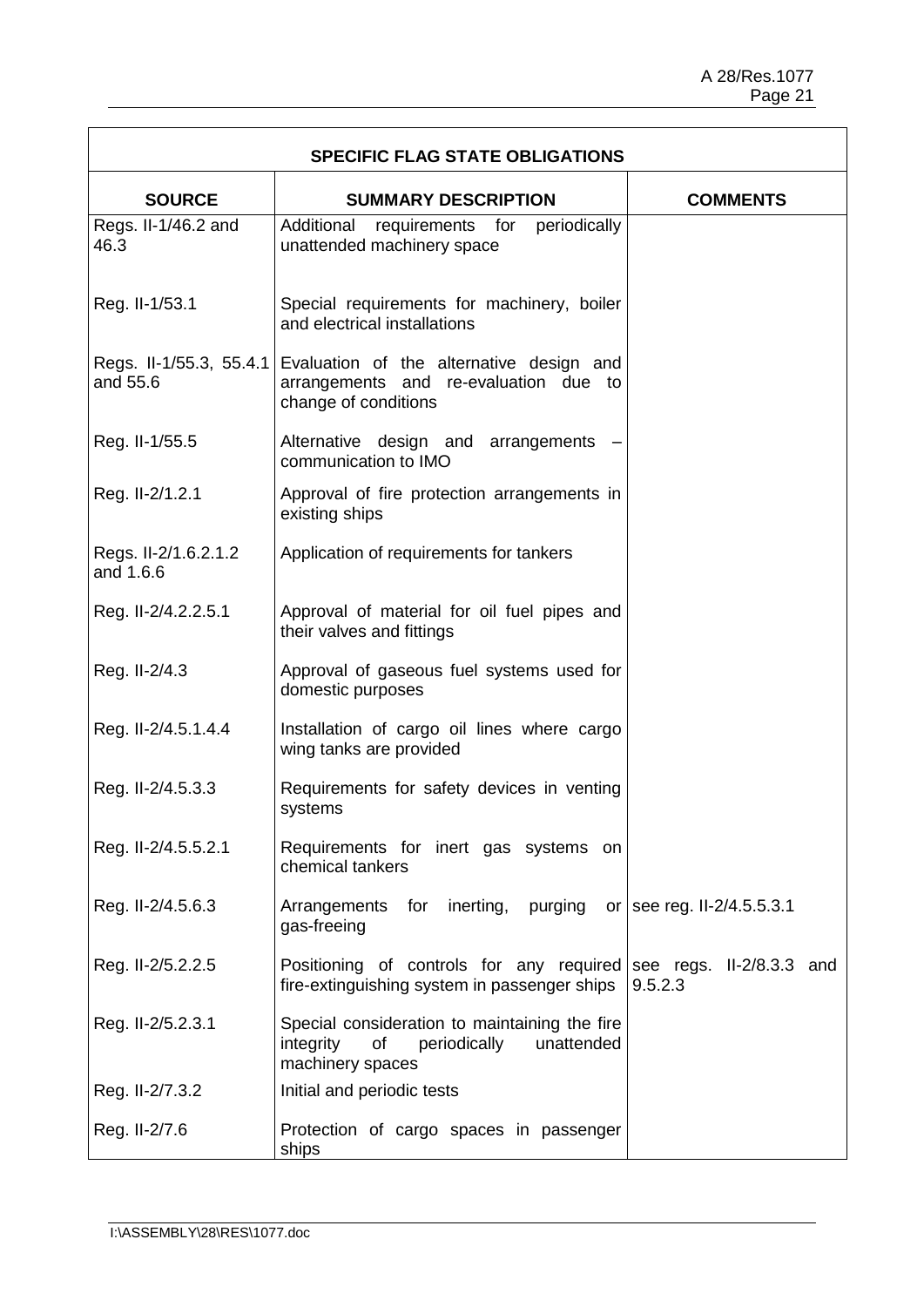| <b>SPECIFIC FLAG STATE OBLIGATIONS</b>           |                                                                                                               |                    |
|--------------------------------------------------|---------------------------------------------------------------------------------------------------------------|--------------------|
| <b>SOURCE</b>                                    | <b>SUMMARY DESCRIPTION</b>                                                                                    | <b>COMMENTS</b>    |
| Reg. II-2/8.3.4                                  | Release of smoke from machinery spaces -<br>passenger ships                                                   |                    |
| Reg. II-2/9.2.2.1.5.1                            | Approval of equivalent means of controlling<br>and limiting a fire on ships designed for<br>special purposes  |                    |
| Reg. II-2/9.2.2.3.1                              | Fire integrity of bulkheads and decks in ships<br>carrying more than 36 passengers                            |                    |
| Regs. II-2/9.2.2.4.4,<br>9.2.3.3.4 and 9.2.4.2.4 | Fire integrity of bulkheads and decks                                                                         | see reg. II-2/11.2 |
| Reg. II-2/9.3.4                                  | Approval of structural fire protection details,<br>taking into account the<br>risk of<br>heat<br>transmission |                    |
| Reg. II-2/9.5.2.4                                | Protection of openings in machinery space<br>boundaries                                                       |                    |
| Reg. II-2/10.2.1.2.1.3                           | Provisions for fixed water fire-extinguishing<br>arrangements for periodically unattended<br>machinery spaces |                    |
| Reg. II-2/10.2.1.2.2.1                           | Ready availability of water supply                                                                            |                    |
| Reg. II-2/10.2.3.1.1                             | Approval of non-perishable material for fire<br>hoses                                                         |                    |
| Reg. II-2/10.2.3.2.1                             | Number and diameter of fire hoses                                                                             |                    |
| Reg. II-2/10.3.2.1                               | Arrangement of fire extinguishers                                                                             |                    |
| Reg. II-2/10.6.1.1                               | Type approval of automatic sprinkler, fire<br>detection and fire alarm system                                 |                    |
| Reg. II-2/10.6.3.2                               | Approval of fire-extinguishing arrangement<br>for flammable liquid lockers                                    |                    |
| Reg. II-2/10.7.1.2                               | Fixed gas fire-extinguishing systems for<br>general cargo                                                     |                    |
| Reg. II-2/10.7.1.4                               | Issue of an Exemption Certificate                                                                             |                    |
| Reg. II-2/13.3.1.4                               | Provision of means of escape from, or<br>access to, radiotelegraph stations                                   |                    |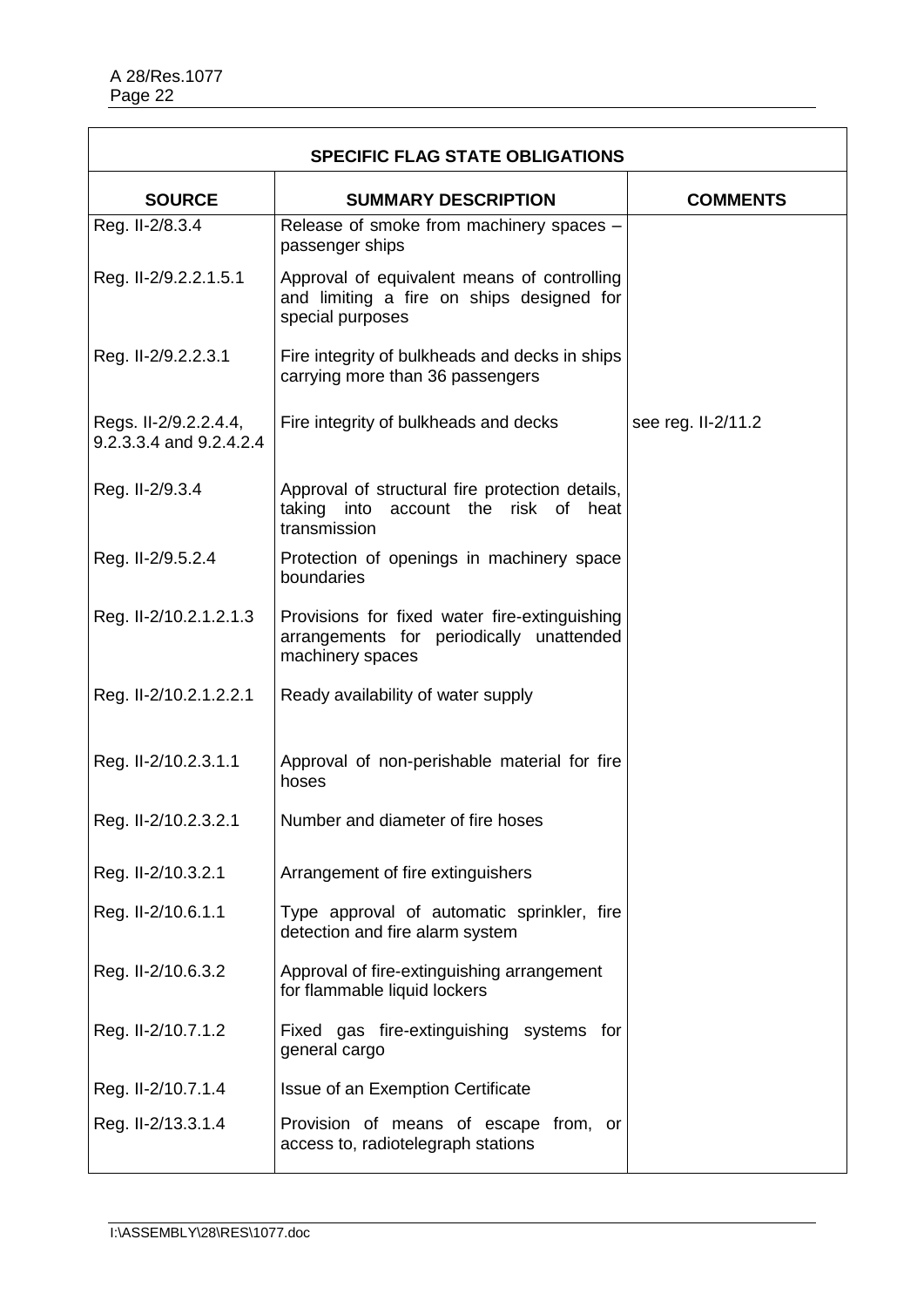| <b>SPECIFIC FLAG STATE OBLIGATIONS</b> |                                                                                                                                         |                 |
|----------------------------------------|-----------------------------------------------------------------------------------------------------------------------------------------|-----------------|
| <b>SOURCE</b>                          | <b>SUMMARY DESCRIPTION</b>                                                                                                              | <b>COMMENTS</b> |
| Reg. II-2/13.3.2.5.1                   | Lighting or photoluminescent equipment to<br>be evaluated, tested and<br>applied<br>in<br>accordance with the FSS Code                  |                 |
| Reg. II-2/13.3.2.6.2                   | Normally locked doors that form part of an<br>escape route - quick release mechanisms                                                   |                 |
| Reg. II-2/13.5.1                       | Means of escape on passenger ships from<br>special category and open ro-ro spaces to<br>which any passengers carried can have<br>access |                 |
| Regs. II-2/17.4.1<br>and 17.6          | Evaluation and approval of the engineering<br>analysis<br>for<br>alternative<br>design<br>and<br>arrangements for fire safety           |                 |
| Reg. II-2/17.5                         | Alternative design and arrangements for fire<br>safety - communication of information to<br><b>IMO</b>                                  |                 |
| Reg. II-2/19.4                         | Provision of document of compliance                                                                                                     |                 |
| Reg. II-2/20.4.1                       | Provision and approval of fixed fire detection<br>and fire alarm systems                                                                |                 |
| Reg. II-2/20.6.1.4.2                   | Adverse effect as referred to in<br>the<br>regulation – approval of stability information                                               |                 |
| Reg. II-2/21.5.2                       | Alternate space for medical care                                                                                                        |                 |
| Reg. III/4                             | Evaluation,<br>testing<br>and<br>of<br>approval<br>life-saving appliances and arrangements                                              |                 |
| Reg. III/5                             | Production tests for life-saving appliances                                                                                             |                 |
| Reg. III/20.8.1.2                      | Approval of servicing stations                                                                                                          |                 |
| Reg. III/20.8.5                        | Extension of liferaft service intervals<br>notifying IMO                                                                                |                 |
| Regs. III/20.11.1 and<br>20.11.2       | Periodic servicing of launching appliances<br>on-load release gear - thorough<br>and<br>examination at the annual surveys               |                 |
| Reg. III/26.2.4                        | Approval of liferafts on ro-ro passenger ships                                                                                          |                 |

F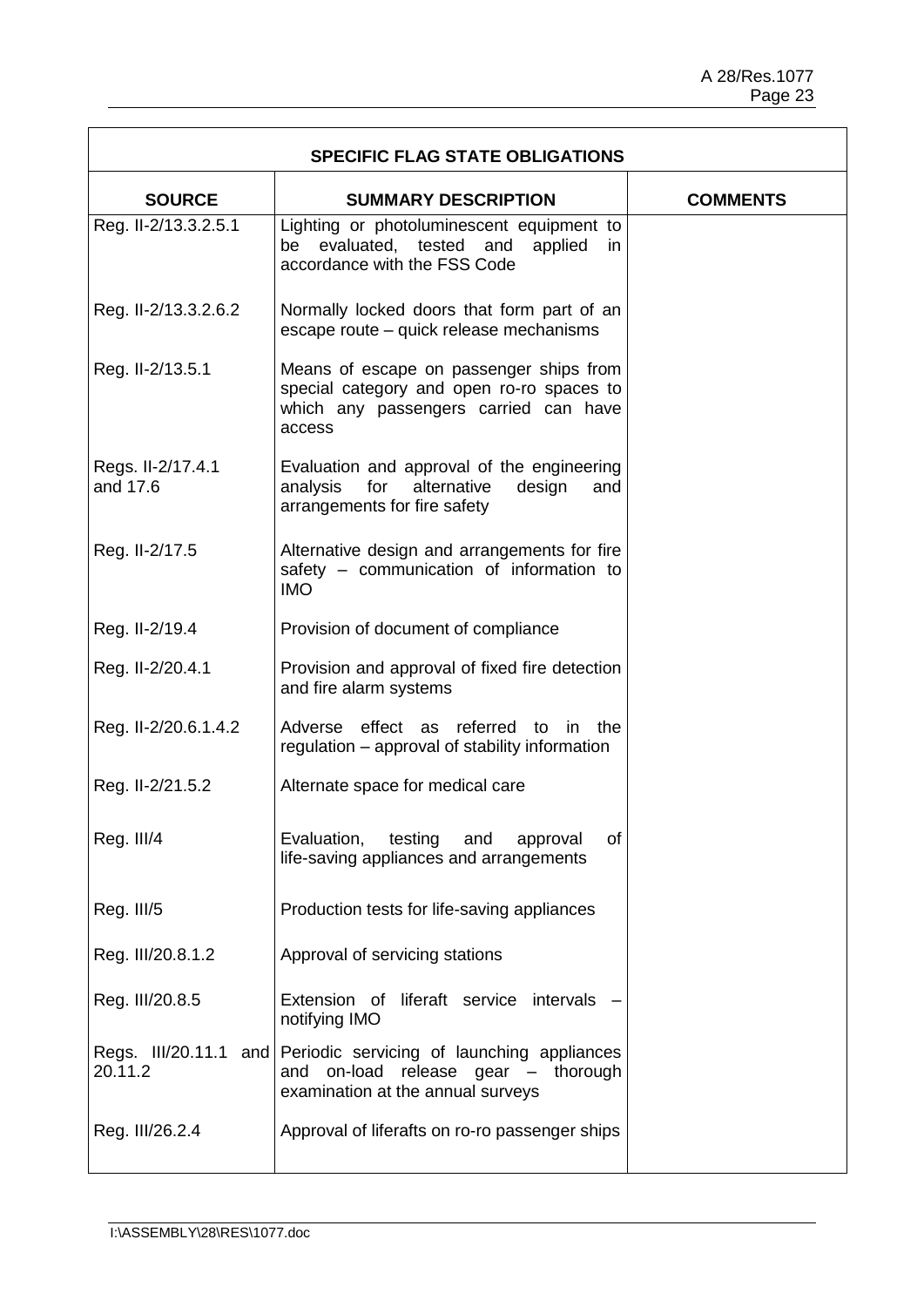| <b>SPECIFIC FLAG STATE OBLIGATIONS</b> |                                                                                                           |                 |
|----------------------------------------|-----------------------------------------------------------------------------------------------------------|-----------------|
| <b>SOURCE</b>                          | <b>SUMMARY DESCRIPTION</b>                                                                                | <b>COMMENTS</b> |
| III/26.3.1<br>Regs.<br>and<br>26.3.2   | Approval of fast rescue boats and their<br>launching appliances on ro-ro passenger<br>ships               |                 |
| Reg. III/28                            | Approval of helicopter landing and pick-up<br>areas on ro-ro passenger ships                              |                 |
| Regs. III/38.3, 38.4.1<br>and 38.6     | Evaluation of the alternative design and<br>arrangements and re-evaluation due to<br>change of conditions |                 |
| Reg. III/38.5                          | Alternative design and arrangements<br>communication to IMO                                               |                 |
| Reg. IV/3.3                            | Exemptions – reporting to IMO                                                                             |                 |
| Reg. IV/14.1                           | Type approval of radio equipment                                                                          |                 |
| Reg. IV/15.5                           | Ensuring that radio equipment is maintained                                                               |                 |
| Reg. IV/16.1                           | Radio personnel                                                                                           |                 |
| Reg. IV/17                             | Radio records                                                                                             |                 |
| Reg. V/3.3                             | Exemptions and equivalents – reporting to<br><b>IMO</b>                                                   |                 |
| Reg. V/14                              | Ships' manning                                                                                            |                 |
| Reg. V/16                              | Maintenance of equipment                                                                                  |                 |
| Reg. V/17                              | Electromagnetic compatibility                                                                             |                 |
| Reg. V/18.1                            | Type approval of navigational systems and<br>equipment and voyage data recorder                           |                 |
| Reg. V/18.5                            | Requirement for quality control system at<br>manufacturers                                                |                 |
| Reg. V/23.3.3.1.3                      | Pilot transfer arrangements                                                                               |                 |
| Reg. V/23.6.1                          | Type approval of mechanical pilot hoists                                                                  |                 |
| Regs. VI/3.1 and 3.2                   | Provision of equipment for oxygen analysis<br>and gas detection and training of crews in<br>their use     |                 |
| Reg. VI/5.6                            | Approval of Cargo Securing Manual                                                                         |                 |
| Reg. VI/6                              | Acceptability for shipment                                                                                |                 |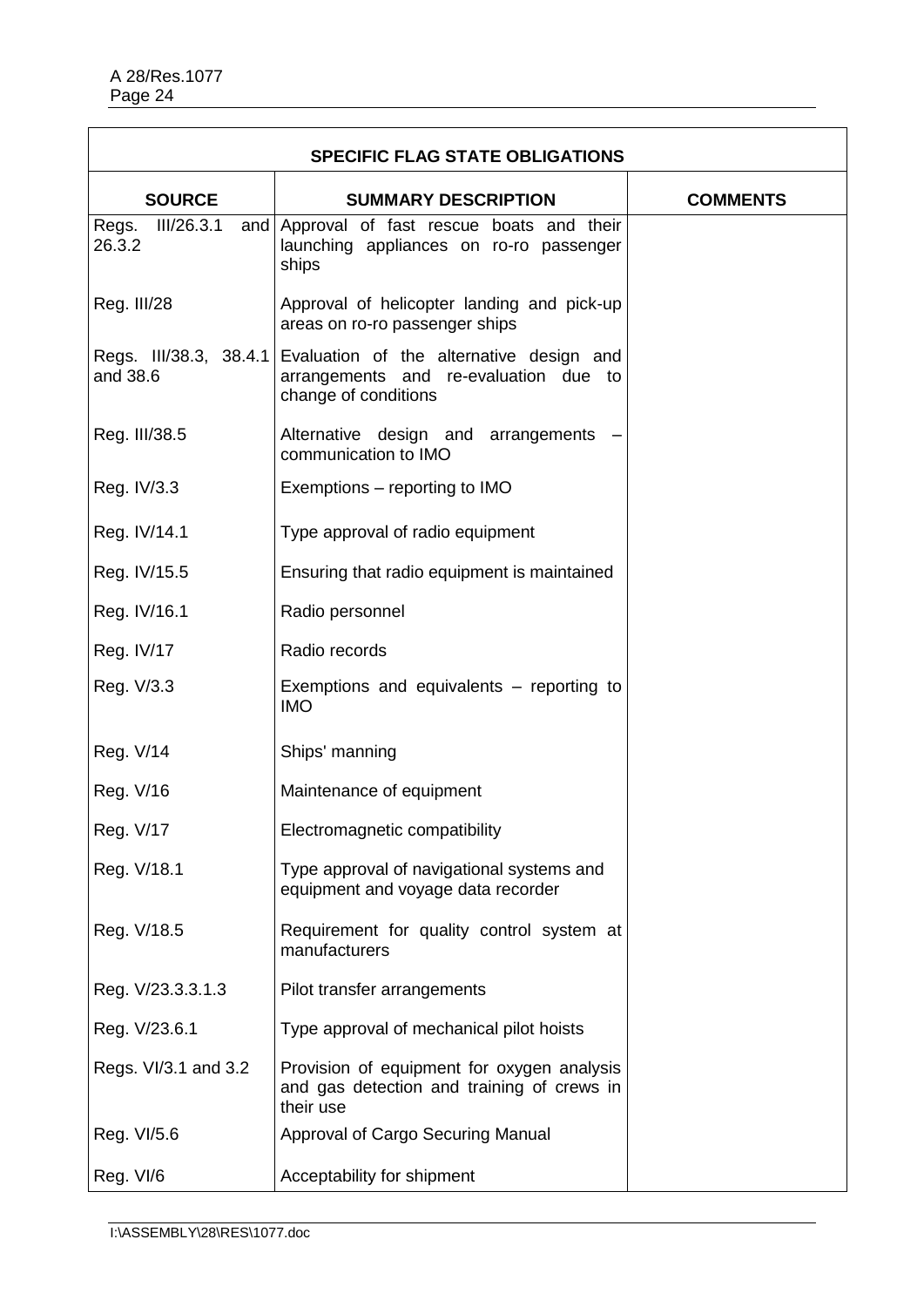ă.

| <b>SPECIFIC FLAG STATE OBLIGATIONS</b> |                                                                                                                |                 |
|----------------------------------------|----------------------------------------------------------------------------------------------------------------|-----------------|
| <b>SOURCE</b>                          | <b>SUMMARY DESCRIPTION</b>                                                                                     | <b>COMMENTS</b> |
| Reg. VI/9.2                            | Grain loading information                                                                                      |                 |
| Reg. VII/5                             | Approval of Cargo Securing Manual                                                                              |                 |
| Reg. VII/15.2                          | Warships - INF cargo                                                                                           |                 |
| Reg. VIII/4                            | Approval of design,<br>construction<br>and<br>standards of inspection and assembly of<br>reactor installations |                 |
| Reg. VIII/6                            | Ensuring radiation safety                                                                                      |                 |
| Reg. VIII/7(a)                         | Approval of safety assessment                                                                                  |                 |
| Reg. VIII/8                            | Approval of operating manual                                                                                   |                 |
| Reg. VIII/10(f)                        | Issue of certificates                                                                                          |                 |
| Reg. IX/4.1                            | Issue of Document of Compliance (DOC)                                                                          |                 |
| Reg. IX/4.3                            | Issue of Safety Management Certificate (SMC)                                                                   |                 |
| Reg. IX/6.1                            | Periodic<br>verification<br>of<br>the<br>safety<br>management system                                           |                 |
| Reg. XI-1/1                            | Authorization of recognized organizations                                                                      |                 |
| Reg. XI-1/2                            | <b>Enhanced surveys</b>                                                                                        |                 |
| Reg. XI-1/3.5.4                        | Ship identification number - approval of<br>method of marking                                                  |                 |
| Reg. XI-1/3-1.2                        | Registered owner identification number                                                                         |                 |
| Reg. XI-1/5.3                          | Issue of Continuous Synopsis Record (CSR)                                                                      |                 |
| Reg. XI-1/5.4.2                        | Amendments to CSR                                                                                              |                 |
| Reg. XI-1/5.4.3                        | Authorization and requirement to amend<br><b>CSR</b>                                                           |                 |
| Reg. XI-1/5.8                          | Requirement for former flag State to send<br>CSR to new flag State                                             |                 |
| Reg. XI-1/5.9                          | Appending previous CSR to new CSR                                                                              |                 |

F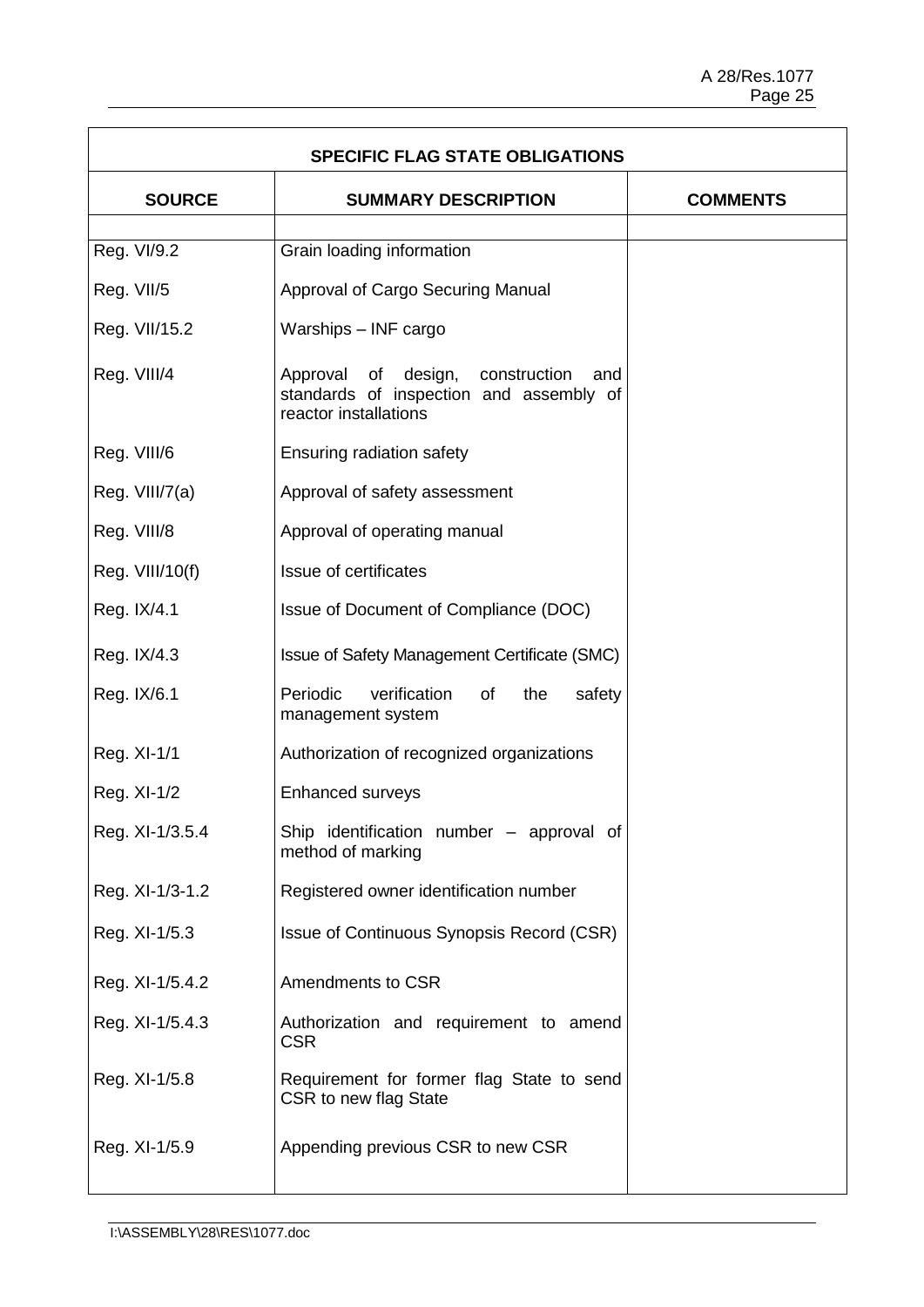| <b>SPECIFIC FLAG STATE OBLIGATIONS</b> |                                                                                                                             |                 |
|----------------------------------------|-----------------------------------------------------------------------------------------------------------------------------|-----------------|
| <b>SOURCE</b>                          | <b>SUMMARY DESCRIPTION</b>                                                                                                  | <b>COMMENTS</b> |
| Reg. XI-1/6                            | Investigations of marine casualties and<br>incidents                                                                        |                 |
| Reg. XII/8.1                           | Endorsement of booklet<br>required<br>by<br>reg. VI/7.2                                                                     |                 |
| Reg. XII/9.2                           | Approval of bilge well high water level alarms                                                                              |                 |
| Reg. XII/11.3                          | Loading instrument – approval of software<br>for stability calculations                                                     |                 |
| <b>MARPOL</b>                          |                                                                                                                             |                 |
| Arts. $4(1)$ and $4(3)$                | Violation                                                                                                                   |                 |
| Art. $6(4)$                            | Detection of violations and enforcement of<br>the Convention - investigations                                               |                 |
| Art. 12(1)                             | Casualties to ships – investigations                                                                                        |                 |
| <b>Annex I</b>                         |                                                                                                                             |                 |
| Reg. 2.6.2                             | Application - an oil tanker delivered on or<br>before 1 June 1982 engaged in specific<br>trades: agreement with port States |                 |
| Reg. 3.3                               | Exemptions and waivers - reporting                                                                                          |                 |
| Reg. 4.3                               | Exceptions – discharge of substances<br>containing oil for the purpose of combating<br>pollution incidents                  |                 |
| Reg. 5.2                               | Equivalents - reporting                                                                                                     |                 |
| Reg. 6                                 | Surveys                                                                                                                     |                 |
| Reg. 7                                 | Issue or endorsement of certificate                                                                                         |                 |
| Reg. 10.9.3                            | Transfer of flag                                                                                                            |                 |
| Reg. 12A.12                            | Oil fuel tank protection $-$ approval of the<br>design and construction of ships                                            |                 |
| Reg. 14.3                              | Oil filtering equipment - volume of oil bilge<br>holding tank                                                               |                 |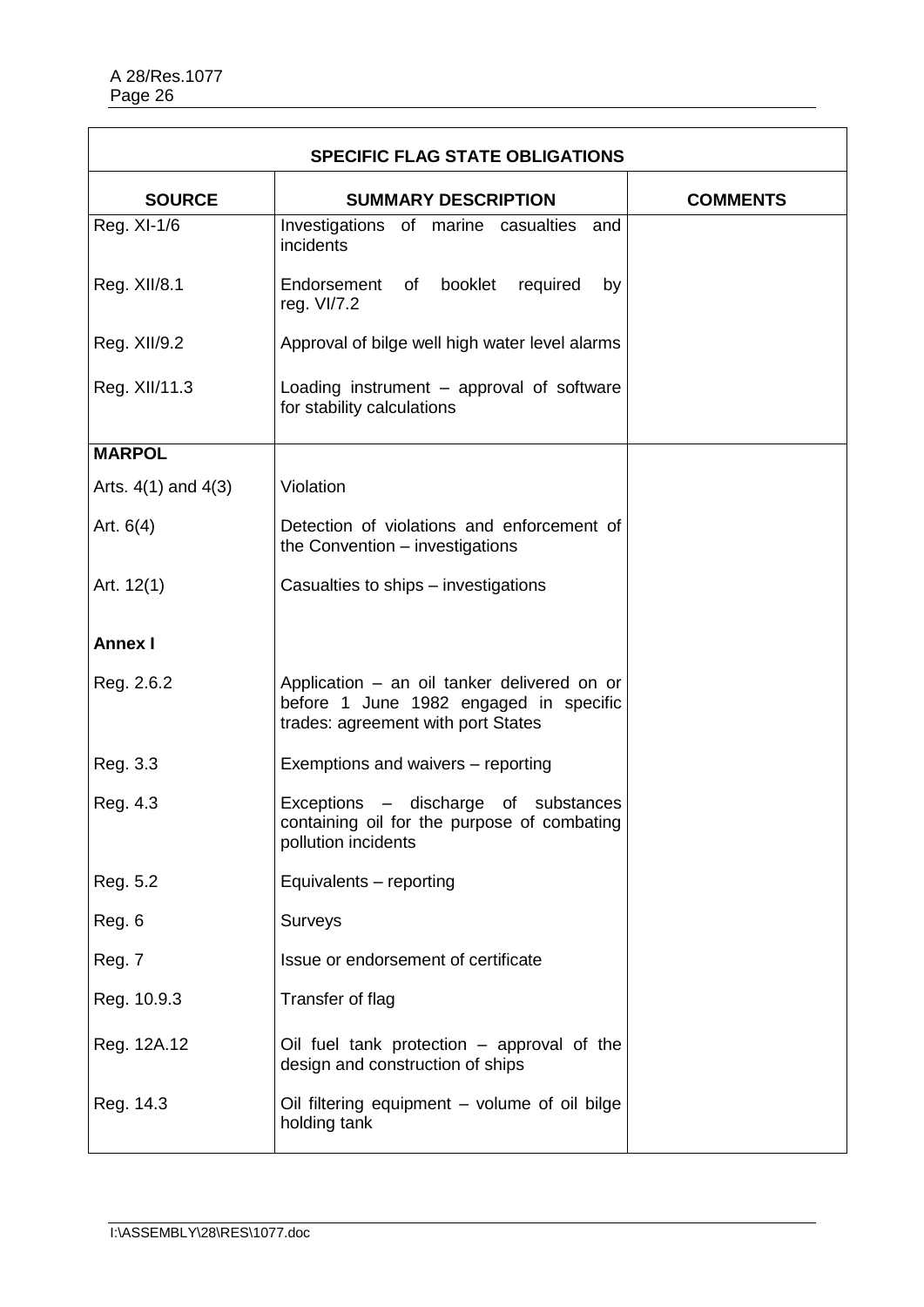| <b>SPECIFIC FLAG STATE OBLIGATIONS</b> |                                                                                                                                                                                              |                 |
|----------------------------------------|----------------------------------------------------------------------------------------------------------------------------------------------------------------------------------------------|-----------------|
| <b>SOURCE</b>                          | <b>SUMMARY DESCRIPTION</b>                                                                                                                                                                   | <b>COMMENTS</b> |
| Reg. 14.4                              | Oil filtering equipment - ships of less<br>than 400 gross tonnage                                                                                                                            |                 |
| Regs. 14.6 and 14.7                    | Oil filtering equipment - approval                                                                                                                                                           |                 |
| Reg. 15.6.2                            | Control of discharge of oil – ships of less<br>than 400 gross tonnage: design approval                                                                                                       |                 |
| Regs. 18.8.2, 18.8.3<br>and 18.8.4     | Requirements for product carriers of 40,000<br>deadweight<br>and<br>tonnes<br>above<br>arrangement and operation, approval of oil<br>content meter, clean ballast tank operational<br>manual |                 |
| Reg. 18.10.1.1                         | Segregated ballast tanks - oil tanker<br>delivered on or before 1 June 1982 having<br>special ballast arrangements: approval                                                                 |                 |
| Reg. 18.10.1.2                         | Segregated ballast tanks – oil tanker<br>delivered on or before 1 June 1982 having<br>special ballast arrangements: agreement<br>with port States                                            |                 |
| Reg. 18.10.3                           | Segregated ballast tanks - oil tanker delivered<br>on or before 1 June 1982 having special<br>ballast arrangements: communication to IMO                                                     |                 |
| Reg. 20.8.1                            | Double hull and double bottom requirements<br>for oil tankers delivered before 6 July 1996 -<br>communication to IMO                                                                         |                 |
| Reg. 21.8.1                            | Prevention of oil pollution from oil tankers<br>carrying heavy grade oil as cargo<br>communication to IMO                                                                                    |                 |
| Reg. 23.3.1                            | outflow<br>Accidental<br>oil<br>performance<br>calculation of mean oil outflow parameter                                                                                                     |                 |
| Reg. 25.5                              | Hypothetical outflow of oil – information to<br>IMO on accepted arrangements                                                                                                                 |                 |
| Reg. 27.3                              | written<br>stability – approval of<br>Intact<br>procedures for liquid transfer operation                                                                                                     |                 |
| Reg. 28.3.4                            | Subdivision and damage stability - sufficient<br>stability during flooding                                                                                                                   |                 |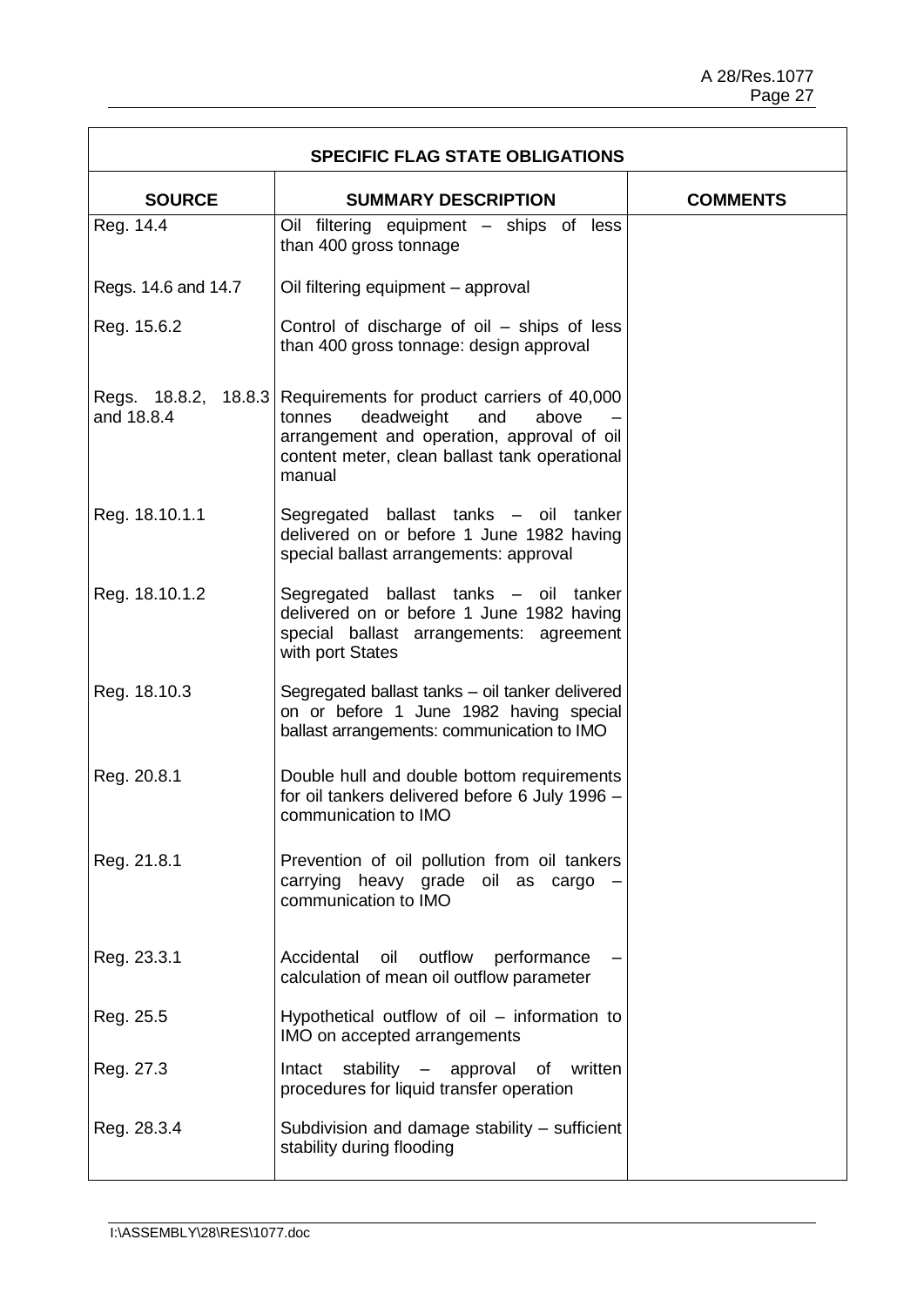| <b>SPECIFIC FLAG STATE OBLIGATIONS</b> |                                                                                                                |                 |
|----------------------------------------|----------------------------------------------------------------------------------------------------------------|-----------------|
| <b>SOURCE</b>                          | <b>SUMMARY DESCRIPTION</b>                                                                                     | <b>COMMENTS</b> |
| Reg. 29.2.1                            | Slop tanks - approval                                                                                          |                 |
| Reg. 30.6.5.2                          | Pumping, piping and discharge arrangement<br>- establishment of requirements                                   |                 |
| Reg. 30.7                              | Pumping, piping and discharge arrangement<br>- positive means of loading, transporting or<br>discharging cargo |                 |
| Regs. 31.2 and 31.4                    | Oil discharge monitoring and control system<br>- approval                                                      |                 |
| Reg. 32                                | Oil/water interface detector - approval                                                                        |                 |
| Reg. 33.1                              | Crude oil washing requirement - compliance<br>with requirement                                                 |                 |
| Reg. 33.2                              | Crude<br>oil<br>washing requirements<br>establishment of requirements                                          |                 |
| Reg. 35.1                              | Crude oil washing operations - Operations<br>and Equipment Manual                                              |                 |
| Reg. 36.9                              | Oil Record Book Part II – development of Oil<br>Record Book for ships of less than 150 gross<br>tonnage        |                 |
| Reg. 37.1                              | Shipboard oil pollution emergency plan -<br>approval                                                           |                 |
| Reg. 38.7.2                            | Reception facilities within special areas:<br>Antarctic area – sufficient capacity                             |                 |
| Reg. 38.8                              | Reception facilities - notification on alleged<br>inadequacies of port reception facilities                    |                 |
| Reg. 39.2.2                            | Special requirements for fixed or floating<br>platforms – approval of record form                              |                 |
| Reg. 41.1                              | Approval of oil tankers' ship-to-ship (STS)<br>operations plan                                                 |                 |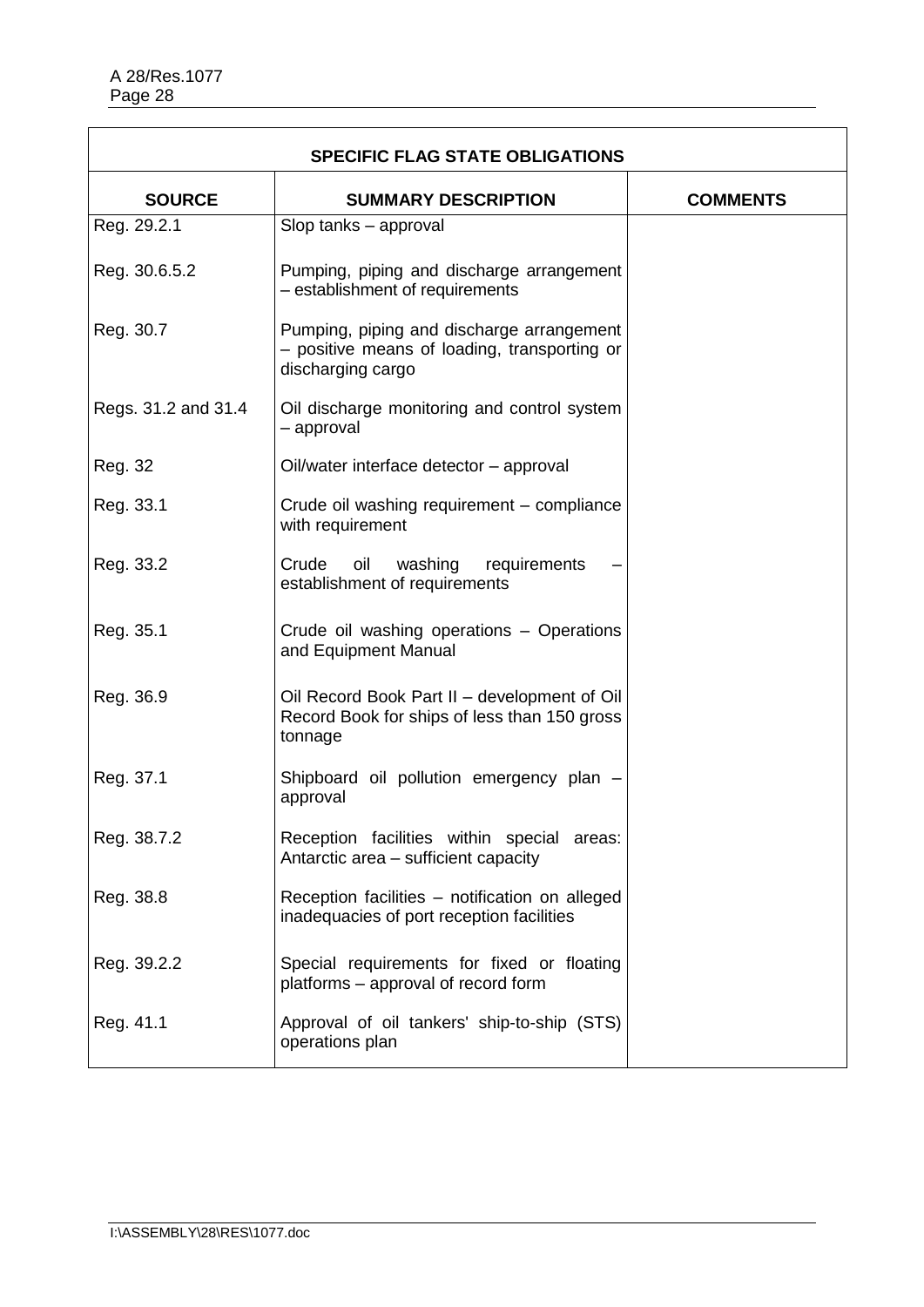| <b>SPECIFIC FLAG STATE OBLIGATIONS</b> |                                                                                                     |                 |
|----------------------------------------|-----------------------------------------------------------------------------------------------------|-----------------|
| <b>SOURCE</b>                          | <b>SUMMARY DESCRIPTION</b>                                                                          | <b>COMMENTS</b> |
| <b>Annex II</b>                        |                                                                                                     |                 |
| Reg. 3.1.3                             | Exceptions – approval of discharge of NLS<br>for the purpose of combating pollution<br>incidents    |                 |
| Reg. 4.1.2                             | Exemptions - communication to IMO on<br>relaxations                                                 |                 |
| Reg. 4.3.4                             | Exemptions – communication to IMO                                                                   |                 |
| Reg. 4.4.5                             | Exemptions – communication to IMO                                                                   |                 |
| Reg. 5.1                               | Equivalents - substitution of operational<br>method                                                 |                 |
| Reg. 5.2                               | Equivalents - communication to IMO on<br>alternatives                                               |                 |
| Regs. 5.3.4 and 5.3.5                  | Equivalents - pumping<br>piping<br>and<br>arrangement, approval of manual                           |                 |
| Reg. 6.3                               | Establishment of tripartite agreements -<br>notifying IMO                                           |                 |
| Reg. 8                                 | <b>Surveys</b>                                                                                      |                 |
| Reg. 9                                 | Issue or endorsement of certificates                                                                |                 |
| Reg. 10.7                              | Expiry date of existing certificate                                                                 |                 |
| Reg. 10.9.3                            | Transfer of flag                                                                                    |                 |
| Reg. 11.2                              | Design, construction, equipment<br>and<br>operations - establishment of appropriate<br>measures     |                 |
| Reg. 12.5                              | Pumping, piping, unloading arrangements<br>and slop tanks - approval of pumping<br>performance test |                 |
| Reg. 13.3                              | Control of discharges of residues of NLS -<br>approval of ventilation procedure                     |                 |
| Reg. 13.5                              | Control of discharges of residues of NLS -<br>approval of tank washing procedure                    |                 |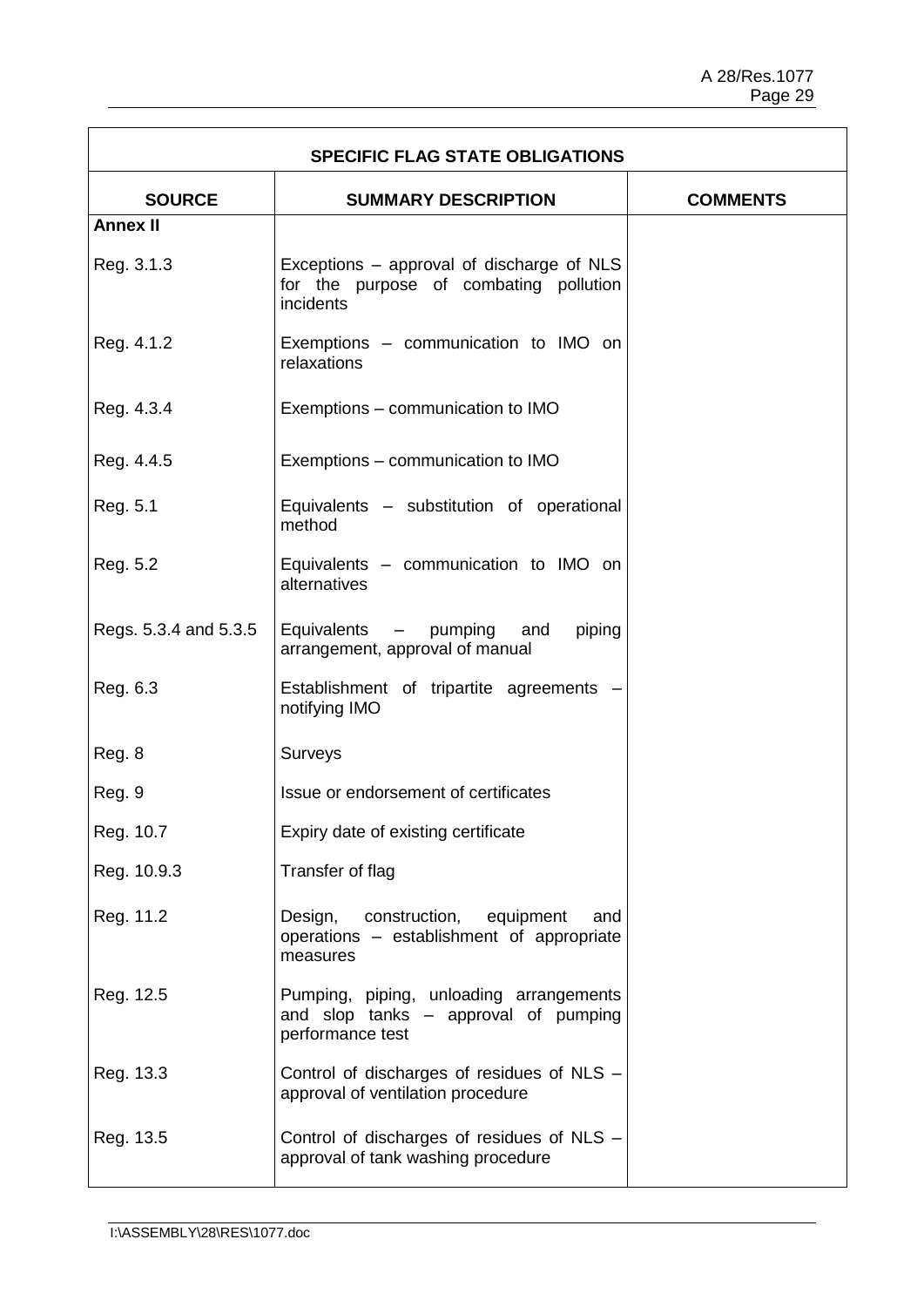Î.

| <b>SPECIFIC FLAG STATE OBLIGATIONS</b> |                                                                                                              |                                             |
|----------------------------------------|--------------------------------------------------------------------------------------------------------------|---------------------------------------------|
| <b>SOURCE</b>                          | <b>SUMMARY DESCRIPTION</b>                                                                                   | <b>COMMENTS</b>                             |
| Reg. 14.1                              | Procedures and arrangements manual<br>approval                                                               |                                             |
| Reg. 17.1                              | Shipboard marine pollution emergency plan<br>for NLS - approval                                              |                                             |
| Reg. 18.5                              | Notification of alleged inadequacies of port<br>reception facilities                                         |                                             |
| <b>Annex IV</b>                        |                                                                                                              |                                             |
| Reg. 4                                 | Surveys                                                                                                      |                                             |
| Reg. 5                                 | Issue or endorsement of certificates                                                                         |                                             |
| Reg. 8.8.2                             | Transfer of flag                                                                                             |                                             |
| Reg. 9.1                               | Approval of sewage systems                                                                                   |                                             |
| Reg. 9.2                               | Approval of sewage systems (passenger<br>ships operating in special areas)                                   |                                             |
| Reg. 11.1.1                            | Approval of rate of discharge                                                                                |                                             |
| Reg. 12.2                              | Notification of alleged inadequacies of port<br>reception facilities                                         |                                             |
| <b>Annex V</b>                         |                                                                                                              |                                             |
| Reg. 6.3.2                             | Sufficient capacity for the retention of all<br>garbage on board ships before entering the<br>Antarctic area |                                             |
| Reg. 8.2                               | Notification of alleged inadequacies of port<br>reception facilities                                         |                                             |
| <b>Annex VI</b>                        |                                                                                                              |                                             |
| Regs. 3.2 and 3.3.2                    | Exceptions and exemptions                                                                                    |                                             |
| Regs. 4.2 and 4.4                      | Equivalents and communication to IMO                                                                         |                                             |
| <b>Reg. 5</b>                          | Surveys and certification                                                                                    | Addition related to IEEC by<br>MEPC.203(62) |
| Reg. 6                                 | Issue or endorsement of certificates                                                                         | Addition related to IEEC by<br>MEPC.203(62) |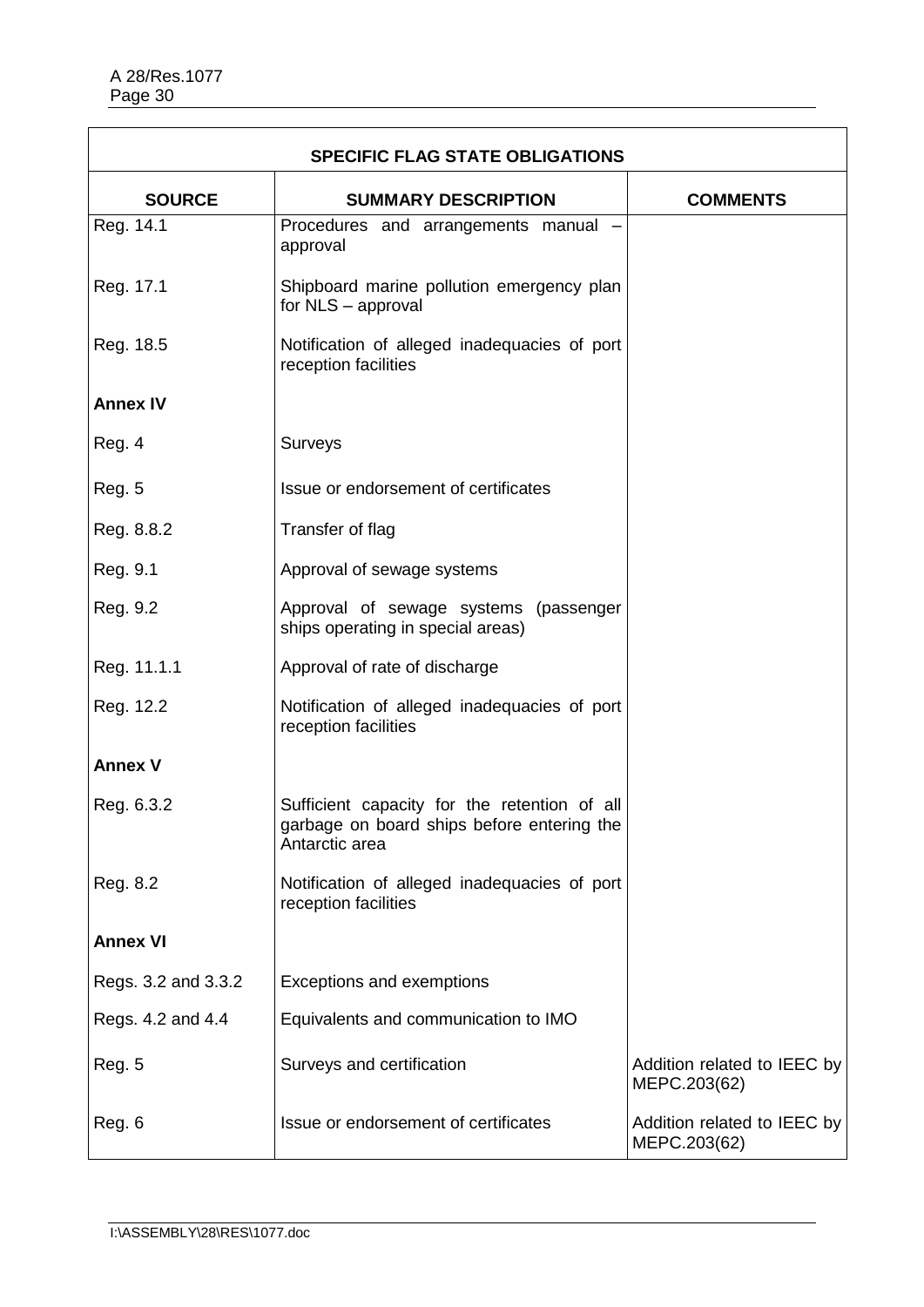$\overline{\phantom{a}}$ 

| <b>SPECIFIC FLAG STATE OBLIGATIONS</b> |                                                                                                                                                                                                                                |                                             |
|----------------------------------------|--------------------------------------------------------------------------------------------------------------------------------------------------------------------------------------------------------------------------------|---------------------------------------------|
| <b>SOURCE</b>                          | <b>SUMMARY DESCRIPTION</b>                                                                                                                                                                                                     | <b>COMMENTS</b>                             |
| Regs. 9.1 and 9.10                     | Duration and validity of certificates                                                                                                                                                                                          | Addition related to IEEC by<br>MEPC.203(62) |
| Reg. 9.9.3                             | Transfer of flag                                                                                                                                                                                                               |                                             |
| Reg. 11.4                              | Detection of violations and enforcement -<br>investigations and communication to the<br>Party and IMO                                                                                                                          |                                             |
| Reg. 12.6                              | Ozone-depleting substances record book -<br>alternative<br>approval<br>of<br>forms<br><b>of</b><br>record-keeping                                                                                                              |                                             |
| Regs. 13.1.1.2<br>and 13.1.2.2         | Nitrogen oxides – acceptance of identical<br>replacement<br>alternative<br>and<br>control<br>measures                                                                                                                          |                                             |
| Reg. 13.2.2                            | Acceptance of installation of Tier-II engine in<br>lieu of Tier-III engine where Tier-III engine<br>cannot be accommodated                                                                                                     |                                             |
| Reg. 13.5.2.2                          | Combined<br>nameplate diesel<br>engine<br>application as referred to in the paragraph                                                                                                                                          |                                             |
| Reg. 13.7.2                            | Approved method not commercially available                                                                                                                                                                                     |                                             |
| Reg. 14.6                              | Sulphur oxides – prescription of logbook                                                                                                                                                                                       |                                             |
| Reg. 15.5                              | Volatile organic compounds – approval of<br>vapour collection systems                                                                                                                                                          |                                             |
| Reg. 15.6                              | VOC management plan - approval                                                                                                                                                                                                 |                                             |
| Reg. 16.6.1                            | Shipboard incineration - approvals                                                                                                                                                                                             |                                             |
| Reg. 19.6                              | Information regarding decision to allow, Refer to Reg. 19.4<br>suspend, withdraw or decline application of<br>reg. 19.4 on waiving the requirement for<br>compliance with regs. 20 and 21<br>communication to the Organization |                                             |
| Reg. 23                                | Cooperation with other parties to promote<br>development and transfer of technology and<br>exchange of information relating to the<br>improvement of energy efficiency of ships                                                |                                             |
| Appendix IV, para. 1                   | Type approval as referred to in the<br>paragraph                                                                                                                                                                               |                                             |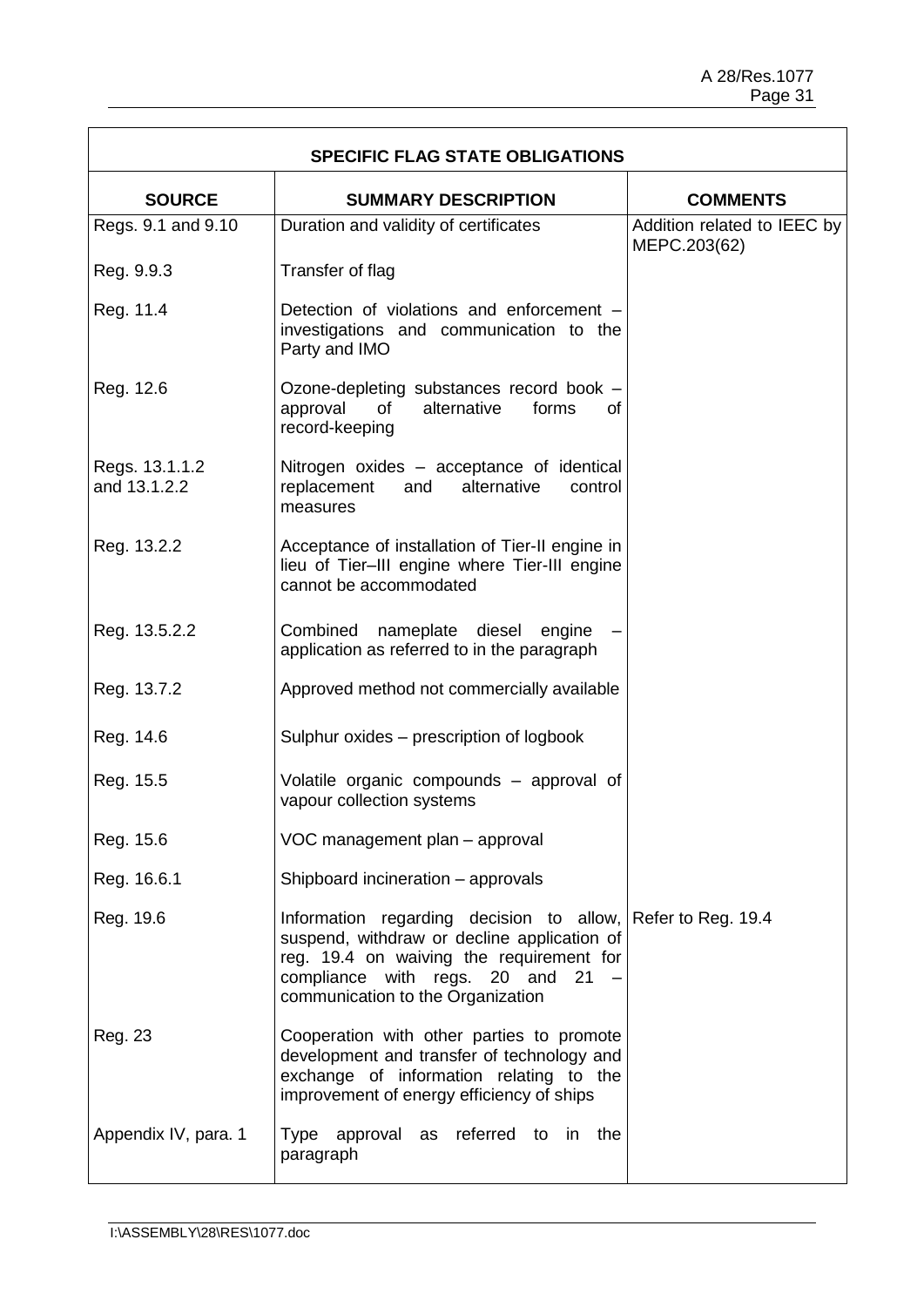Î.

| <b>SPECIFIC FLAG STATE OBLIGATIONS</b>  |                                                                                                                      |                 |
|-----------------------------------------|----------------------------------------------------------------------------------------------------------------------|-----------------|
| <b>SOURCE</b>                           | <b>SUMMARY DESCRIPTION</b>                                                                                           | <b>COMMENTS</b> |
| Appendix VI,<br>paras. 1.2, 2.1 and 3.1 | Fuel verification procedure - management<br>and sample delivery                                                      |                 |
| amended                                 | Res. MSC.133(76), as Technical provisions for means of access for<br>inspections                                     |                 |
| Para. 3.7                               | Vertical or spiral ladders - acceptance                                                                              |                 |
| Para. 3.9.7                             | Other means of access – approval and<br>acceptance                                                                   |                 |
| Res. A.739(18),<br>amended              | as Guidelines<br>for<br>the<br>authorization<br><b>of</b><br>organizations acting on behalf of the<br>Administration |                 |
| Para. 2                                 | Assignment of authority                                                                                              |                 |
| Para, 3                                 | Verification and monitoring                                                                                          |                 |
| <b>ISM Code</b>                         |                                                                                                                      |                 |
| Para. 13.2                              | <b>Issue of DOC</b>                                                                                                  |                 |
| Para. 13.4                              | Annual verification (DOC)                                                                                            |                 |
| Para. 13.5                              | Withdrawal of DOC                                                                                                    |                 |
| Para, 13.7                              | <b>Issue of SMC</b>                                                                                                  |                 |
| Para. 13.8                              | Intermediate verification (SMC)                                                                                      |                 |
| Para. 13.9                              | Withdrawal of SMC                                                                                                    |                 |
| Para. 14.1                              | <b>Issue of Interim DOC</b>                                                                                          |                 |
| Para. 14.2                              | <b>Issue of Interim SMC</b>                                                                                          |                 |
| Para, 14.4                              | Verification required for issue of Interim SMC                                                                       |                 |
| Para. 15.1                              | Verification – acceptance of procedures                                                                              |                 |
| Para. 16                                | Forms of certificates                                                                                                |                 |
|                                         |                                                                                                                      |                 |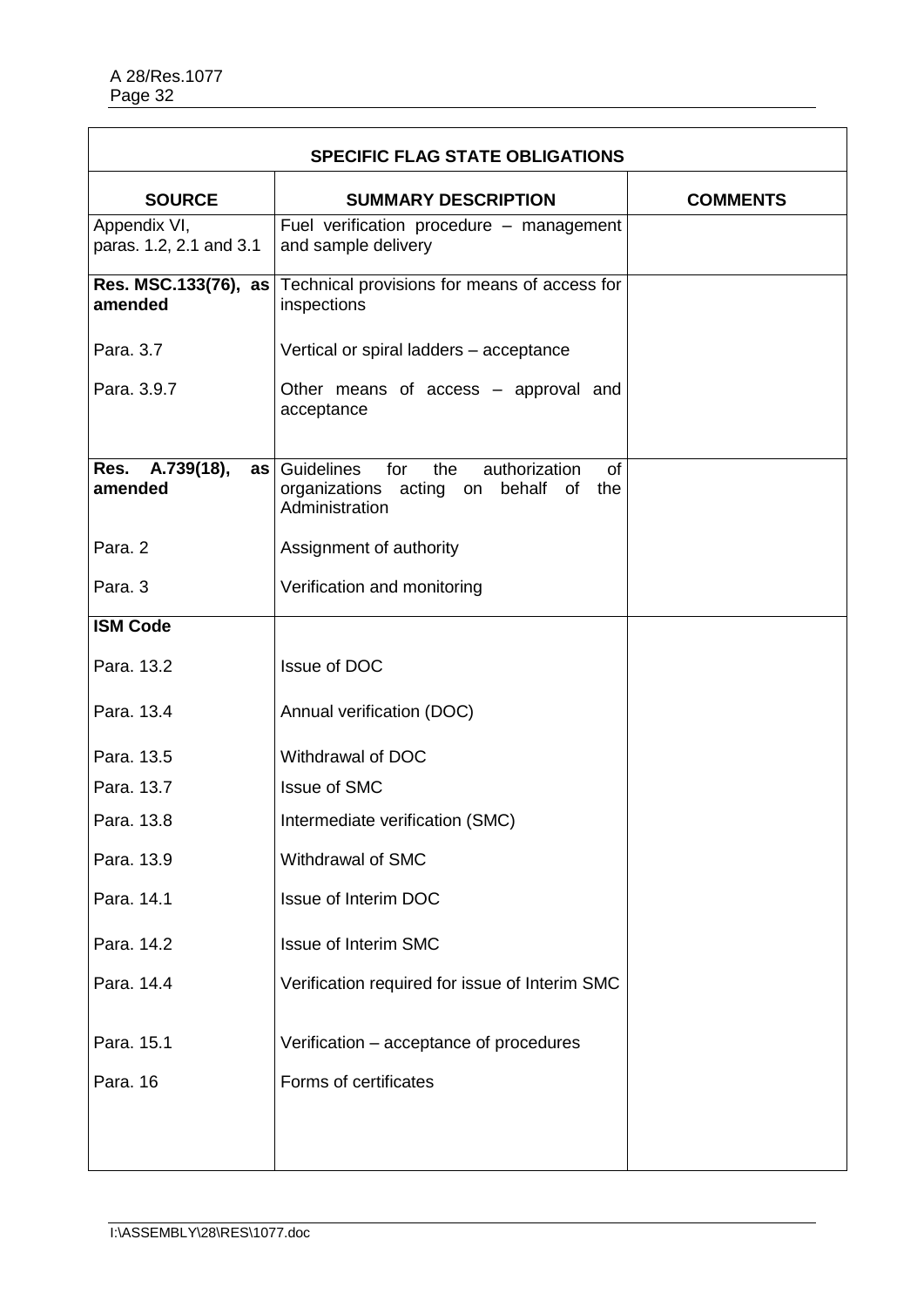$\overline{\phantom{a}}$ 

| <b>SPECIFIC FLAG STATE OBLIGATIONS</b> |                                                                  |                 |
|----------------------------------------|------------------------------------------------------------------|-----------------|
| <b>SOURCE</b>                          | <b>SUMMARY DESCRIPTION</b>                                       | <b>COMMENTS</b> |
| <b>INF Code</b>                        |                                                                  |                 |
| Para. 1.3.2                            | Issue of certificate                                             |                 |
| Para. 2.1                              | Damage stability (INF 1 ship)                                    |                 |
| Para. 3.1                              | Fire safety measures (INF 1 cargo)                               |                 |
| Para. 4.1.3                            | Temperature control of cargo spaces (INF 1,<br>2 and 3 ships)    |                 |
| Para. 6.2                              | Safe stowage and securing - approval of<br>principles            |                 |
| Para. 7.1                              | Electrical power supplies (INF 1 ship)                           |                 |
| Chapter 8                              | Radiological protection                                          |                 |
| Chapter 9                              | Management and training                                          |                 |
| Para. 10.2                             | Shipboard emergency plan - approval                              |                 |
| <b>FSS Code</b>                        |                                                                  |                 |
| Para, 1/4                              | Use of toxic extinguishing media                                 |                 |
| Para. 4/2                              | Type approval of fire extinguishers                              |                 |
| Para, 4/3.1.1.2                        | Determining equivalents of fire extinguishers                    |                 |
| Para. 4/3.2.2.2                        | Approval of foam concentrate                                     |                 |
| Para. 5/2.1.1.4                        | Containers for the storage of<br>fire-extinguishing medium, etc. |                 |
| Para. 5/2.1.2.1                        | System flow calculations                                         |                 |
| Para. 5/2.1.2.3                        | Spare parts                                                      |                 |
| Para. 5/2.3                            | Steam systems                                                    |                 |
| Para. 5/2.5                            | Equivalent systems - approval                                    |                 |
| Paras. 6/2.2.1.1<br>and 6/2.3.1.1      | Foam concentrates - approval                                     |                 |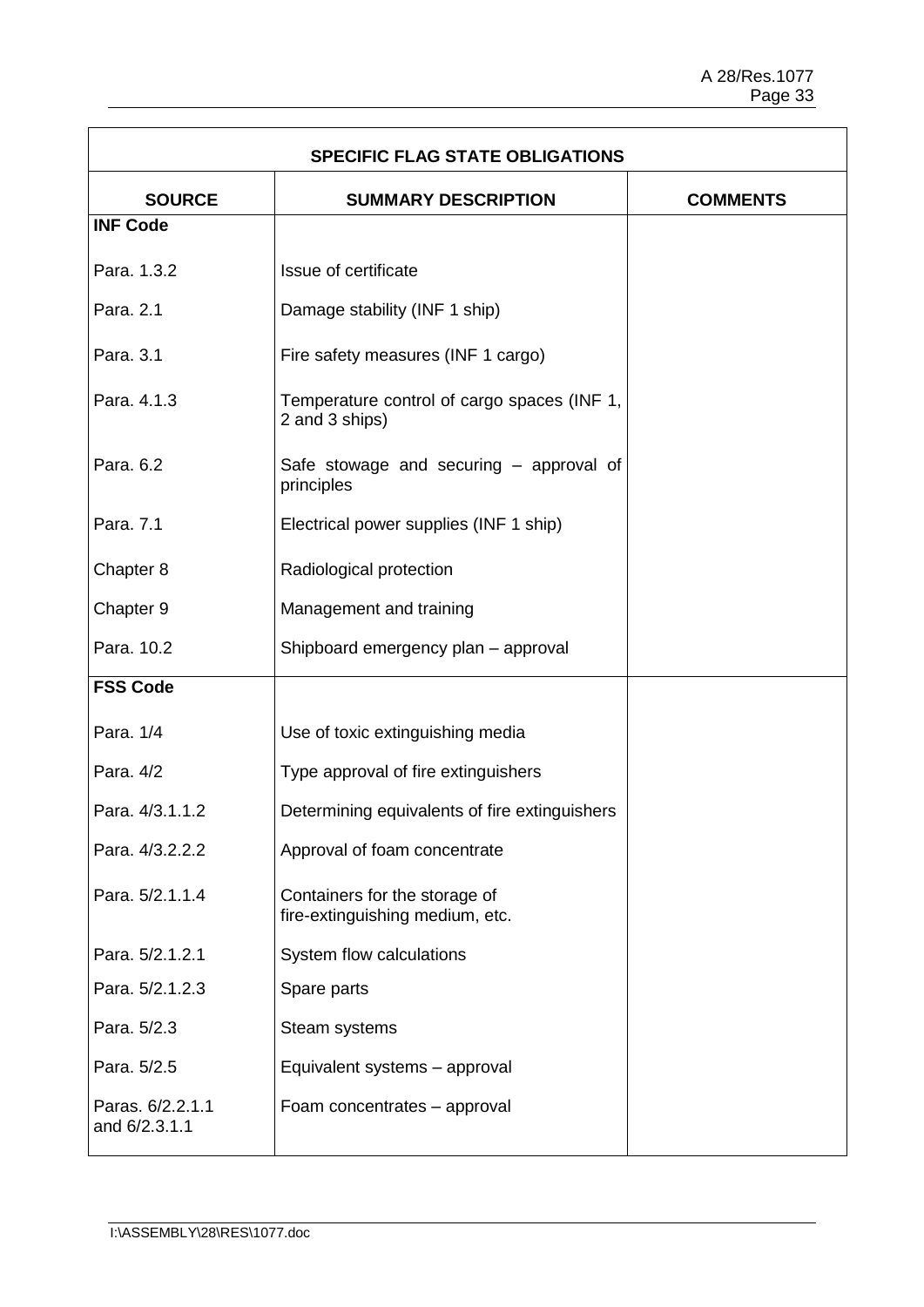| <b>SPECIFIC FLAG STATE OBLIGATIONS</b> |                                                                                                                                                               |                 |
|----------------------------------------|---------------------------------------------------------------------------------------------------------------------------------------------------------------|-----------------|
| <b>SOURCE</b>                          | <b>SUMMARY DESCRIPTION</b>                                                                                                                                    | <b>COMMENTS</b> |
| Para, 7/2.1                            | Fixed<br>pressure<br>water-spraying<br>fire-extinguishing systems - approval                                                                                  |                 |
| Para. 7/2.2                            | Equivalent systems - approval                                                                                                                                 |                 |
| Para. 7/2.3                            | Fixed<br>water-spraying<br>pressure<br>fire-extinguishing<br>systems<br>for<br>cabin<br>balconies - approval                                                  |                 |
| Para, 8/2.1.2                          | Equivalent sprinkler systems - approval                                                                                                                       |                 |
| Para, 9/2.3.1.2                        | Sensitivity limits of smoke detectors in other<br>spaces                                                                                                      |                 |
| Para. 9/2.3.1.3                        | Heat detector temperature limits                                                                                                                              |                 |
| Para. 9/2.3.1.7                        | Fixed fire detection and fire alarm systems<br>for cabin balconies - approval                                                                                 |                 |
| Para. 9/2.4.1.3                        | Limiting the number of enclosed spaces<br>included in each section                                                                                            |                 |
| Para. 9/2.5.2                          | Testing on ships with self-diagnostic system<br>- determination of requirements                                                                               |                 |
| Para. 10/2.1.2                         | Sequential scanning - overall response time                                                                                                                   |                 |
| Para. 10/2.2.2                         | Extractor fans – overall response time                                                                                                                        |                 |
| Para. 10/2.3.1.1                       | Means to isolate smoke accumulators                                                                                                                           |                 |
| Para. 11/2.1                           | Low-location lighting - approval                                                                                                                              |                 |
| Para, 14/2.2.1.2                       | Medium expansion ratio foam - application<br>rate, etc.                                                                                                       |                 |
| Para, 15/2.1.2                         | Inert gas systems - approval                                                                                                                                  |                 |
| Para, 15/2.2.4.6                       | Adequate reserve of water                                                                                                                                     |                 |
| 2010 FTP Code                          |                                                                                                                                                               |                 |
| Para. 4.2                              | Recognition of testing laboratories                                                                                                                           |                 |
| Paras. 5.1.1 and 5.1.2                 | Approval of products in accordance with<br>established<br>approval<br>procedures<br><b>or</b><br>authorization of competent authorities to<br>issue approvals |                 |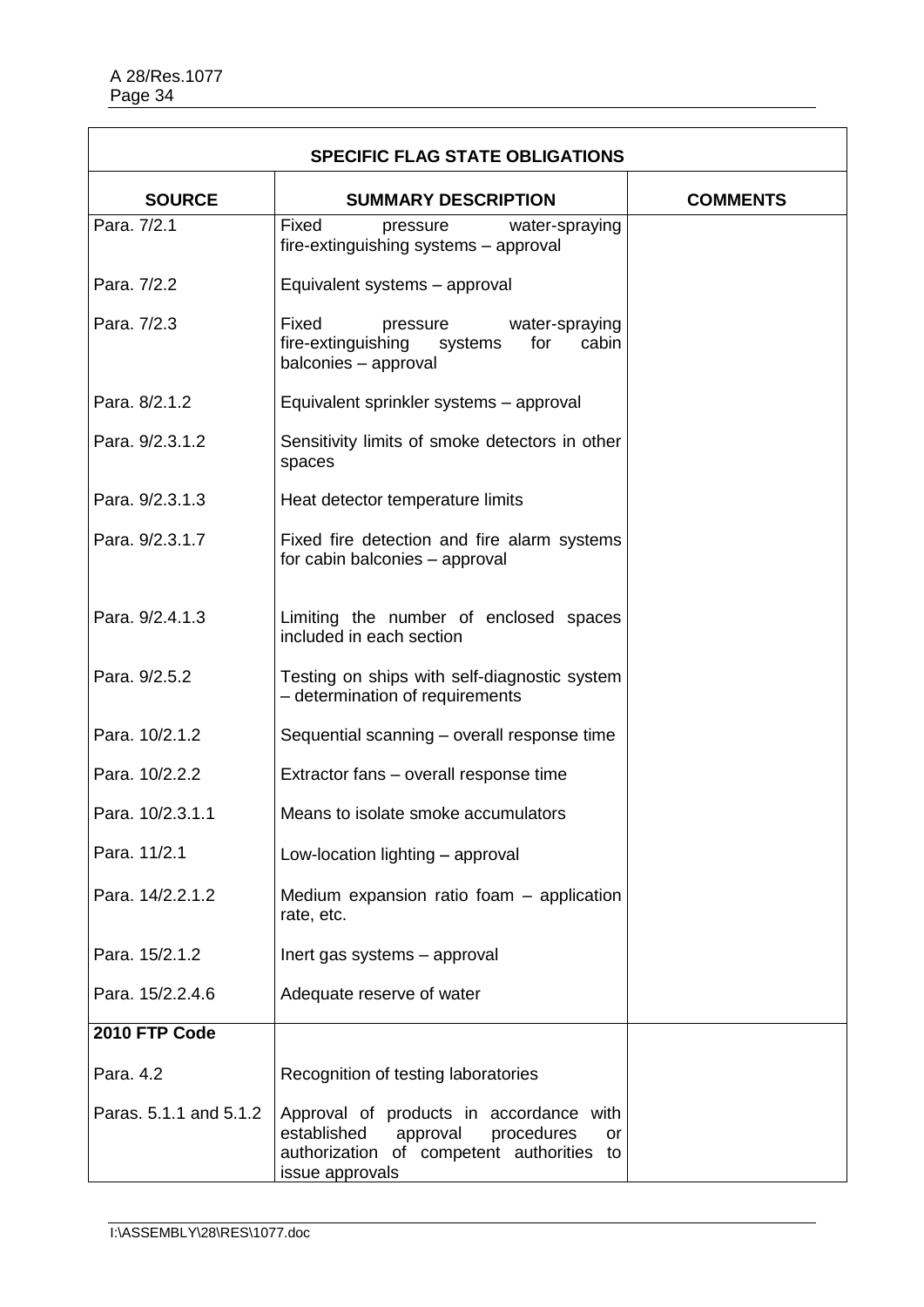$\overline{\mathbf{1}}$ 

| <b>SPECIFIC FLAG STATE OBLIGATIONS</b>          |                                                                                                                                                                                                                    |                 |
|-------------------------------------------------|--------------------------------------------------------------------------------------------------------------------------------------------------------------------------------------------------------------------|-----------------|
| <b>SOURCE</b>                                   | <b>SUMMARY DESCRIPTION</b>                                                                                                                                                                                         | <b>COMMENTS</b> |
| Para, 5.2.2                                     | Requirement for manufacturers to have a<br>quality control system audited<br>by<br>а<br>competent authority, or, alternatively, use of<br>final product verification procedures as<br>referred to in the paragraph |                 |
| Para. 7.2                                       | Use of equivalents and modern technology -<br>communication of information to<br>the<br>Organization                                                                                                               |                 |
| Annex 1, part 3/3.3                             | Structural core of a material other than steel<br>or aluminium alloy - decision on limits for<br>rise in temperature                                                                                               |                 |
| Annex 1, part 3<br>appendix 1,<br>para. 2.3.2.9 | Insulation system of "A" class door -<br>approval to the same standard as that which<br>the door is intended to achieve                                                                                            |                 |
| <b>LSA Code</b>                                 |                                                                                                                                                                                                                    |                 |
| Para. 1.2.3                                     | Determine the period of acceptability of<br>LSAs subject to deterioration with age                                                                                                                                 |                 |
| Para. 4.4.1.2                                   | Endorsement of lifeboat affixed approval<br>plate                                                                                                                                                                  |                 |
| Para, 4.5.4                                     | two-way VHF<br>radiotelephone<br>Fixed<br>apparatus - sheltered space                                                                                                                                              |                 |
| Para. 5.1.1.4                                   | Rescue boats - combination of rigid and<br>inflatable construction                                                                                                                                                 |                 |
| Para. 5.1.3.8                                   | Rubbing strips on inflated rescue boats                                                                                                                                                                            |                 |
| Paras. 6.1.2.9<br>and 6.1.2.10                  | Lowering speed of a fully equipped liferaft                                                                                                                                                                        |                 |
| Para, 6.2.1.2                                   | MES – strength and construction of passage<br>and platform                                                                                                                                                         |                 |
| Para. 7.2.2.1                                   | Broadcast of messages from other places on<br>board                                                                                                                                                                |                 |
| 1994 HSC Code                                   |                                                                                                                                                                                                                    |                 |
| Para. 1.3.5                                     | Verification                                                                                                                                                                                                       |                 |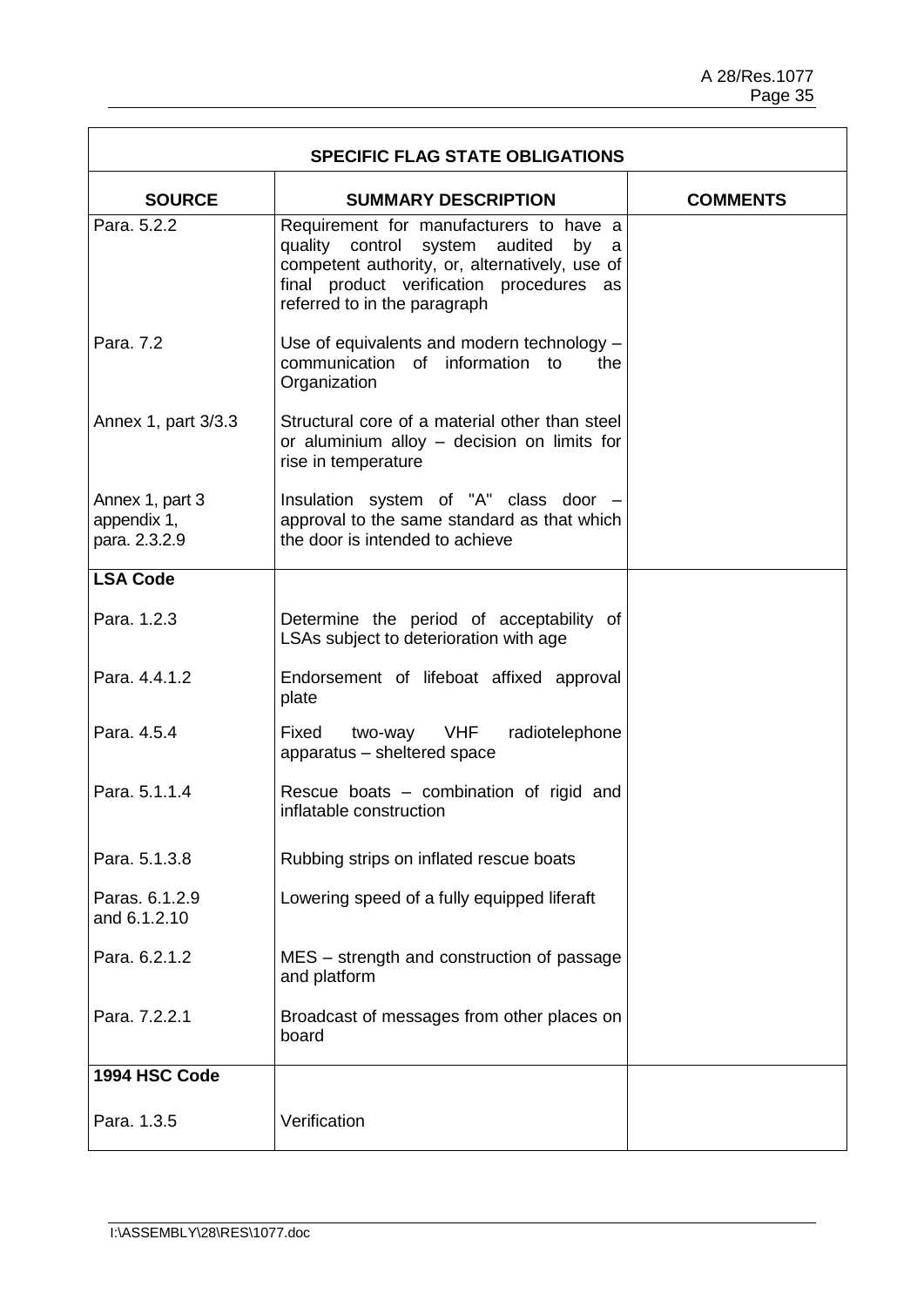| <b>SPECIFIC FLAG STATE OBLIGATIONS</b> |                                                                                              |                 |
|----------------------------------------|----------------------------------------------------------------------------------------------|-----------------|
| <b>SOURCE</b>                          | <b>SUMMARY DESCRIPTION</b>                                                                   | <b>COMMENTS</b> |
| Para, 1.4.29                           | Determination<br>of "maximum operational<br>weight"                                          |                 |
| Para. 1.5.1.2                          | Specifying intervals for renewal surveys                                                     |                 |
| Para, 1.5.4                            | Inspection and survey                                                                        |                 |
| Para. 1.5.5                            | Recognized organizations and nominated<br>surveyors                                          |                 |
| Para. 1.5.7                            | Completeness of survey and inspection                                                        |                 |
| Para. 1.8.1                            | Issue/endorsement of certificate                                                             |                 |
| Para. 1.9.2                            | Issue of permit to operate                                                                   |                 |
| Para. 1.11.2                           | Equivalents - reporting                                                                      |                 |
| Para. 1.12.1                           | Adequate information and guidance provided<br>to the craft by the company                    |                 |
| Paras. 1.13.2<br>and 1.13.3            | Novel designs                                                                                |                 |
| Para. 1.14.1                           | Investigation reports to IMO                                                                 |                 |
| Paras. 2.7.4 and 2.14.2                | Inclining and stability information - approval                                               |                 |
| Para. 3.4                              | Determination of service life                                                                |                 |
| Para. 3.5                              | Design criteria                                                                              |                 |
| Para. 4.8.3                            | Documentation and verification of evacuation<br>time                                         |                 |
| Para. 7.5.6.3                          | Safe outlets for exhaust fans in fuel tank<br>spaces                                         |                 |
| Para. 7.7.2.3.2                        | Sensitivity limits of smoke detectors                                                        |                 |
| Para. 7.7.6.1.5                        | Additional<br>quantity of fire-extinguishing<br>medium                                       |                 |
| Para. 7.7.6.1.12                       | Containers<br>for<br>the<br><b>of</b><br>storage<br>fire-extinguishing medium, etc. - design |                 |
| Para. 7.7.8.5                          | Maximum length of fire hoses                                                                 |                 |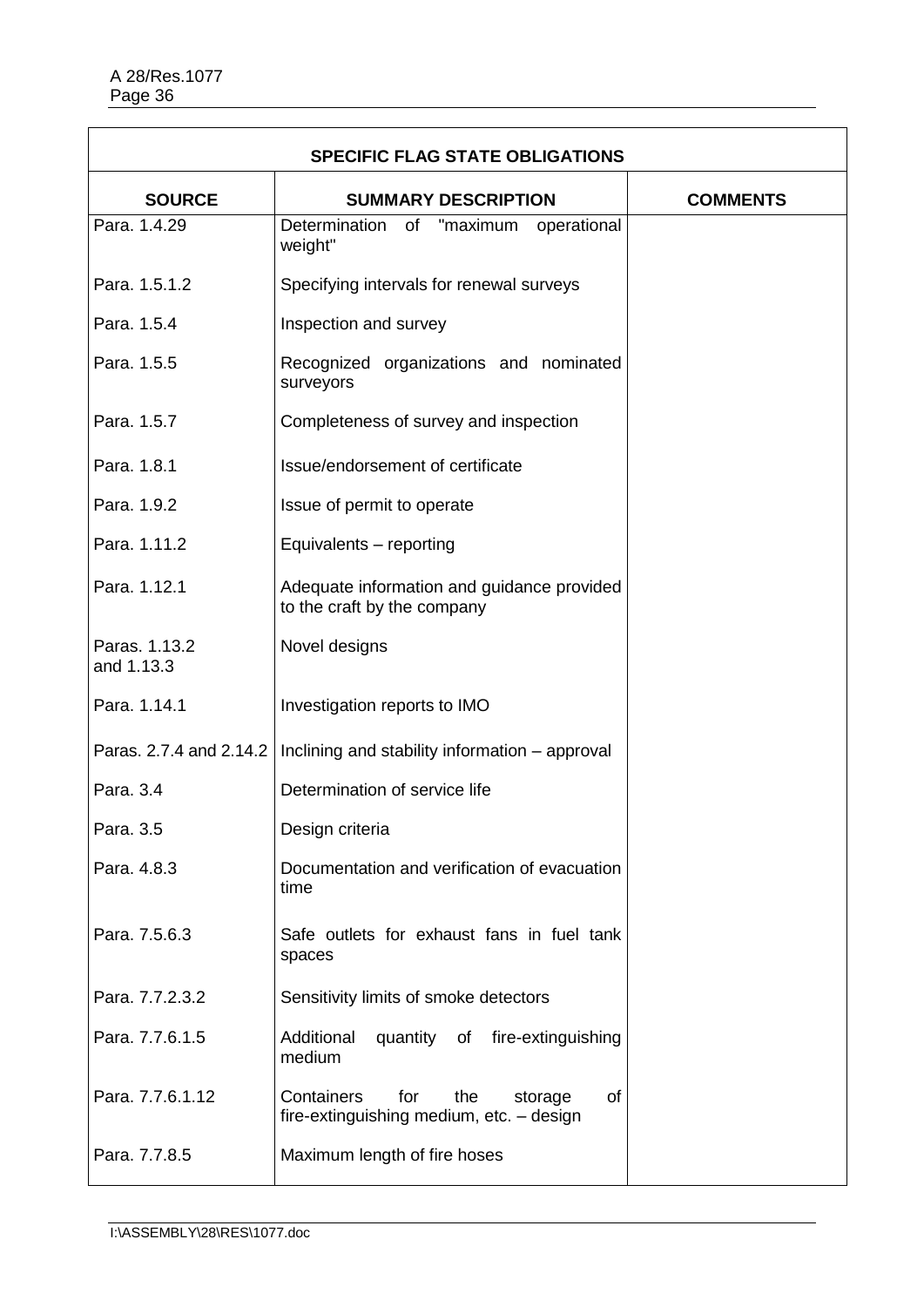$\overline{1}$ 

| <b>SPECIFIC FLAG STATE OBLIGATIONS</b> |                                                                               |                 |
|----------------------------------------|-------------------------------------------------------------------------------|-----------------|
| <b>SOURCE</b>                          | <b>SUMMARY DESCRIPTION</b>                                                    | <b>COMMENTS</b> |
| Para, 8.1                              | Approval and acceptance of LSA and<br>arrangements                            |                 |
| Para, 8.9.1.2                          | Approval of novel life-saving appliances or<br>arrangements                   |                 |
| Para. 8.9.1.3                          | Notifying the Organization                                                    |                 |
| Para. 8.9.7.1.2                        | Approval of servicing stations                                                |                 |
| Para. 8.9.7.2                          | Deployment intervals of MES                                                   |                 |
| Para. 8.9.11                           | Novel life-saving appliances or<br>arrangements                               |                 |
| Para. 8.9.12                           | Notifying the Organization                                                    |                 |
| Para. 10.2.4.9                         | Flexible oil fuel pipes                                                       |                 |
| Para. 10.3.7                           | Internal diameters of suction branches                                        |                 |
| Para. 12.6.2                           | Specified voltages to earth                                                   |                 |
| Para. 13.1.2                           | Navigational equipment and its installation                                   |                 |
| Para. 13.13                            | Approval<br>of<br>systems,<br>equipment<br>and<br>performance standards       |                 |
| Para, 14.3.3                           | Exemptions - reporting                                                        |                 |
| Para. 14.13.1                          | Type approval                                                                 |                 |
| Para. 14.14.5                          | <b>Ensuring maintenance</b>                                                   |                 |
| Para. 14.15                            | Radio personnel                                                               |                 |
| Para. 14.16                            | Radio records                                                                 |                 |
| Para. 15.3.1                           | Operating station - field of vision                                           |                 |
| Para. 15.7.2                           | Ensuring clear view through windows                                           |                 |
| Para. 17.8                             | Acceleration and deceleration                                                 |                 |
| Para. 18.1.4                           | Determining maximum allowable distance<br>from a base port or place of refuge |                 |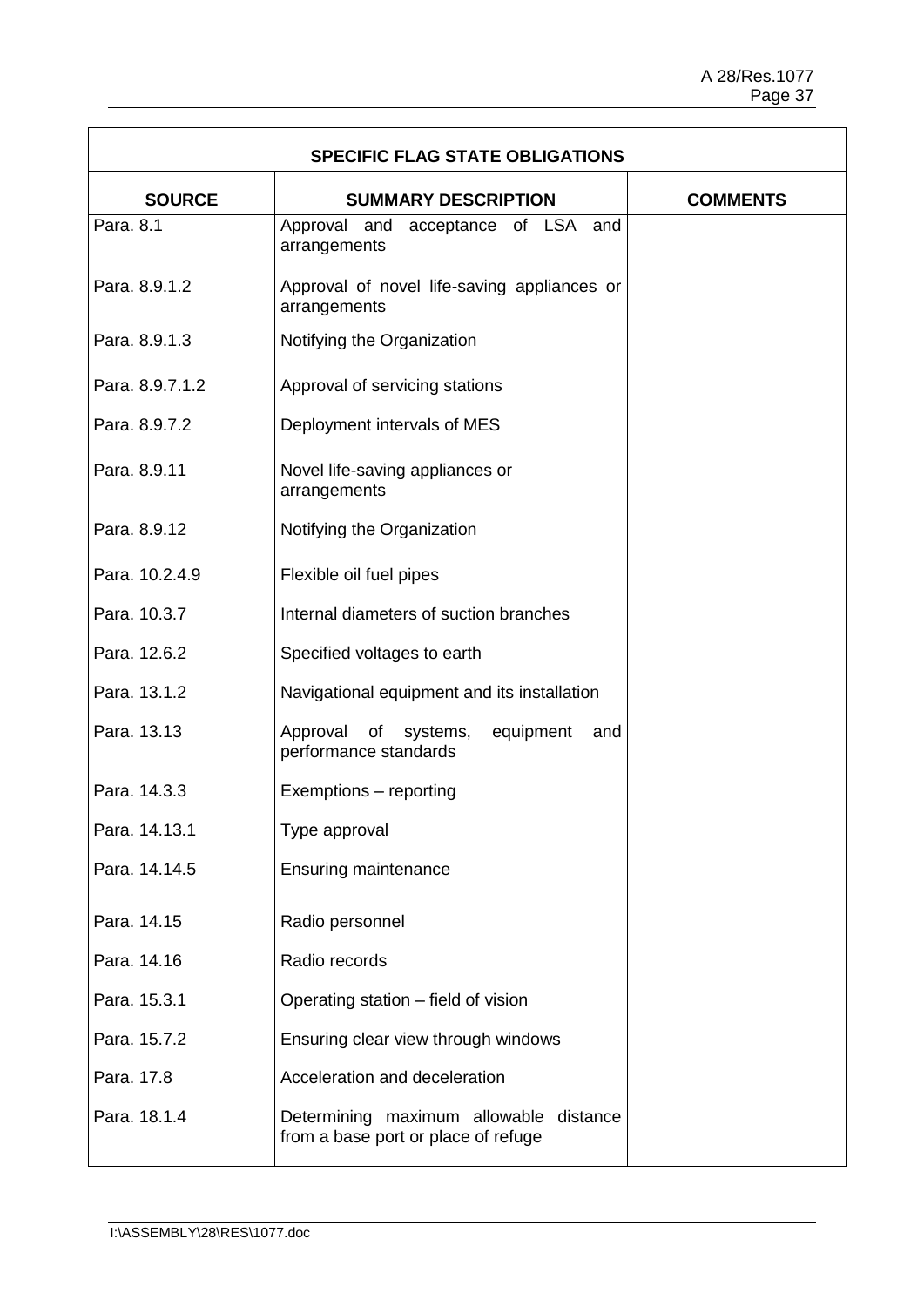| <b>SPECIFIC FLAG STATE OBLIGATIONS</b> |                                                                           |                 |
|----------------------------------------|---------------------------------------------------------------------------|-----------------|
| <b>SOURCE</b>                          | <b>SUMMARY DESCRIPTION</b>                                                | <b>COMMENTS</b> |
| Para, 18.2                             | Craft documentation                                                       |                 |
| Paras. 18.3.1 to 18.3.7                | Training and qualifications                                               |                 |
| Chapter 19                             | Inspection and maintenance requirements                                   |                 |
| 2000 HSC Code                          |                                                                           |                 |
| Para. 1.3.7                            | Verification                                                              |                 |
| Para, 1.4.37                           | Determination of "maximum<br>operational<br>weight"                       |                 |
| Para, 1.5.1.2                          | Specifying intervals for renewal surveys                                  |                 |
| Para, 1.5.4                            | Inspection and survey                                                     |                 |
| Para. 1.5.5                            | Recognized organizations and nominated<br>surveyors                       |                 |
| Para. 1.5.7                            | Completeness of survey and inspection                                     |                 |
| Para. 1.7.3                            | Investigation to determine the need of survey                             |                 |
| Para. 1.8.1                            | Issue/endorsement of certificate                                          |                 |
| Para. 1.9.1.1.4                        | Transit voyage - arrangements satisfactory                                |                 |
| Para. 1.9.2                            | Issue of permit to operate                                                |                 |
| Para. 1.9.7                            | Worst intended conditions and operational<br>limitations                  |                 |
| Para, 1.11.2                           | Equivalents - reporting                                                   |                 |
| Para. 1.12.1                           | Adequate information and guidance provided<br>to the craft by the company |                 |
| Paras. 1.13.2<br>and 1.13.3            | Novel designs                                                             |                 |
| Para. 1.14.1                           | Investigation reports to IMO                                              |                 |
| Para. 2.9.3                            | Verification of load line marks                                           |                 |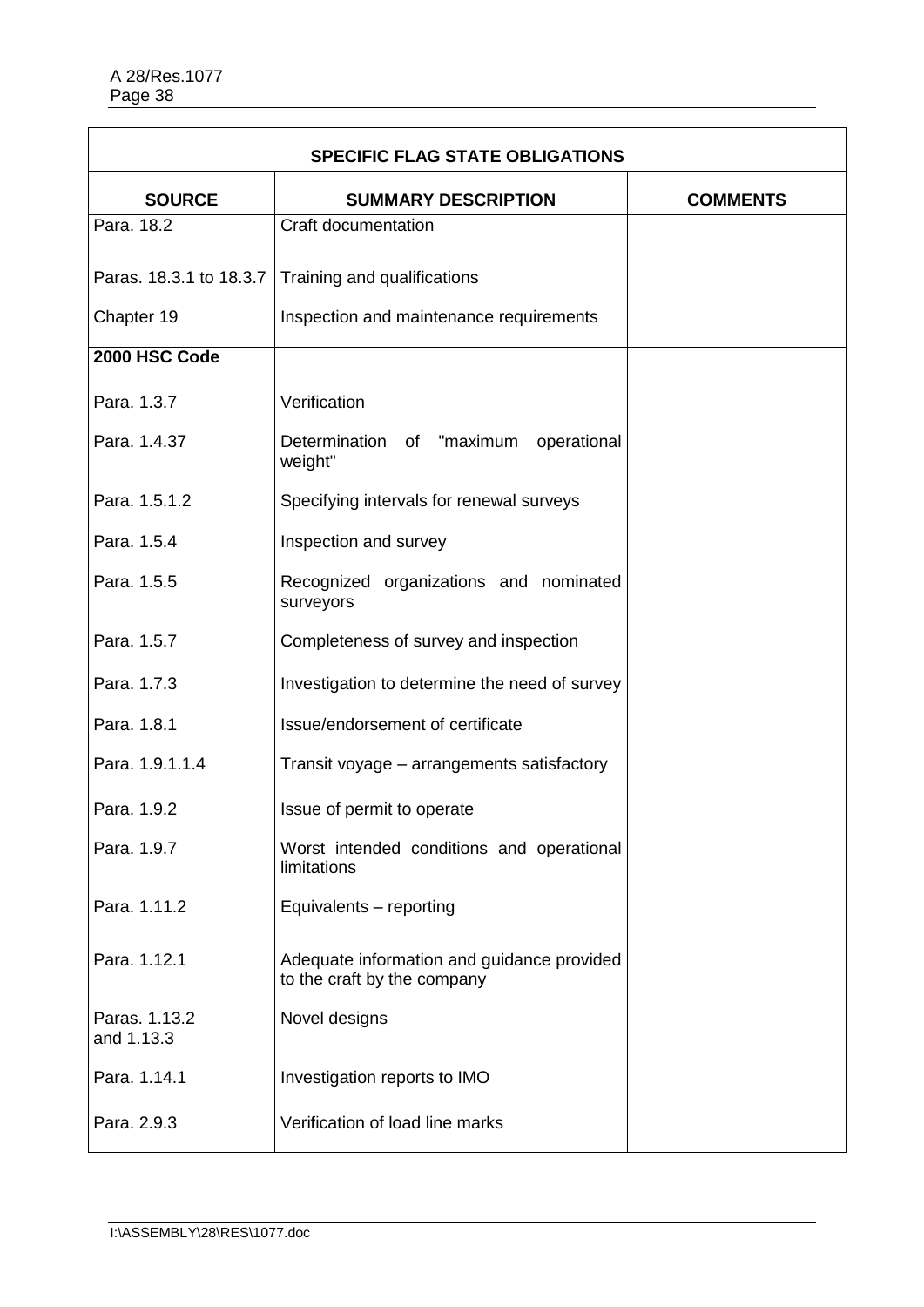| <b>SPECIFIC FLAG STATE OBLIGATIONS</b> |                                                                       |                 |
|----------------------------------------|-----------------------------------------------------------------------|-----------------|
| <b>SOURCE</b>                          | <b>SUMMARY DESCRIPTION</b>                                            | <b>COMMENTS</b> |
| Paras, 2.7.5 and<br>2.14.2             | Inclining and stability information - approval                        |                 |
| Para, 3.4                              | Determination of service life                                         |                 |
| Para, 3.5                              | Design criteria                                                       |                 |
| Para, 4.2.2                            | Approval of public address system                                     |                 |
| Para. 4.8.3                            | Documentation and verification of evacuation<br>time                  |                 |
| Para. 4.8.10                           | Evacuation demonstration                                              |                 |
| Para. 7.3.3                            | Approval of structural fire protection details                        |                 |
| Para, 7.5.6.3                          | Safe outlets for exhaust fans in fuel tank<br>spaces                  |                 |
| Para, 7.7.1.1.8                        | Limitation of number of enclosed spaces in<br>each section            |                 |
| Para. 7.7.1.3.2                        | Sensitivity limits of smoke detectors                                 |                 |
| Para. 7.7.3.3.6                        | Additional<br>quantity of fire-extinguishing<br>medium                |                 |
| Para. 7.17.1                           | Reduced requirements for cargo craft of less<br>than 500 GT           |                 |
| Para. 7.17.3.1.5                       | Water spray system - approval                                         |                 |
| Para, 7.17.3.3                         | Smoke detection systems - equivalent<br>protection                    |                 |
| Para, 7.17.4                           | Issue of Document of Compliance for craft<br>carrying dangerous goods |                 |
| Para. 8.1                              | Approval and acceptance of LSA and<br>arrangements                    |                 |
| Para. 8.9.7.1.2                        | Approval of servicing stations                                        |                 |
| Para. 8.9.8                            | Rotational deployment of marine evacuation<br>systems                 |                 |
| Para. 8.9.11                           | Extension of liferaft service intervals<br>notification               |                 |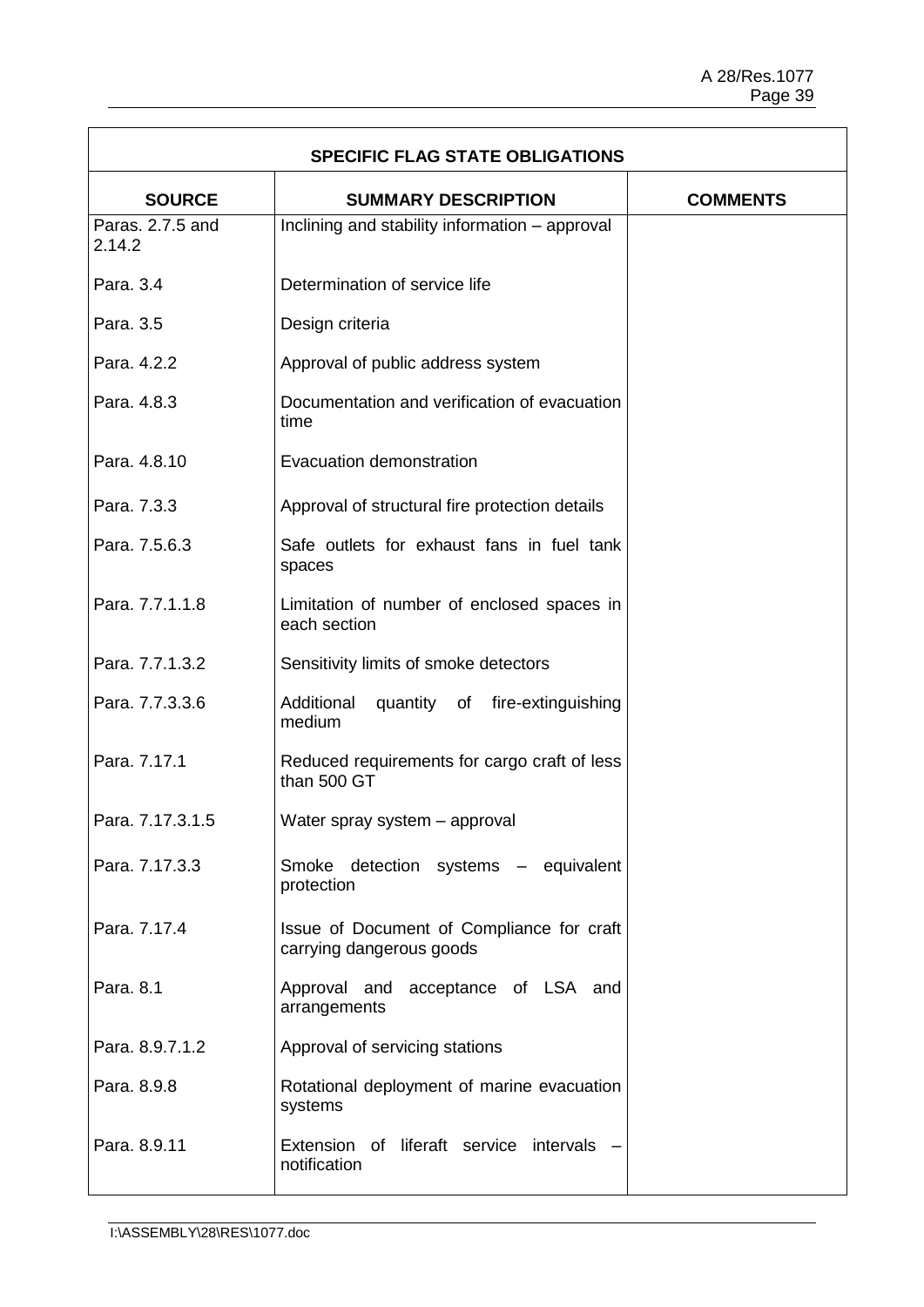| <b>SPECIFIC FLAG STATE OBLIGATIONS</b> |                                                                                                              |                 |
|----------------------------------------|--------------------------------------------------------------------------------------------------------------|-----------------|
| <b>SOURCE</b>                          | <b>SUMMARY DESCRIPTION</b>                                                                                   | <b>COMMENTS</b> |
| Para, 8.11                             | Helicopter pick-up areas - approval                                                                          |                 |
| Para. 10.2.4.9                         | Flexible oil fuel pipes                                                                                      |                 |
| Para. 10.3.7                           | Internal diameters of suction branches                                                                       |                 |
| Para. 12.6.2                           | Specified voltages to earth                                                                                  |                 |
| Para. 13.1.2                           | Shipborne<br>navigational<br>systems<br>and<br>equipment and voyage data recorders and<br>their installation |                 |
| Para. 13.17                            | Type approval                                                                                                |                 |
| Para. 14.3.3                           | Exemptions - reporting                                                                                       |                 |
| Para, 14.4.2                           | GMDSS Identities - suitable arrangements                                                                     |                 |
| Para. 14.14.1                          | Type approval                                                                                                |                 |
| Para. 14.15.5                          | <b>Ensuring maintenance</b>                                                                                  |                 |
| Para. 14.16                            | Radio personnel                                                                                              |                 |
| Para. 14.17                            | Radio records                                                                                                |                 |
| Para. 15.3.1                           | Operating station - field of vision                                                                          |                 |
| Para. 15.7.2                           | Ensuring clear view through windows                                                                          |                 |
| Para. 17.8                             | Acceleration and deceleration                                                                                |                 |
| Para. 18.1.4                           | Determining maximum allowable distance<br>from a base port or place of refuge                                |                 |
| Para. 18.2                             | <b>Craft documentation</b>                                                                                   |                 |
| Paras. 18.3.1 to 18.3.7                | Training and qualifications                                                                                  |                 |
| Chapter 19                             | Inspection and maintenance requirements                                                                      |                 |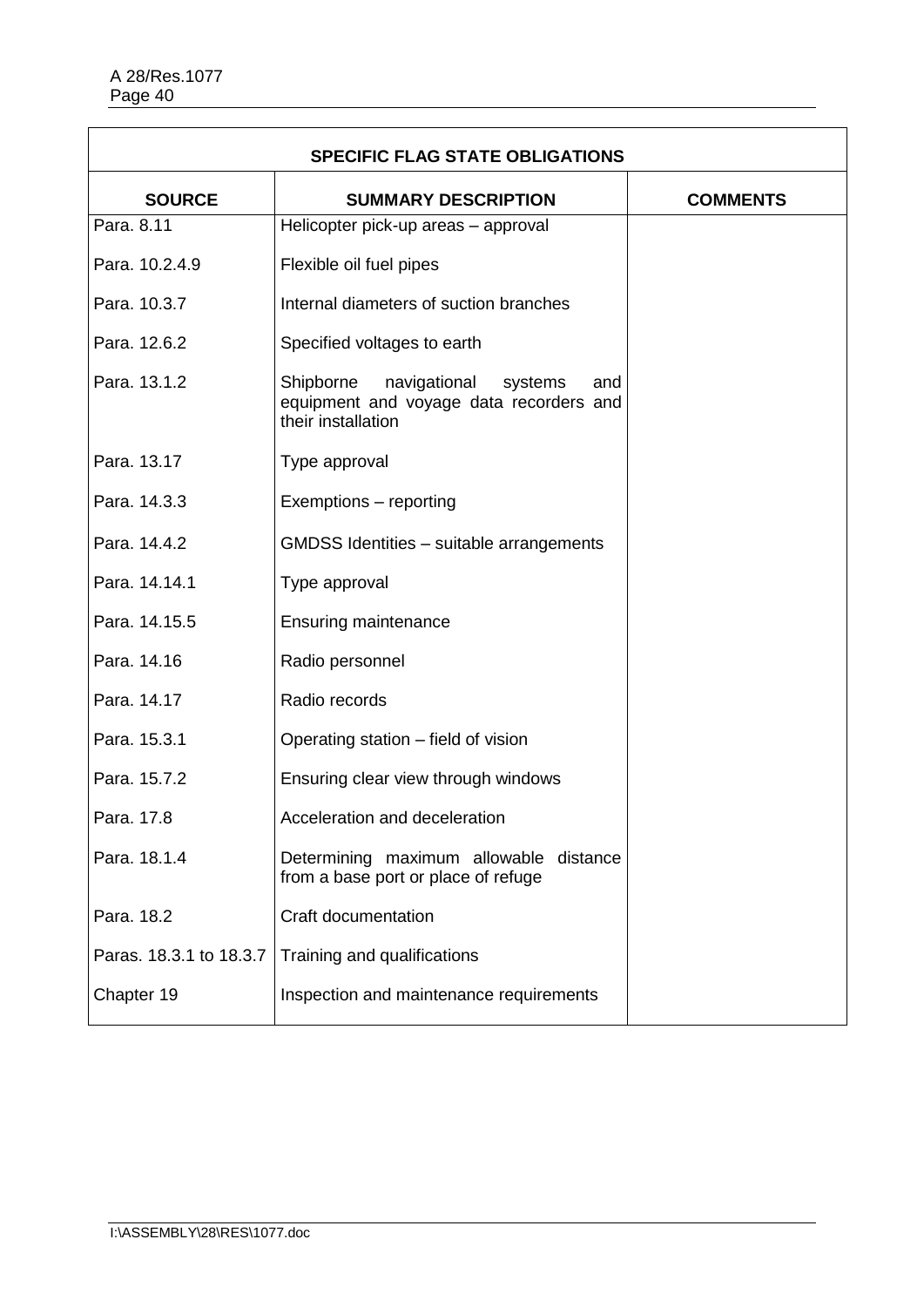$\overline{1}$ 

| <b>SPECIFIC FLAG STATE OBLIGATIONS</b>     |                                                                                                              |                 |
|--------------------------------------------|--------------------------------------------------------------------------------------------------------------|-----------------|
| <b>SOURCE</b>                              | <b>SUMMARY DESCRIPTION</b>                                                                                   | <b>COMMENTS</b> |
| Res. A.744(18),<br>amended                 | as Guidelines on the enhanced programme of<br>inspections during surveys of bulk carriers<br>and oil tankers |                 |
| <b>Bulk</b><br>Annex A<br>carriers         |                                                                                                              |                 |
| Part A - Single-side<br>skin bulk carriers |                                                                                                              |                 |
| Para. 1.3.1                                | Repair of damage affecting the ship's<br>structural, watertight or weathertight integrity                    |                 |
| Para, 1.3.2                                | Corrosion or structural defects impairing the<br>ship's fitness                                              |                 |
| Para, 3.3.4                                | Repairs of cargo hatch securing system                                                                       |                 |
| Para. 5.1.1                                | Survey programme                                                                                             |                 |
| Para. 5.1.4                                | Maximum acceptable structural corrosion<br>diminution levels                                                 |                 |
| Para. 5.2.1.1                              | Provisions for proper and safe access                                                                        |                 |
| Para, 6.2.2                                | Survey report file                                                                                           |                 |
| Para. 8.1.2                                | Evaluation of survey report                                                                                  |                 |
| Para. 8.2.3                                | Condition evaluation report                                                                                  |                 |
| Annex 4B, para. 1                          | Survey planning questionnaire                                                                                |                 |
| Annex 5, para. 3.1                         | Certification of thickness measurement                                                                       |                 |
| Annex 9, para. 2.3                         | Technical assessment in conjunction with<br>the planning of enhanced surveys for bulk<br>carriers            |                 |
| Annex 13, para. 3                          | Cargo hatch cover securing arrangements                                                                      |                 |
| Part B - Double-side<br>skin bulk carriers |                                                                                                              |                 |
| Para. 1.3.1                                | Repair of damage affecting the ship's<br>structural, watertight or weathertight integrity                    |                 |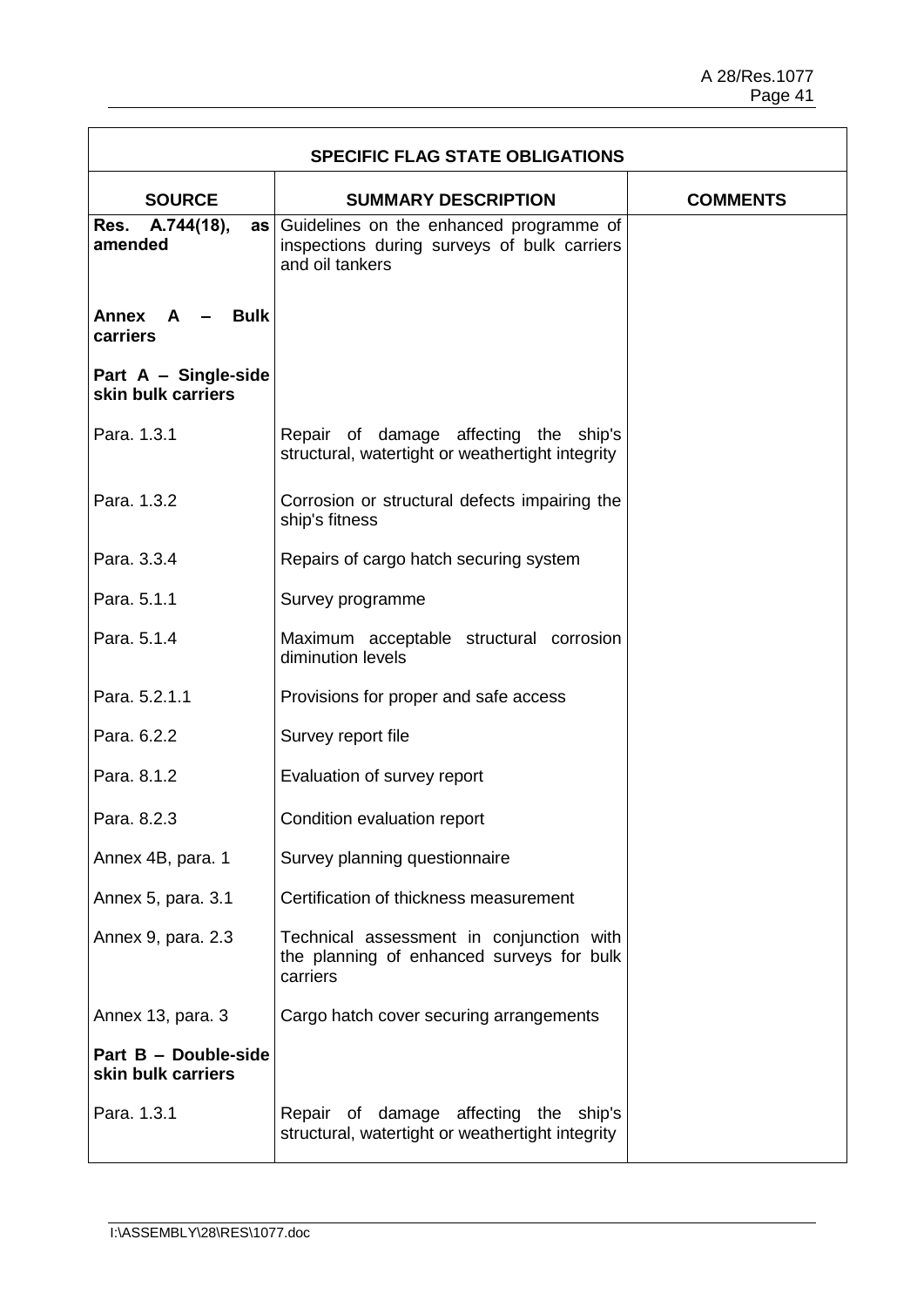| <b>SPECIFIC FLAG STATE OBLIGATIONS</b> |                                                                                                   |                 |
|----------------------------------------|---------------------------------------------------------------------------------------------------|-----------------|
| <b>SOURCE</b>                          | <b>SUMMARY DESCRIPTION</b>                                                                        | <b>COMMENTS</b> |
| Para, 1.3.2                            | Corrosion or structural defects impairing the<br>ship's fitness                                   |                 |
| Para. 3.3.4                            | Cargo hatch cover securing system                                                                 |                 |
| Para. 5.1.1                            | Survey programme                                                                                  |                 |
| Para. 5.1.5                            | Maximum acceptable structural corrosion<br>diminution levels                                      |                 |
| Para, 5.2.2                            | Provisions for proper and safe access                                                             |                 |
| Para. 6.2.2                            | report<br>file<br>retained<br>the<br>Survey<br>in.<br>Administration office                       |                 |
| Paras. 8.1.2 and 8.2.3                 | Evaluation of survey report                                                                       |                 |
| Annex 4B                               | Survey planning questionnaire                                                                     |                 |
| Annex 5, para. 3.1                     | Certification of a company engaged in<br>thickness measurement                                    |                 |
| Annex 9, para. 2.3                     | Technical assessment in conjunction with<br>the planning of enhanced surveys for bulk<br>carriers |                 |
| Annex 11, para. 3                      | Materials and welding                                                                             |                 |
| Annex<br>В<br>Oil<br>tankers           |                                                                                                   |                 |
| Part A - Double hull<br>oil tankers    |                                                                                                   |                 |
| Para. 1.3.1                            | Repair of damage affecting the ship's<br>structural, watertight or weathertight integrity         |                 |
| Para, 1.3.2                            | Corrosion or structural defects impairing the<br>ship's fitness                                   |                 |
| Para, 2.4.3.2                          | Approval of corrosion prevention system                                                           |                 |
| Para. 5.1.1                            | Survey programme                                                                                  |                 |
| Para. 5.1.4                            | Maximum acceptable structural corrosion<br>diminution levels                                      |                 |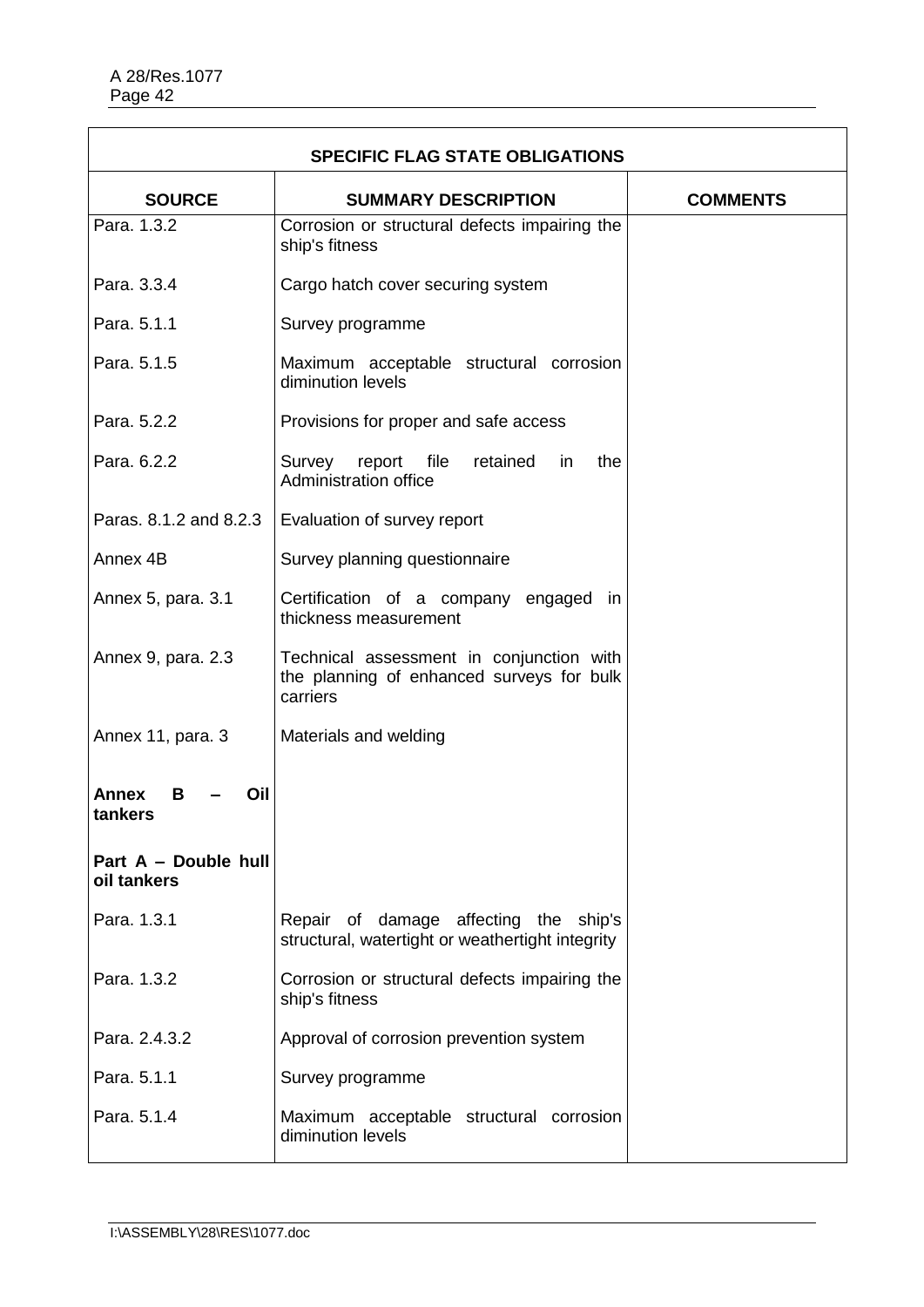| <b>SPECIFIC FLAG STATE OBLIGATIONS</b>                           |                                                                                                 |                 |
|------------------------------------------------------------------|-------------------------------------------------------------------------------------------------|-----------------|
| <b>SOURCE</b>                                                    | <b>SUMMARY DESCRIPTION</b>                                                                      | <b>COMMENTS</b> |
| Para, 5.2.1.1                                                    | Provisions for proper and safe access                                                           |                 |
| Para. 6.2.2                                                      | Survey report file                                                                              |                 |
| Para. 8.1.3                                                      | Evaluation of survey report                                                                     |                 |
| Para. 8.2.3                                                      | Condition evaluation report                                                                     |                 |
| Annex 6B                                                         | Survey planning questionnaire                                                                   |                 |
| Annex 7, para. 3.1                                               | Certification of thickness measurement                                                          |                 |
| Annex <sub>9</sub>                                               | Diminution limits of structural members                                                         |                 |
| Annex 11, para. 2.3                                              | Technical assessment in conjunction with<br>the planning of enhanced surveys for oil<br>tankers |                 |
| Annex 12                                                         | Criteria for longitudinal strength of hull girder<br>for oil tankers                            |                 |
| Part B - Oil tankers<br>double<br>other than<br>hull oil tankers |                                                                                                 |                 |
| Para. 1.3.1                                                      | Repair of damage affecting the ship's<br>structural, watertight or weathertight integrity       |                 |
| Para, 1.3.2                                                      | Corrosion or structural defects impairing the<br>ship's fitness                                 |                 |
| Para, 2.4.3.2                                                    | Approval of corrosion prevention system                                                         |                 |
| Para. 5.1.1                                                      | Survey programme                                                                                |                 |
| Para. 5.1.4                                                      | Maximum acceptable structural corrosion<br>diminution levels                                    |                 |
| Para. 5.2.1.1                                                    | Provisions for proper and safe access                                                           |                 |
| Para. 6.2.2                                                      | Survey report file                                                                              |                 |
| Para. 8.1.3                                                      | Evaluation of survey report                                                                     |                 |
| Para. 8.2.3                                                      | Condition evaluation report                                                                     |                 |
| Annex 6B                                                         | Survey planning questionnaire                                                                   |                 |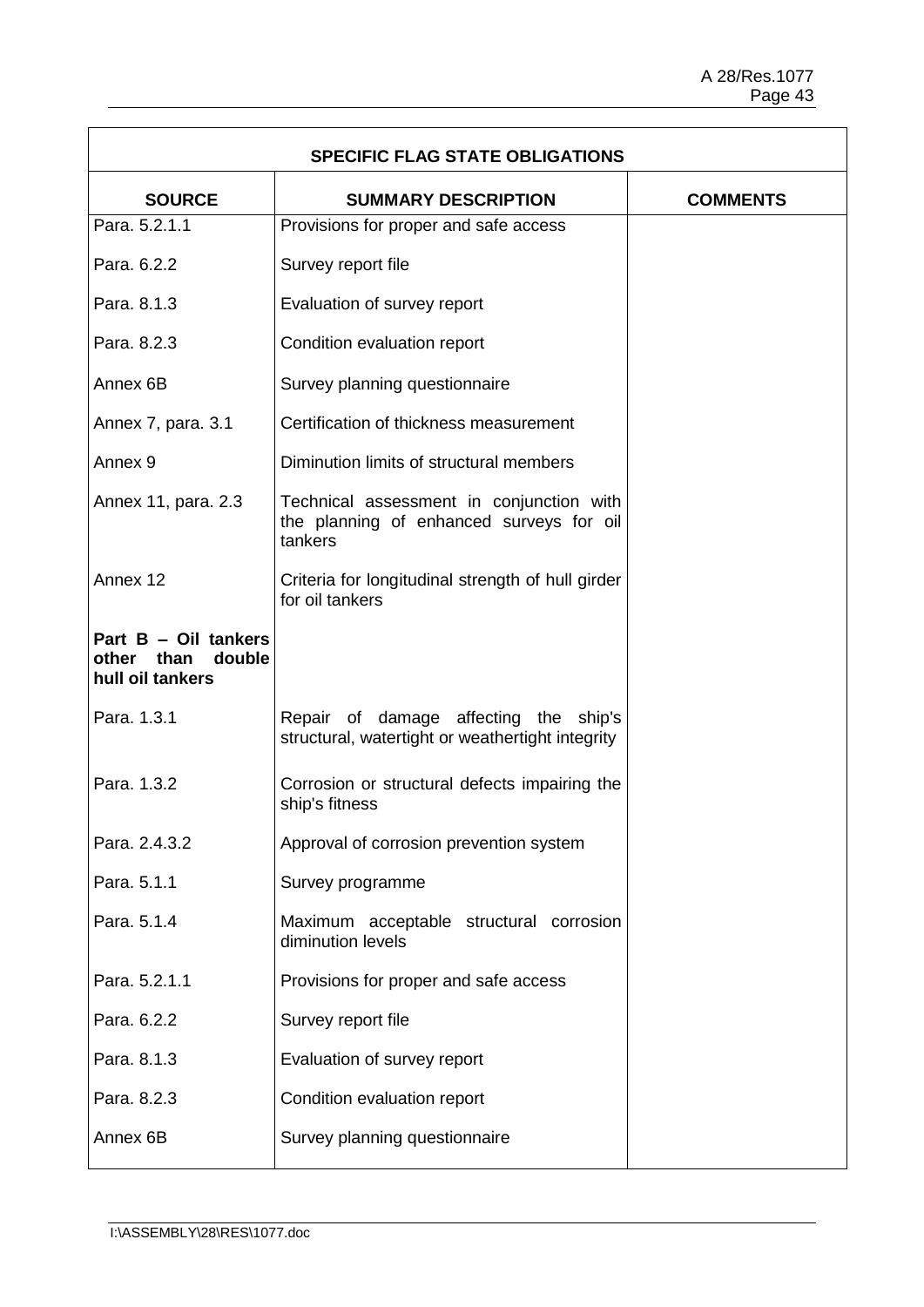| <b>SPECIFIC FLAG STATE OBLIGATIONS</b>        |                                                                                                                                                                                                                                                                                    |                 |
|-----------------------------------------------|------------------------------------------------------------------------------------------------------------------------------------------------------------------------------------------------------------------------------------------------------------------------------------|-----------------|
| <b>SOURCE</b>                                 | <b>SUMMARY DESCRIPTION</b>                                                                                                                                                                                                                                                         | <b>COMMENTS</b> |
| Annex 7, para. 3.1                            | Certification of thickness measurement                                                                                                                                                                                                                                             |                 |
| Annex <sub>9</sub>                            | Diminution limits of structural members                                                                                                                                                                                                                                            |                 |
| Annex 11, para. 2.3                           | Technical assessment in conjunction with<br>the planning of enhanced surveys for oil<br>tankers                                                                                                                                                                                    |                 |
| Annex 12                                      | Criteria for longitudinal strength of hull girder<br>for oil tankers                                                                                                                                                                                                               |                 |
| Res. 4 of the 1997<br><b>SOLAS Conference</b> |                                                                                                                                                                                                                                                                                    |                 |
| Section 5                                     | Dimension and selection of weld connections<br>and materials                                                                                                                                                                                                                       |                 |
| Res. MSC.168(79)                              | Standards and criteria for side structures of<br>bulk carriers of single-side skin construction                                                                                                                                                                                    |                 |
| Para. 2.1                                     | Applicable national standards                                                                                                                                                                                                                                                      |                 |
| Para. 4.4                                     | Applicable national standards                                                                                                                                                                                                                                                      |                 |
| Para. 4.5                                     | Applicable national standards                                                                                                                                                                                                                                                      |                 |
| <b>NO<sub>x</sub></b> Technical Code<br>2008  |                                                                                                                                                                                                                                                                                    |                 |
| Chapter 1                                     | Assumption of full responsibility for the<br>approval of documentation as required by<br>the Code together with the acceptance of<br>procedures and alternatives as permitted by<br>the Code                                                                                       |                 |
| Chapter 2                                     | Issue of the Engine International Air Pollution<br>Prevention Certificate, arrangements for the<br>parent engine test and pre-certification of<br>engines, usage of the engine family/engine<br>group concepts and approval of the technical<br>file and any subsequent amendments |                 |
| Chapter<br>2,<br>para.<br>2.2.5.1             | Approval and pre-certification in the case<br>referred to in the paragraph                                                                                                                                                                                                         |                 |
| Chapter 3                                     | Acceptance of modification of engine speed<br>at E2 test cycle 25% power mode point                                                                                                                                                                                                |                 |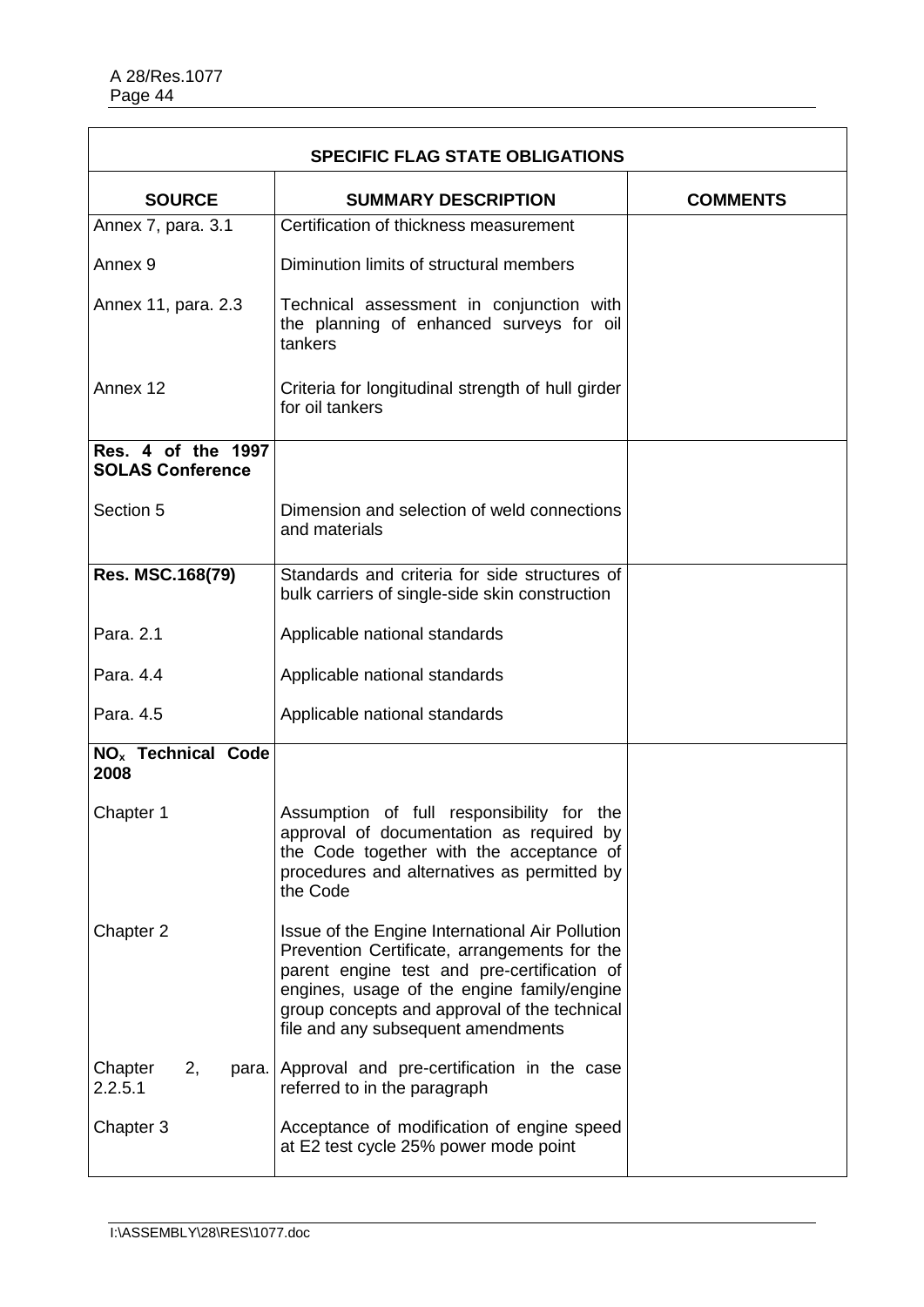| <b>SPECIFIC FLAG STATE OBLIGATIONS</b> |                                                                                                                                                                                                                                                                                                                                                                                                                                                                                                                                                                                              |                 |
|----------------------------------------|----------------------------------------------------------------------------------------------------------------------------------------------------------------------------------------------------------------------------------------------------------------------------------------------------------------------------------------------------------------------------------------------------------------------------------------------------------------------------------------------------------------------------------------------------------------------------------------------|-----------------|
| <b>SOURCE</b>                          | <b>SUMMARY DESCRIPTION</b>                                                                                                                                                                                                                                                                                                                                                                                                                                                                                                                                                                   | <b>COMMENTS</b> |
| Chapter 4                              | Assignment of engine family/engine group<br>status, as applicable, and selection of<br>associated parent engine; acceptance of<br>conformity of production arrangements;<br>adjustment of parent engine relative to<br>engine group reference values                                                                                                                                                                                                                                                                                                                                         |                 |
| Chapter 5                              | Ensuring that the parent engine test and<br>subsequent calculations are undertaken in<br>accordance with Code requirements and<br>that, where alternatives are applied, these<br>meet the Code's equivalency requirements<br>and any deviations are within the permitted<br>margins; filing of parent engine test report                                                                                                                                                                                                                                                                     |                 |
| Chapter 6                              | Onboard NO <sub>x</sub> verification procedures are in<br>accordance with the provisions of the Code<br>and are adequate to provide verification that<br>an engine, as so surveyed, will be in<br>accordance with the applicable Annex VI<br>requirements; acceptance of aspects within<br>onboard NO <sub>x</sub> verification procedure<br>simplified<br>method<br>if<br>measurement<br>applicable; approval of aspects within<br>onboard $NOx$ verification procedure – direct<br>monitoring<br>and<br>method<br>measurement<br>including the onboard monitoring manual, if<br>applicable |                 |
| Chapter 7                              | method<br>Installation<br>of<br>approved<br>amendment of IAPP Certificate                                                                                                                                                                                                                                                                                                                                                                                                                                                                                                                    |                 |
| Appendix IV                            | Verification<br>that the<br>calibration<br>of<br>all a<br>necessary measurement equipment meets<br>Code requirements                                                                                                                                                                                                                                                                                                                                                                                                                                                                         |                 |
| Appendix VII                           | Aspects to be included within onboard $NOx$<br>verification procedure - parameter check<br>method                                                                                                                                                                                                                                                                                                                                                                                                                                                                                            |                 |
| Appendix VIII                          | alternative<br>exhaust<br>Approval<br>of<br>gas<br>measurement principles                                                                                                                                                                                                                                                                                                                                                                                                                                                                                                                    |                 |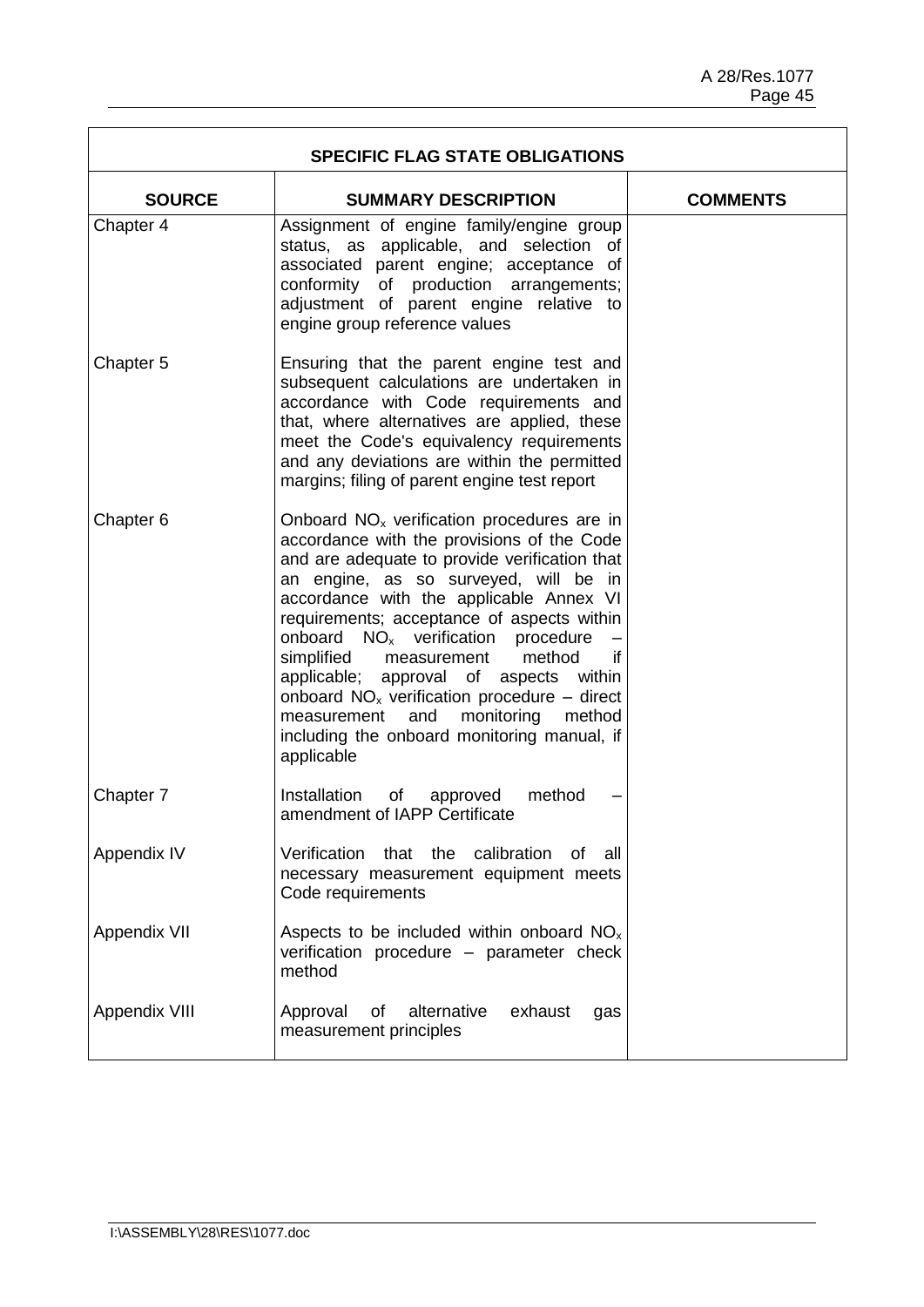| <b>SPECIFIC FLAG STATE OBLIGATIONS</b> |                                                                                                                     |                 |
|----------------------------------------|---------------------------------------------------------------------------------------------------------------------|-----------------|
| <b>SOURCE</b>                          | <b>SUMMARY DESCRIPTION</b>                                                                                          | <b>COMMENTS</b> |
| <b>IBC CODE</b>                        |                                                                                                                     |                 |
| Para. 1.1.6                            | Prescribe preliminary suitable conditions for<br>carriage of products not listed in chapter 17<br>or 18             |                 |
| Para, 1.4.2                            | Equivalents - communication to IMO                                                                                  |                 |
| Section 1.5                            | Survey and certification                                                                                            |                 |
| Para. 2.2.2                            | Intact stability in all seagoing conditions                                                                         |                 |
| Para, 2.2.3                            | surface<br>effect<br>Free<br>in<br>undamaged<br>compartments                                                        |                 |
| Para, 2.4                              | Conditions of loading                                                                                               |                 |
| Para. 2.8.1.6                          | Standard of damage                                                                                                  |                 |
| Para. 2.8.2                            | Standard of damage – alternative measures                                                                           |                 |
| Para. 2.9.2.3                          | Residual stability during intermediate stages<br>of flooding                                                        |                 |
| Para, 3.4.4                            | Access to spaces in the cargo area                                                                                  |                 |
| Para. 3.7.3.5                          | Alternative arrangements for draining the<br>piping                                                                 |                 |
| Para, 3.7.4                            | Relaxation for small ships                                                                                          |                 |
| Para. 5.1.6.4                          | Dimensions for flanges not complying with<br>the standards                                                          |                 |
| Para, 5.2.2                            | Piping fabrication and joining details                                                                              |                 |
| Para. 7.1.1                            | Cargo temperature control - general                                                                                 |                 |
| Para. 8.3.6                            | Devices to prevent the passage of flames<br>into cargo tanks - requirements for the<br>design, testing and locating |                 |
| Para. 10.1.3                           | Electrical installations – appropriate steps for<br>uniform implementation                                          |                 |
| Para, 10.1.4                           | Electric equipment, cables and wiring that do<br>not conform to the standard                                        |                 |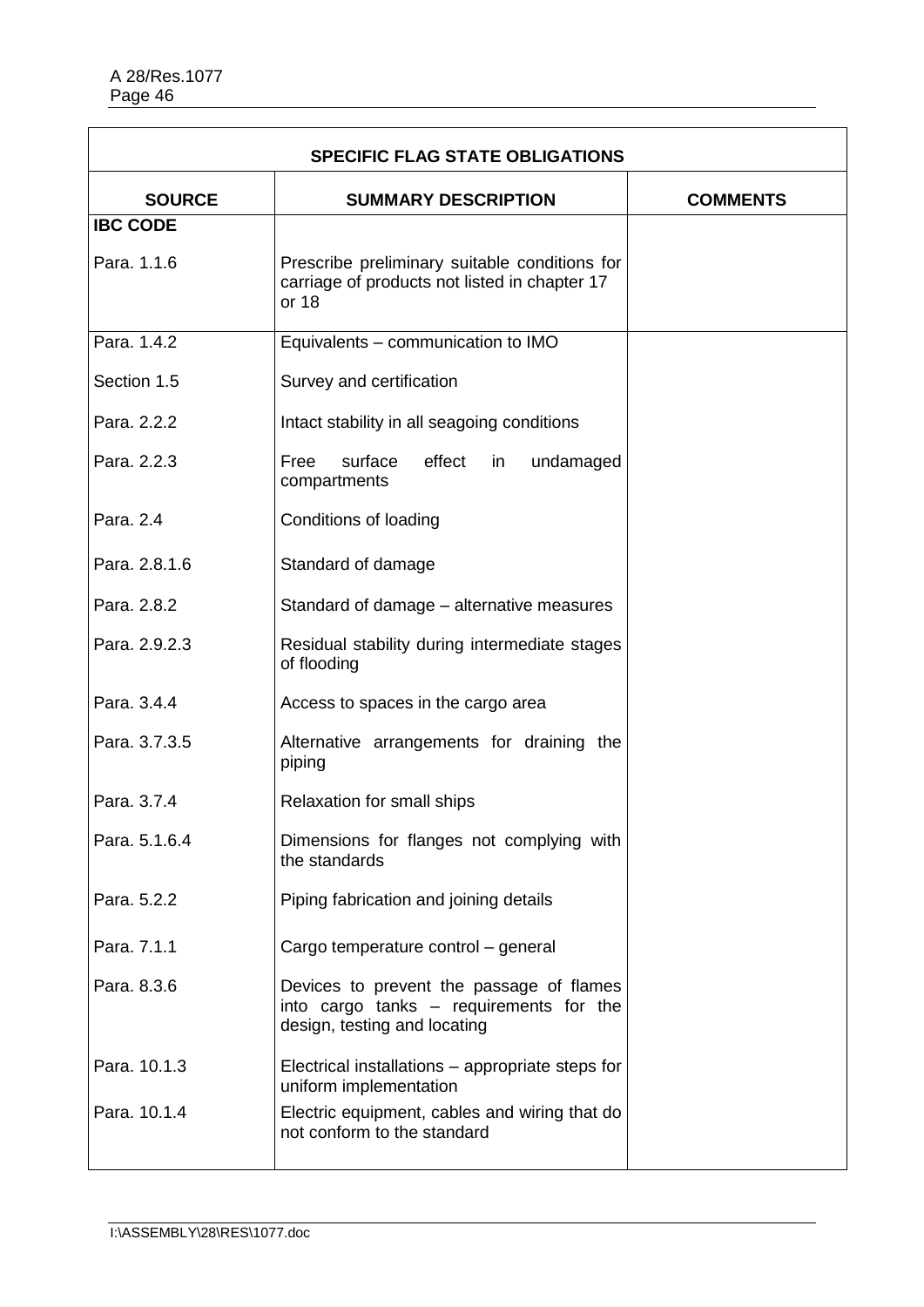T.

| <b>SPECIFIC FLAG STATE OBLIGATIONS</b> |                                                                                                               |                 |
|----------------------------------------|---------------------------------------------------------------------------------------------------------------|-----------------|
| <b>SOURCE</b>                          | <b>SUMMARY DESCRIPTION</b>                                                                                    | <b>COMMENTS</b> |
| Para, 10.1.5                           | Electrical equipment in hazardous locations                                                                   |                 |
| Para. 11.2.2                           | Approval of an appropriate fire-extinguishing<br>system                                                       |                 |
| Para. 11.3.2                           | Cargo area - additional arrangements                                                                          |                 |
| Para. 11.3.5.3                         | Cargo area – minimum capacity of monitor                                                                      |                 |
| Para. 11.3.7                           | Minimum capacity of foam monitor for ships<br>less than 4,000 tonnes deadweight                               |                 |
| Para. 11.3.13                          | Alternative provisions to deck foam system                                                                    |                 |
| Para, 13.2.3                           | Exemption of toxic-vapour-detection<br>equipment                                                              |                 |
| Para. 14.1.2                           | Protective equipment                                                                                          |                 |
| Chapter 15                             | Approval of special requirements for specific<br>chemicals                                                    |                 |
| Para. 16.2.2                           | Cargo information - independent expert                                                                        |                 |
| Para, 16.5.1                           | Stowage of cargo samples - approval                                                                           |                 |
| Para. 18.2                             | Safety requirements - list of products to<br>which the Code does not apply                                    |                 |
| <b>BCH CODE</b>                        |                                                                                                               |                 |
| Para, 1.5.2                            | Equivalents – communication to IMO                                                                            |                 |
| Section 1.6                            | Survey requirements                                                                                           |                 |
| Section 1.8                            | New products - establishing suitable<br>conditions - notifying IMO                                            |                 |
| Para, 2.2.4                            | Determination of the ability to survive<br>flooding of the machinery space in Type 3<br>below 125 m in length |                 |
| Para, 2.2.5                            | Nature of alternative measures prescribed<br>for small ships - duly noted on certificate                      |                 |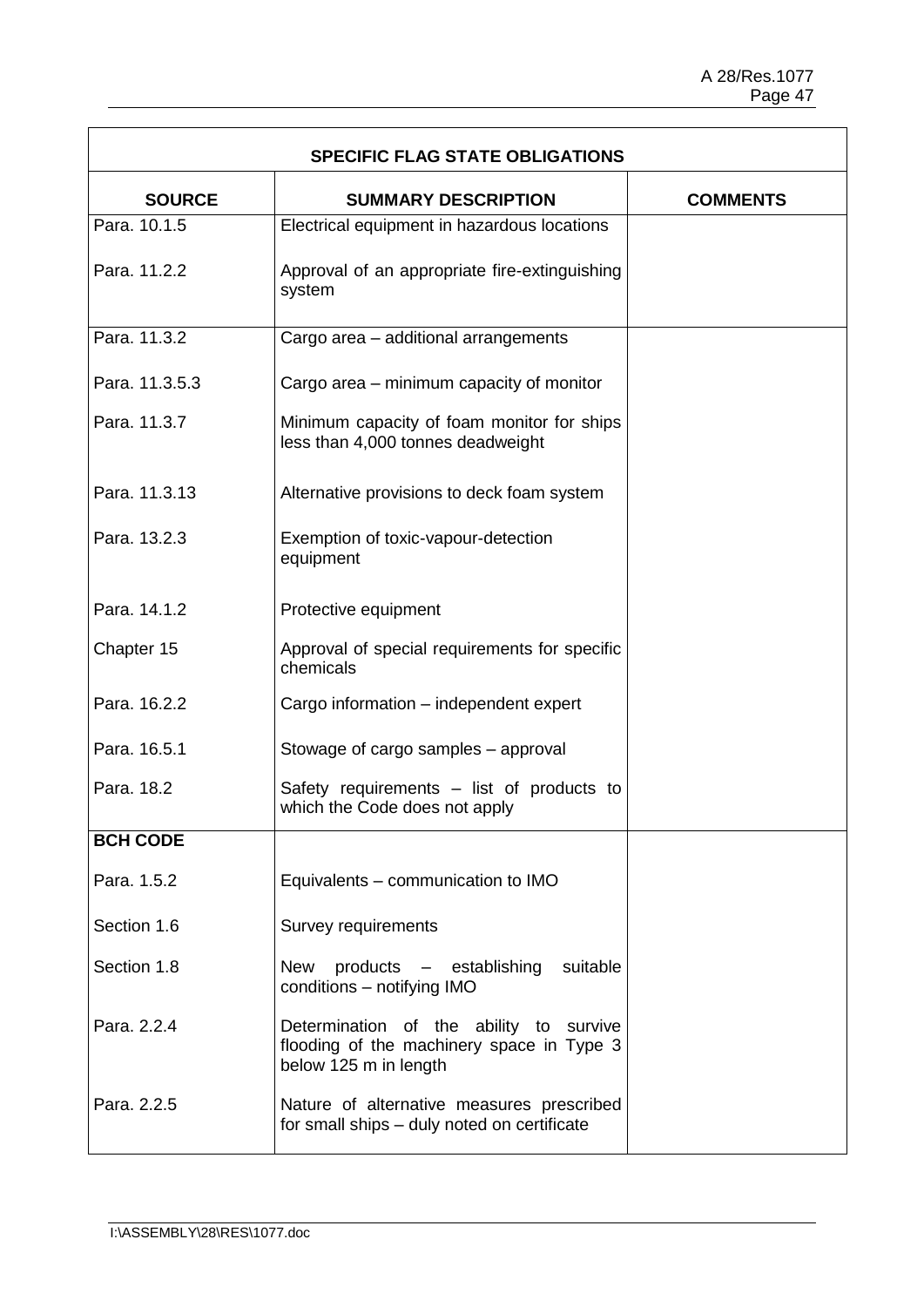| <b>SPECIFIC FLAG STATE OBLIGATIONS</b> |                                                                                                          |                 |
|----------------------------------------|----------------------------------------------------------------------------------------------------------|-----------------|
| <b>SOURCE</b>                          | <b>SUMMARY DESCRIPTION</b>                                                                               | <b>COMMENTS</b> |
| Para, 2.9.5                            | Access to void spaces, cargo tanks, etc. -<br>approval of smaller dimensions in special<br>circumstances |                 |
| Section 2.10                           | Cargo piping systems – setting standards                                                                 |                 |
| Section 2.12                           | Cargo hoses - setting standards                                                                          |                 |
| Para, 2.14.2                           | High-velocity vent valves - type approval                                                                |                 |
| Para. 2.15.1                           | Cargo heating and cooling systems                                                                        |                 |
| Para. 3.1.2(f)                         | Ventilation fans - approval                                                                              |                 |
| Para, 3.14.1                           | Alternative provisions for ships dedicated to<br>the carriage of specific cargoes                        |                 |
| Para, 3.14.2                           | Additional arrangements when foam is not<br>effective or is incompatible                                 |                 |
| Para, 3.14.7                           | Foam monitors on ships of less than<br>4,000 tonnes deadweight - minimum capacity                        |                 |
| Para, 3.15.2                           | Protection of cargo pump-rooms<br>with<br>fire-extinguishing systems - approval                          |                 |
| Para, 3.15.5                           | Products evolving flammable vapours<br>fire-extinguishing systems - approval                             |                 |
| Chapter IV                             | Approval of special requirements for specific<br>chemicals                                               |                 |
| <b>IGC CODE</b>                        |                                                                                                          |                 |
| Para. 1.1.6                            | Establishment<br>preliminary<br>suitable<br>of<br>conditions of carriage and notification                |                 |
| Para. 1.4.2                            | Equivalents - reporting                                                                                  |                 |
| Section 1.5                            | Surveys and certification                                                                                |                 |
| Para. 2.2.2                            | Stability standard - acceptance                                                                          |                 |
| Para. 2.2.3                            | Method to calculate free surface effect -<br>acceptance                                                  |                 |
| Para. 2.3.3                            | Automatic non-return valves - acceptance                                                                 |                 |
| Para. 2.4                              | Damage survival capability investigation                                                                 |                 |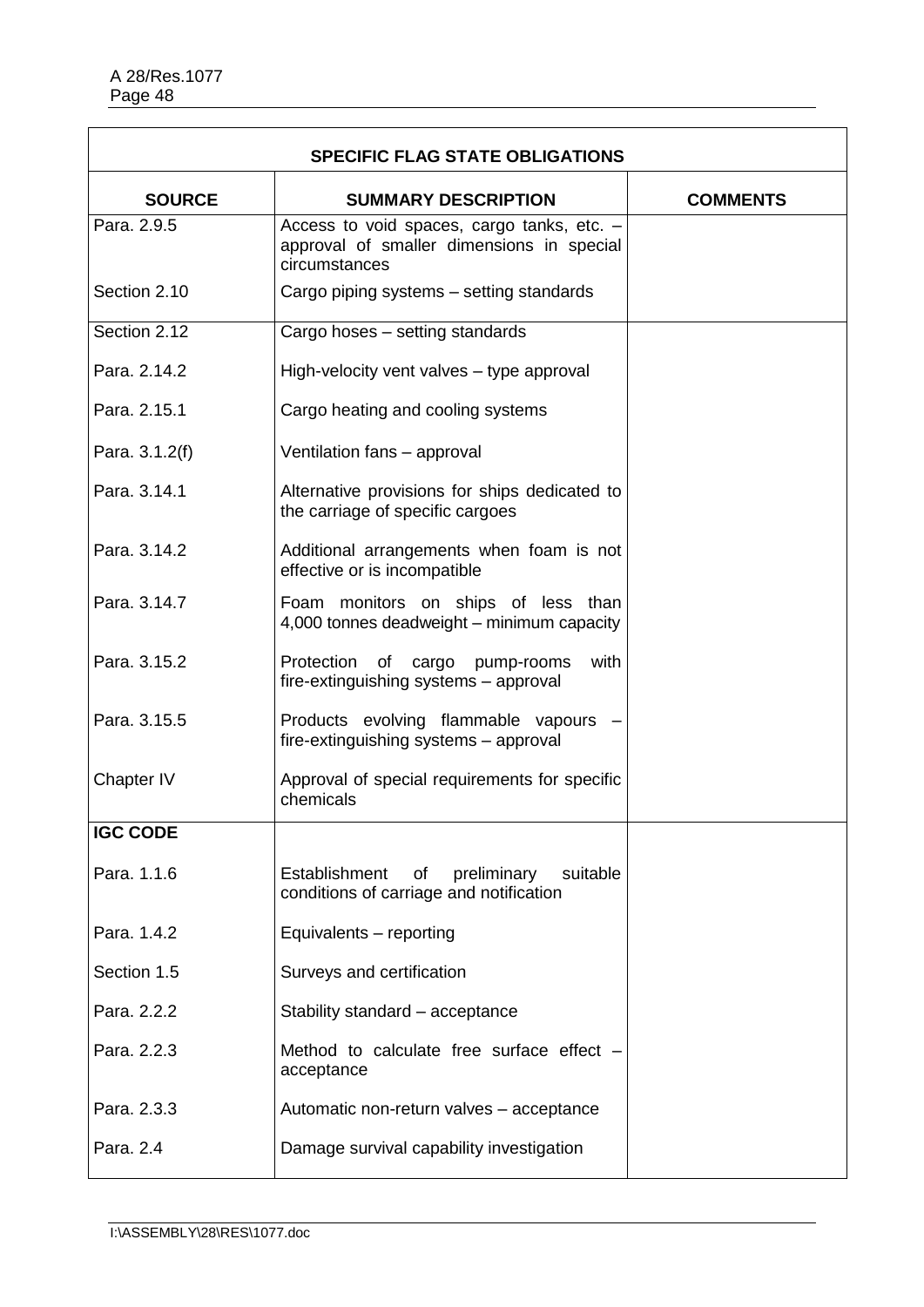$\overline{\mathbf{1}}$ 

| <b>SPECIFIC FLAG STATE OBLIGATIONS</b>       |                                                                                     |                 |
|----------------------------------------------|-------------------------------------------------------------------------------------|-----------------|
| <b>SOURCE</b>                                | <b>SUMMARY DESCRIPTION</b>                                                          | <b>COMMENTS</b> |
| Para, 2.8.2                                  | Alternative measures - approval                                                     |                 |
| Para. 2.9.1.3                                | Residual stability during intermediate stages<br>of flooding                        |                 |
| Para. 3.5.3.2                                | Decreased clear opening in the cargo area                                           |                 |
| Section 3.8                                  | loading<br>and<br>unloading<br><b>Bow</b><br>stern<br>or<br>arrangements - approval |                 |
| Para, 4.2.7                                  | Design temperature                                                                  |                 |
| 4.4.2.5<br>Paras.<br>4.4.4.1                 | and Structural analysis of the hull                                                 |                 |
| Paras. 4.4.6.1.1,<br>4.4.6.2.1 and 4.4.6.3.2 | Setting standards                                                                   |                 |
| Para, 4.4.7.2.1                              | Three-dimensional structural analysis                                               |                 |
| Para. 4.4.7.3                                | Analysis                                                                            |                 |
| Para. 4.5.1.11                               | Allowable stresses - approval                                                       |                 |
| Para. 4.7.3                                  | Secondary barriers for non-basic tank types                                         |                 |
| Para. 4.7.7                                  | Checking method - approval                                                          |                 |
| Para, 4.8.4.4                                | Design and construction of the<br>heating<br>system                                 |                 |
| Para. 4.9.8                                  | Insulation materials                                                                |                 |
| Para. 4.10.1.2.2                             | Bevel preparation, etc. - acceptance and<br>approval                                |                 |
| Para. 4.10.2                                 | Workmanship                                                                         |                 |
| Para. 4.10.5.2                               | Quality control specifications                                                      |                 |
| Para. 4.10.6                                 | Integral tank-testing                                                               |                 |
| Para. 4.10.8.3                               | <b>Tightness test</b>                                                               |                 |
| Para. 4.10.9                                 | Type C independent tanks – inspection and<br><b>NDT</b>                             |                 |
| Para. 4.10.10.3.7                            | Consideration of pneumatic testing                                                  |                 |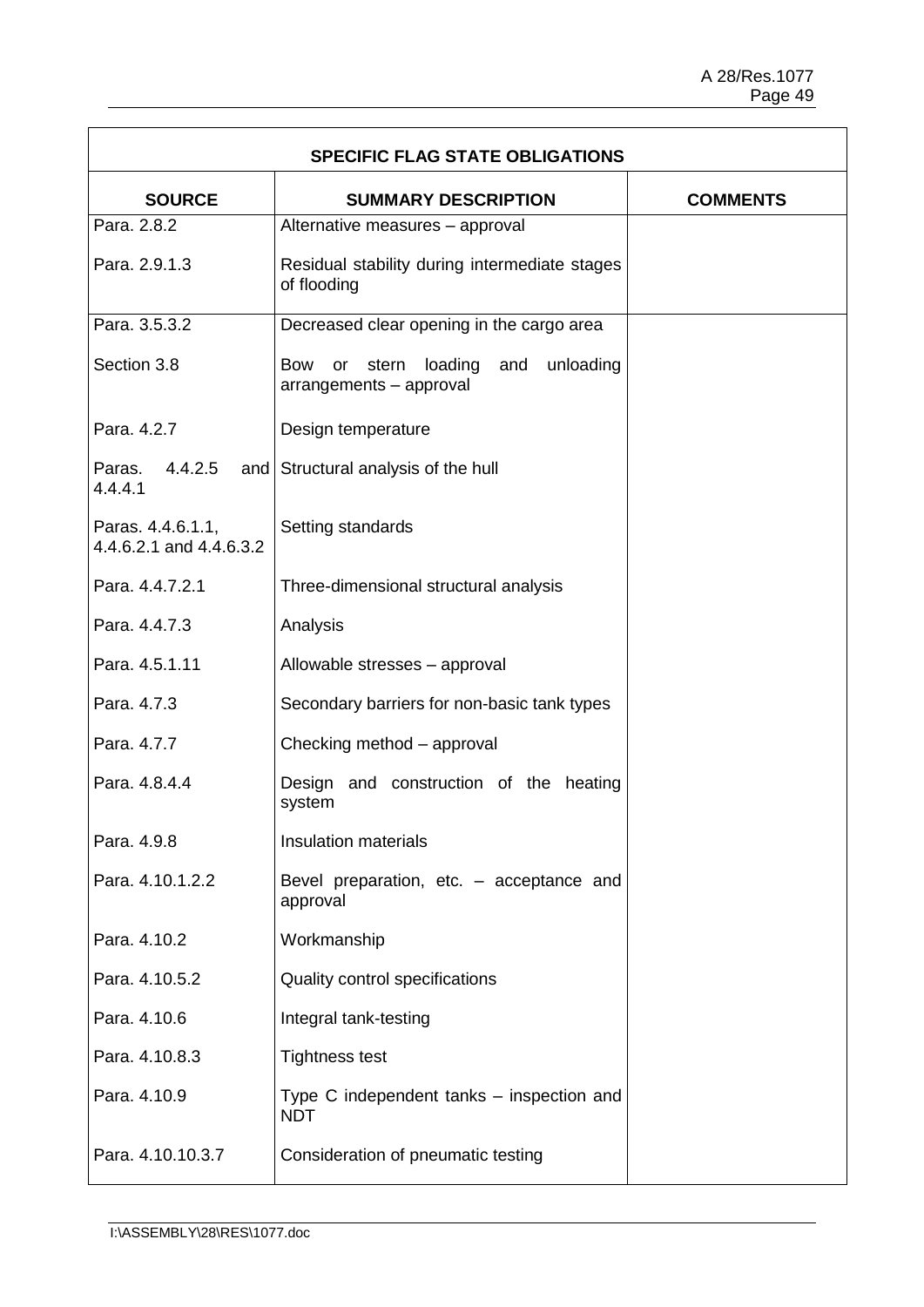| <b>SPECIFIC FLAG STATE OBLIGATIONS</b> |                                                                                                |                 |
|----------------------------------------|------------------------------------------------------------------------------------------------|-----------------|
| <b>SOURCE</b>                          | <b>SUMMARY DESCRIPTION</b>                                                                     | <b>COMMENTS</b> |
| Para. 4.11.1                           | Soaking temperature and holding times                                                          |                 |
| Para. 4.11.2                           | Alternative to heat treatment - approval                                                       |                 |
| 5.2.4.4<br>Paras.<br>5.2.4.5           | and   Flanges, valves and other fittings                                                       |                 |
| Para. 5.4.2.2                          | <b>Dimensions</b>                                                                              |                 |
| Para. 5.4.2.3                          | Screwed couplings - acceptance                                                                 |                 |
| Para. 5.5.2                            | Cargo and process piping - alternative<br>testing approval                                     |                 |
| Para. 6.1.5                            | Tensile strength, yield stress and elongation                                                  |                 |
| Para. 6.3.7.4                          | Schedule for inspection and NDT                                                                |                 |
| Section 7.1                            | Cargo pressure/temperature control                                                             |                 |
| Paras. 8.2.2, 8.2.5<br>and 8.2.7       | Pressure relief devices                                                                        |                 |
| Para. 9.5.2                            | A means of preventing the backflow of cargo                                                    |                 |
| Para. 10.1.5                           | Electrical equipment installation                                                              |                 |
| Para. 11.4.1                           | chemical powder<br>fire-extinguishing<br>Dry<br>system                                         |                 |
| Para. 11.5.2                           | Approval of appropriate fire-extinguishing<br>system for cargo compressor<br>and<br>pump-rooms |                 |
| Para. 13.5.4                           | position<br>Number<br>and<br>temperature<br>of<br>indicating devices                           |                 |
| Para, 13.6.1                           | Gas detector equipment                                                                         |                 |
| Para. 13.6.13                          | Portable gas detection equipment                                                               |                 |
| Para. 14.4.5                           | Provision of space to protect personnel                                                        |                 |
| Section 15.2                           | Maximum allowable loading limits - approval<br>of list                                         |                 |
| Para. 16.5.2                           | Forced draught system for boilers                                                              |                 |
| Para. 16.5.6                           | Purging of combustion chambers of boilers                                                      |                 |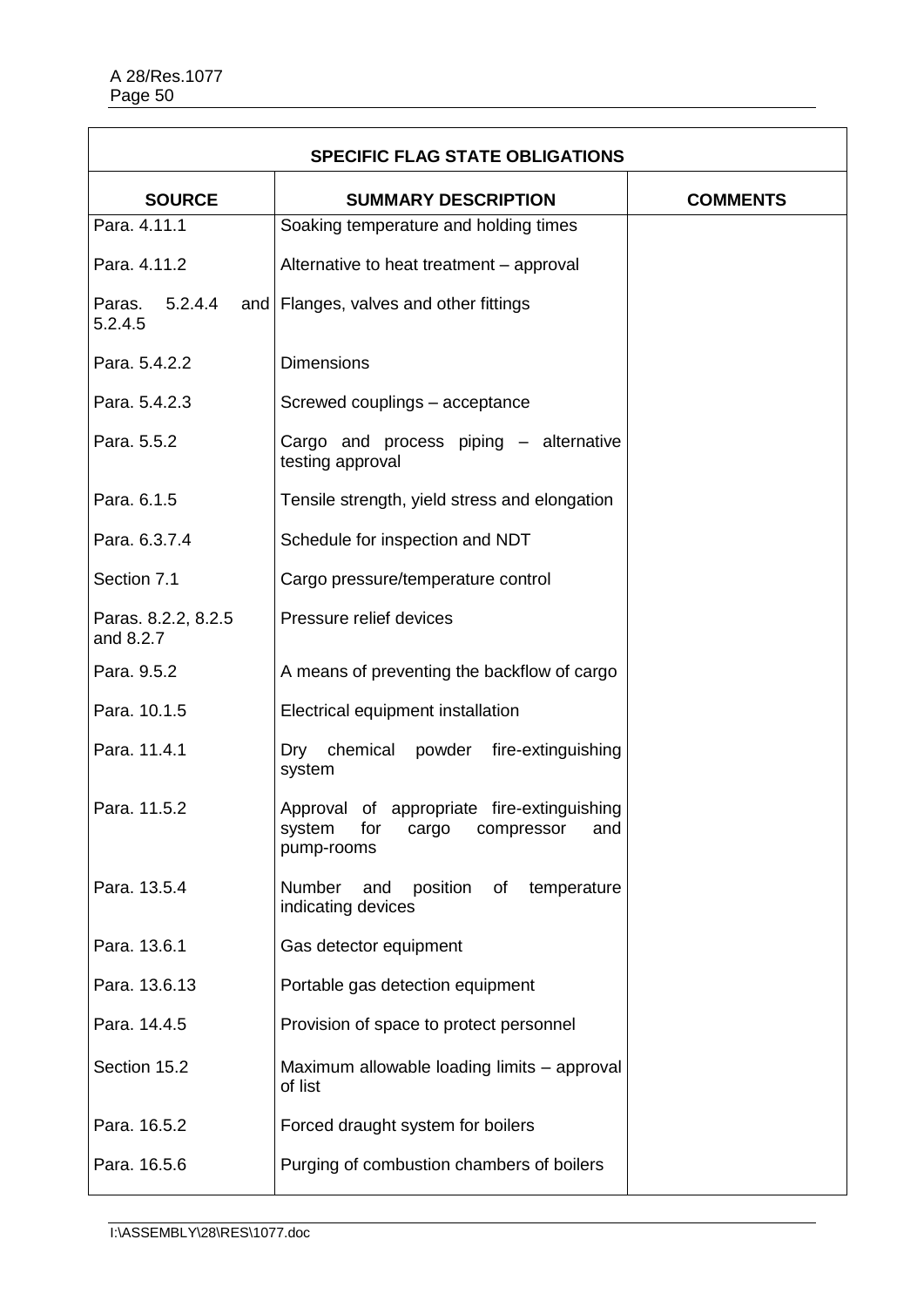$\overline{1}$ 

| <b>SPECIFIC FLAG STATE OBLIGATIONS</b> |                                                                                                                                                                                                                                                                             |                 |
|----------------------------------------|-----------------------------------------------------------------------------------------------------------------------------------------------------------------------------------------------------------------------------------------------------------------------------|-----------------|
| <b>SOURCE</b>                          | <b>SUMMARY DESCRIPTION</b>                                                                                                                                                                                                                                                  | <b>COMMENTS</b> |
| Para, 17.14.2.1                        | of<br>discharge<br>Non-acceptance<br>cargo<br>compressors on board                                                                                                                                                                                                          |                 |
| Para, 17, 20, 3, 1                     | Valves, flanges, fittings and<br>accessory<br>equipment material - acceptance                                                                                                                                                                                               |                 |
| Para, 17.20.13.2                       | Cargo handling plans - approval                                                                                                                                                                                                                                             |                 |
| Para, 17,20,14                         | Maximum allowable tank filling limits -<br>approval of list                                                                                                                                                                                                                 |                 |
| <b>STCW Code, part A</b>               |                                                                                                                                                                                                                                                                             |                 |
| Section A-I/10.2                       | Withdrawal of endorsement of recognition -<br>communication to the Party that issued the<br>certificate                                                                                                                                                                     |                 |
| Section A-II/4.4                       | Determining the requirements of training,<br>assessment and certification where there are<br>no tables of competence for the support level                                                                                                                                  |                 |
| Section A-III/4.4                      | Determining the requirements of training,<br>assessment and certification where there are<br>no tables of competence for the support level                                                                                                                                  |                 |
| Section A-VIII/1.1                     | Fitness of duty – consideration of the danger<br>posed by fatigue of seafarers                                                                                                                                                                                              |                 |
| Section A-VIII/1.5                     | Requirement for watch schedules to be<br>posted in a standardized form                                                                                                                                                                                                      |                 |
| Section A-VIII/1.7                     | Requirement for maintaining records of daily<br>hours of rest of seafarers                                                                                                                                                                                                  |                 |
| Section A-VIII/1.10                    | Establishment<br>alcohol<br>of<br>limit<br>οf<br>a<br>performing<br>concentration<br>for<br>personnel<br>designated duties                                                                                                                                                  |                 |
| Section A-VIII/2.84                    | Principles to be observed in keeping radio<br>watch - directing the attention of companies,<br>masters and radio watchkeeping personnel<br>to comply with provisions of part 4-3 to<br>ensure that an adequate safety radio watch<br>is maintained while the ship is at sea |                 |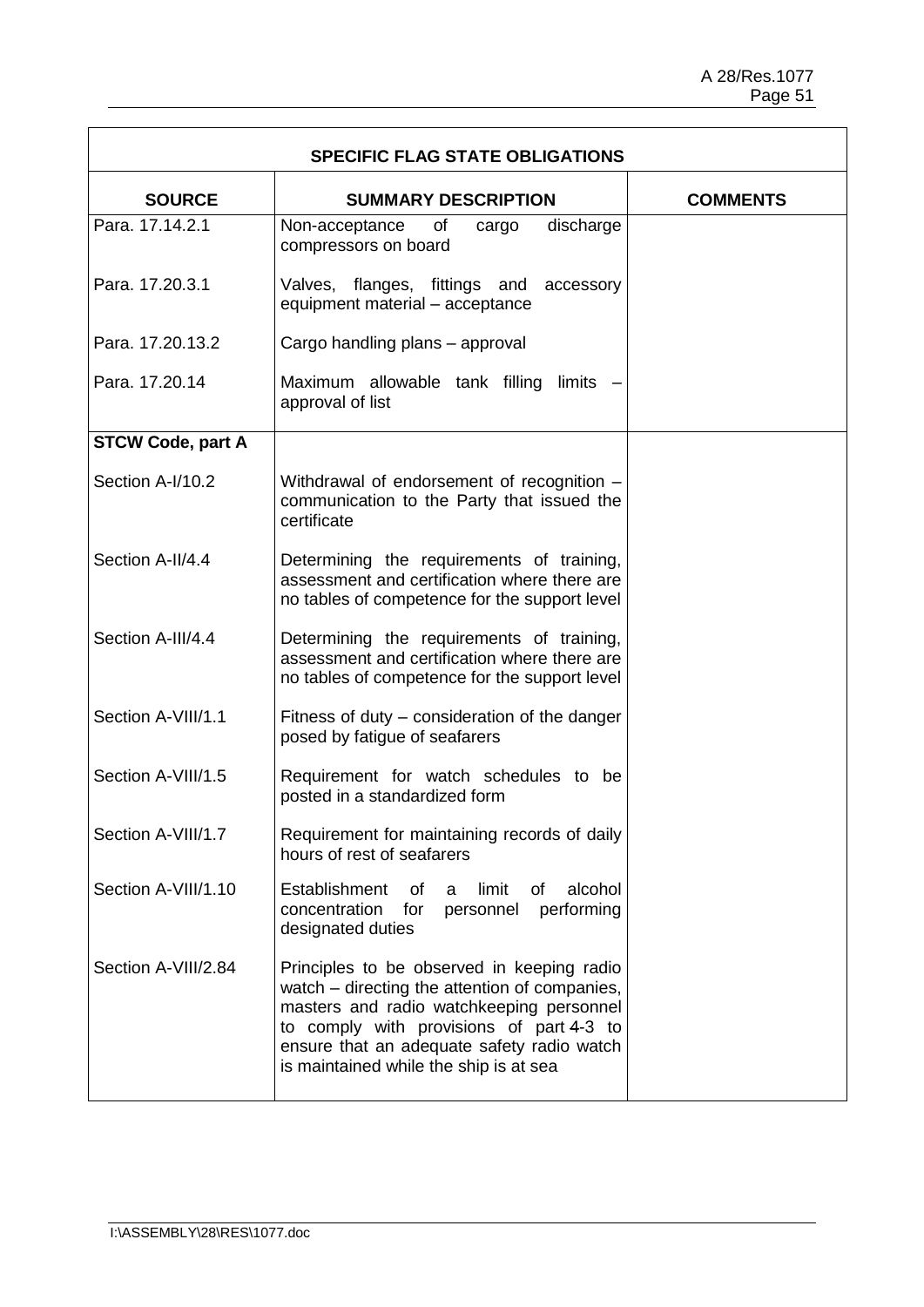| <b>SPECIFIC FLAG STATE OBLIGATIONS</b> |                                                                                                                                                               |  |  |  |
|----------------------------------------|---------------------------------------------------------------------------------------------------------------------------------------------------------------|--|--|--|
| <b>SOURCE</b>                          | <b>COMMENTS</b>                                                                                                                                               |  |  |  |
| amended                                | <b>Res. MEPC.94(46), as Condition assessment scheme</b>                                                                                                       |  |  |  |
| Para, 4.1                              | Issue of instructions to the recognized<br>organization (RO) for Condition Assessment<br>Scheme (CAS) survey                                                  |  |  |  |
| Para, 4.3                              | Requirement for oil tankers to remain out of<br>service until Statement of Compliance is<br>issued                                                            |  |  |  |
| Para, 7.1.3                            | CAS surveyors' requirements                                                                                                                                   |  |  |  |
| Para. 11                               | <b>Verification of CAS</b>                                                                                                                                    |  |  |  |
| Para, 12                               | Reassessment of ships that have failed                                                                                                                        |  |  |  |
| Para. 13                               | suspension<br>withdrawal<br>0f<br>Issue,<br>or<br><b>Statement of Compliance</b>                                                                              |  |  |  |
| Para. 14                               | Communication to IMO                                                                                                                                          |  |  |  |
| Res. MSC.215(82)                       | Performance standard for protective coatings<br>for dedicated seawater ballast tanks in all<br>types of ships and double-side skin spaces<br>of bulk carriers |  |  |  |
| Para, 3.2                              | Inspection of surface preparation<br>and<br>coating processes                                                                                                 |  |  |  |
| Para, 3.4.1                            | Coating technical file                                                                                                                                        |  |  |  |
| Para, 4.4.3                            | Technical Data Sheet and Statement of<br>Compliance or Type Approval Certificate -<br>verification                                                            |  |  |  |
| Section 5                              | Coating system approval                                                                                                                                       |  |  |  |
| Para, 6.1.1                            | Verification of equivalent qualification of<br>coating inspector                                                                                              |  |  |  |
| Section 7                              | Verification requirements                                                                                                                                     |  |  |  |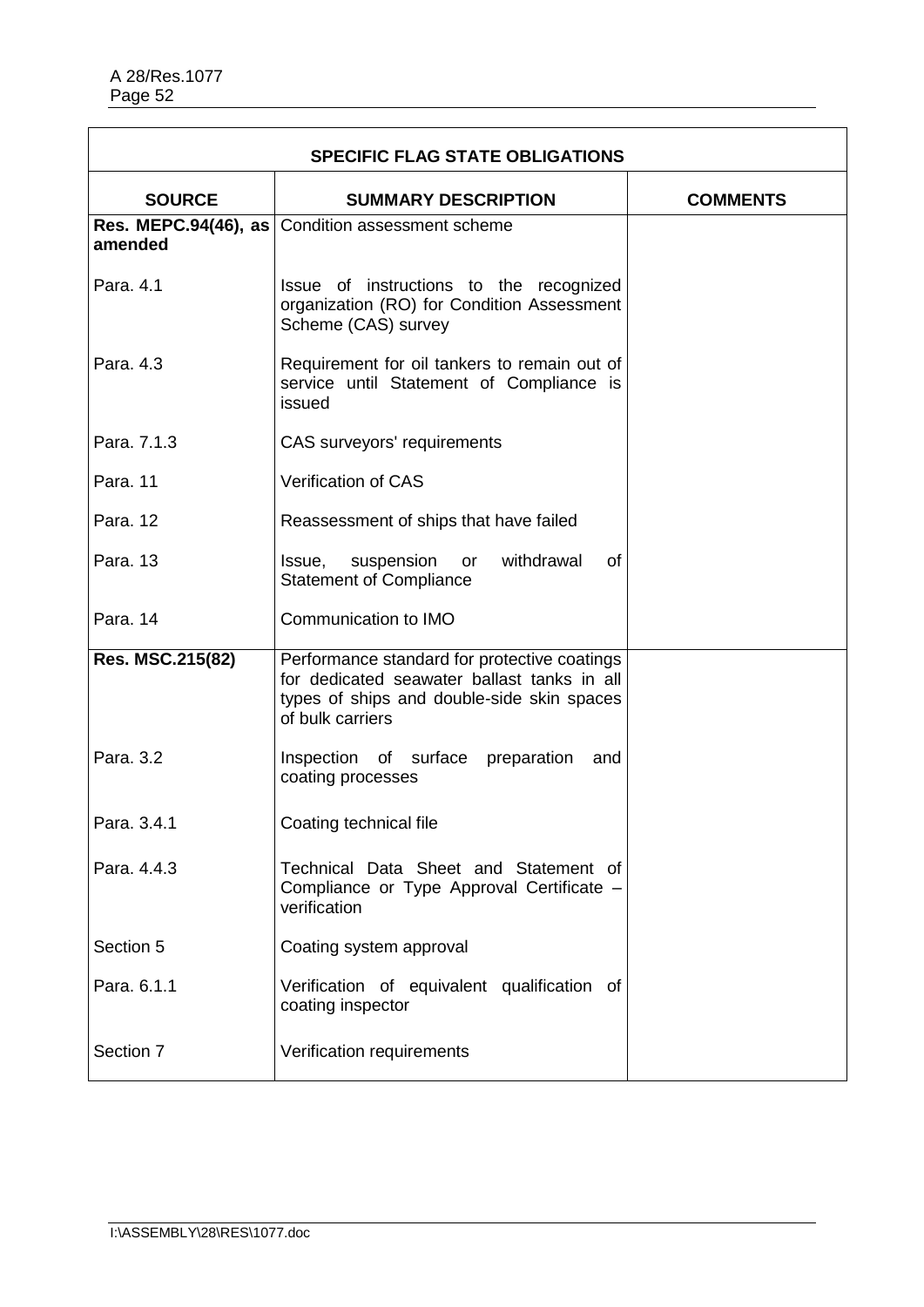$\overline{\mathbf{1}}$ 

| <b>SPECIFIC FLAG STATE OBLIGATIONS</b>                         |                                                                                                                                           |  |  |  |  |  |
|----------------------------------------------------------------|-------------------------------------------------------------------------------------------------------------------------------------------|--|--|--|--|--|
| <b>SOURCE</b><br><b>SUMMARY DESCRIPTION</b><br><b>COMMENTS</b> |                                                                                                                                           |  |  |  |  |  |
| Res. MSC.288(87)                                               | Performance standard for protective coatings<br>for cargo oil tanks of crude oil tankers                                                  |  |  |  |  |  |
| Para. 3.2                                                      | Inspection of surface preparation<br>and<br>coating processes - review                                                                    |  |  |  |  |  |
| Para, 4.6.3                                                    | Verification of the Technical Data Sheet and<br>Statement of Compliance or Type Approval<br>Certificate for the protective coating system |  |  |  |  |  |
| Para, 6.1.1                                                    | Equivalent to NACE Coating Inspector<br>Level 2 and FROSIO Inspector Level III -<br>verification                                          |  |  |  |  |  |
| Para, 7                                                        | Coating verification requirement as referred<br>to in paragraph 7                                                                         |  |  |  |  |  |
| Res. MSC.289(87)                                               | Performance standard for alternative means<br>of corrosion protection for cargo oil tanks of<br>crude oil tankers                         |  |  |  |  |  |
| Para, 2.2                                                      | <b>Verification of Technical File</b>                                                                                                     |  |  |  |  |  |
| Para, 4.2                                                      | Issuance of Type Approval Certificate for<br>corrosion-resistant steel                                                                    |  |  |  |  |  |
| Para, 5                                                        | Survey(s) during the construction process to<br>verify that approved corrosion-resistant steel<br>has been applied to the area required   |  |  |  |  |  |
| <b>Casualty</b><br><b>Investigation Code</b>                   |                                                                                                                                           |  |  |  |  |  |
| Para. 1/1.3                                                    | Qualified person(s) for investigation                                                                                                     |  |  |  |  |  |
| Para. 6/6.2                                                    | Investigation into a very serious marine<br>casualty                                                                                      |  |  |  |  |  |
| <b>IS Code, 2008</b>                                           | International Code on Intact Stability, 2008                                                                                              |  |  |  |  |  |
| Part A, Ch. 1.2                                                | Criteria demonstrating sufficient ship stability<br>in critical stability situation in waves                                              |  |  |  |  |  |
| Part A, Ch. 2.1.3                                              | Stability criteria where anti-rolling devices<br>are installed                                                                            |  |  |  |  |  |
| Part A, Ch. 2.3                                                | Severe wind and stability criterion                                                                                                       |  |  |  |  |  |
| Part A, Ch. 3                                                  | Special criteria for certain types of ships                                                                                               |  |  |  |  |  |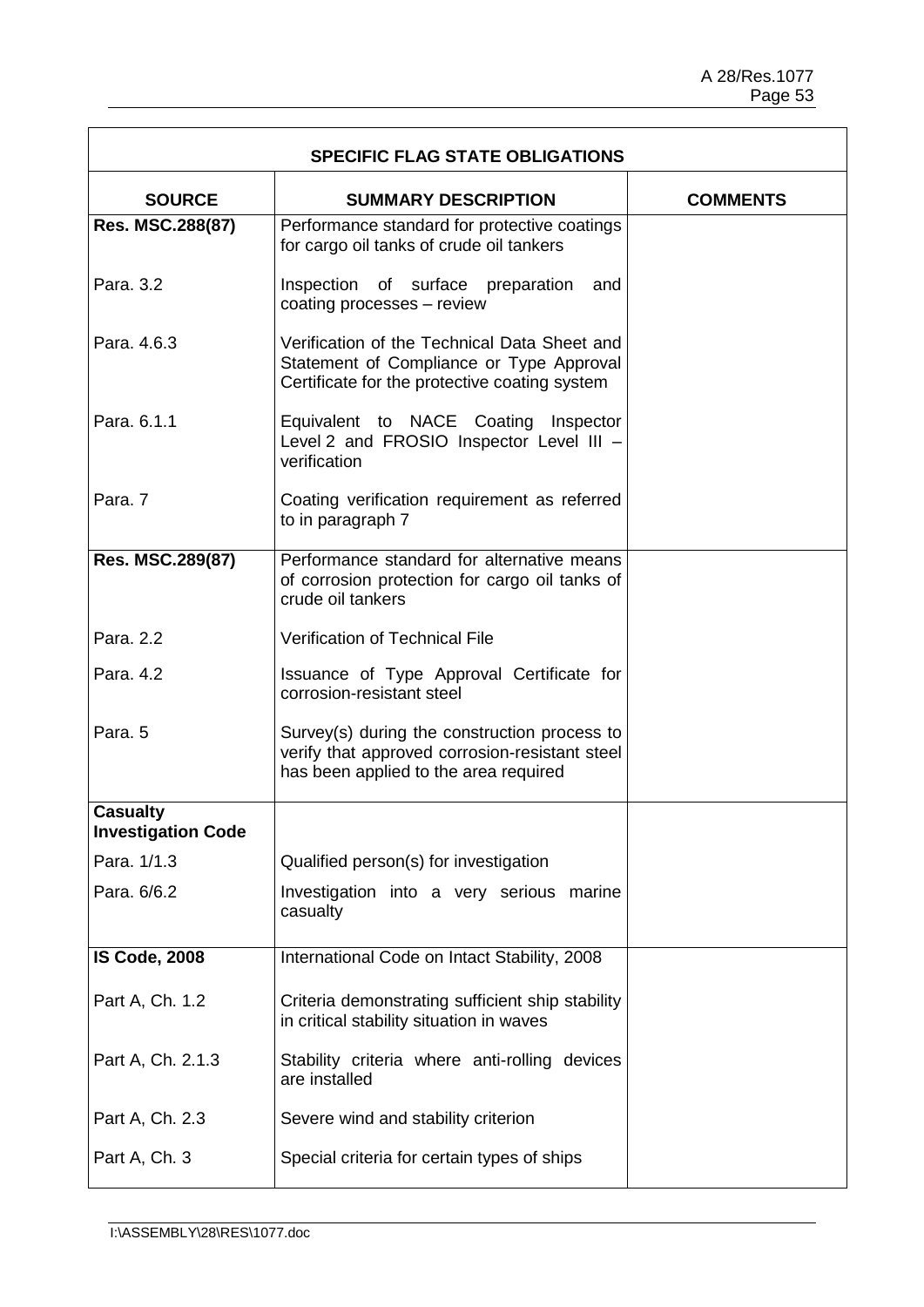| <b>SPECIFIC FLAG STATE OBLIGATIONS</b>                                                                                                           |                                                                                                                                                             |  |  |  |
|--------------------------------------------------------------------------------------------------------------------------------------------------|-------------------------------------------------------------------------------------------------------------------------------------------------------------|--|--|--|
| <b>SOURCE</b>                                                                                                                                    | <b>COMMENTS</b>                                                                                                                                             |  |  |  |
| <b>IMSBC Code</b>                                                                                                                                | International Maritime Solid Bulk Cargoes<br>Code                                                                                                           |  |  |  |
| Section 1.3                                                                                                                                      | Conditions for the carriage of cargoes not<br>listed in the Code                                                                                            |  |  |  |
| Section 1.5                                                                                                                                      | Exemptions                                                                                                                                                  |  |  |  |
| Para, 7.3.2.2                                                                                                                                    | Approval of specially constructed cargo<br>ships                                                                                                            |  |  |  |
| Para, 7.3.2.3                                                                                                                                    | Approval of plan of special arrangements<br>and details of the stability conditions on<br>which the design has been based                                   |  |  |  |
| Appendix 1, Schedule<br>for Aluminium<br>Ferrosilicon Powder,<br>UN 1395, and<br><b>Aluminium Silicon</b><br>Powder, Uncoated,<br><b>UN 1398</b> | Inspection and<br>approval of<br>gastight<br>bulkheads<br>between cargo spaces<br>and<br>engine-room                                                        |  |  |  |
| Appendix 1, Schedule<br>for Ferrosilicon,<br>UN 1408, and<br>Ferrosilicon                                                                        | Inspection and<br>approval of<br>gastight<br>bulkheads<br>between cargo spaces<br>and<br>engine-room and approval of safety of bilge<br>pumping arrangement |  |  |  |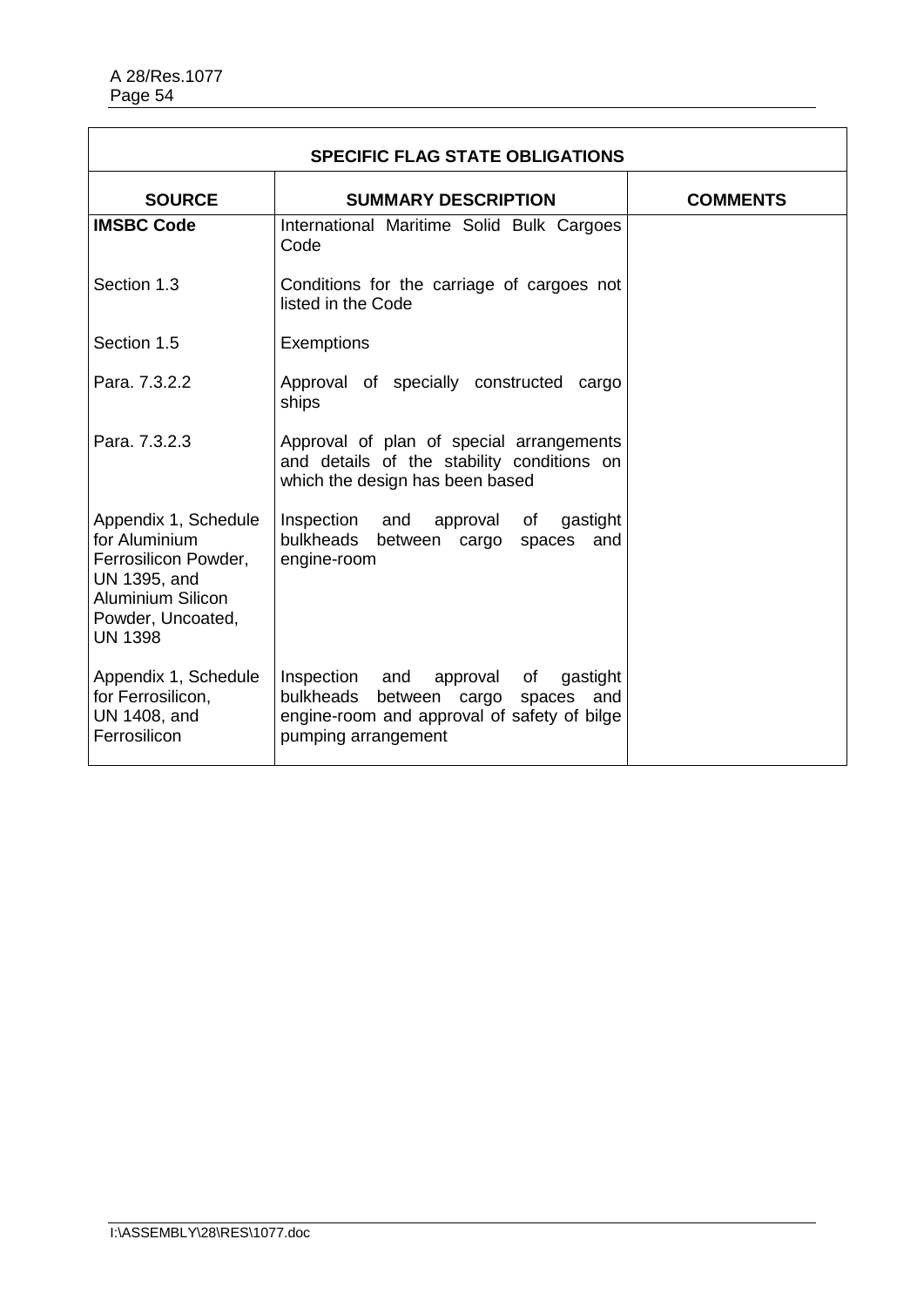# **SPECIFIC COASTAL STATE OBLIGATIONS**

The following table contains a non-exhaustive list of obligations, including those obligations imposed when a right is exercised.

| <b>SPECIFIC COASTAL STATE OBLIGATIONS</b> |                                                                                                         |  |  |
|-------------------------------------------|---------------------------------------------------------------------------------------------------------|--|--|
| <b>SOURCE</b>                             | <b>COMMENTS</b>                                                                                         |  |  |
| <b>SOLAS 74</b>                           |                                                                                                         |  |  |
| <b>Reg. V/4</b>                           | Navigation warnings                                                                                     |  |  |
| Reg. V/7.1                                | Search and rescue services - necessary arrangements                                                     |  |  |
| Reg. V/7.2                                | Search and rescue services – information to IMO                                                         |  |  |
| <b>Reg. V/8</b>                           | Life-saving signals                                                                                     |  |  |
| Reg. V/9                                  | Hydrographic services                                                                                   |  |  |
| Regs. VII/6.1<br>and 7-4.1                | Reporting of incidents involving dangerous goods                                                        |  |  |
| <b>MARPOL</b>                             |                                                                                                         |  |  |
| <b>Annex I</b>                            |                                                                                                         |  |  |
| Reg. 4.3                                  | Exceptions – discharge of substances containing oil for the<br>purpose of combating pollution incidents |  |  |
| <b>Annex II</b>                           |                                                                                                         |  |  |
| Reg. 3.1.3                                | Exceptions – approval of discharge of NLS for the purpose<br>of combating pollution incidents           |  |  |
| Reg. 13.2.3                               | Control of discharges of residues of NLS – agreement and<br>communication to IMO                        |  |  |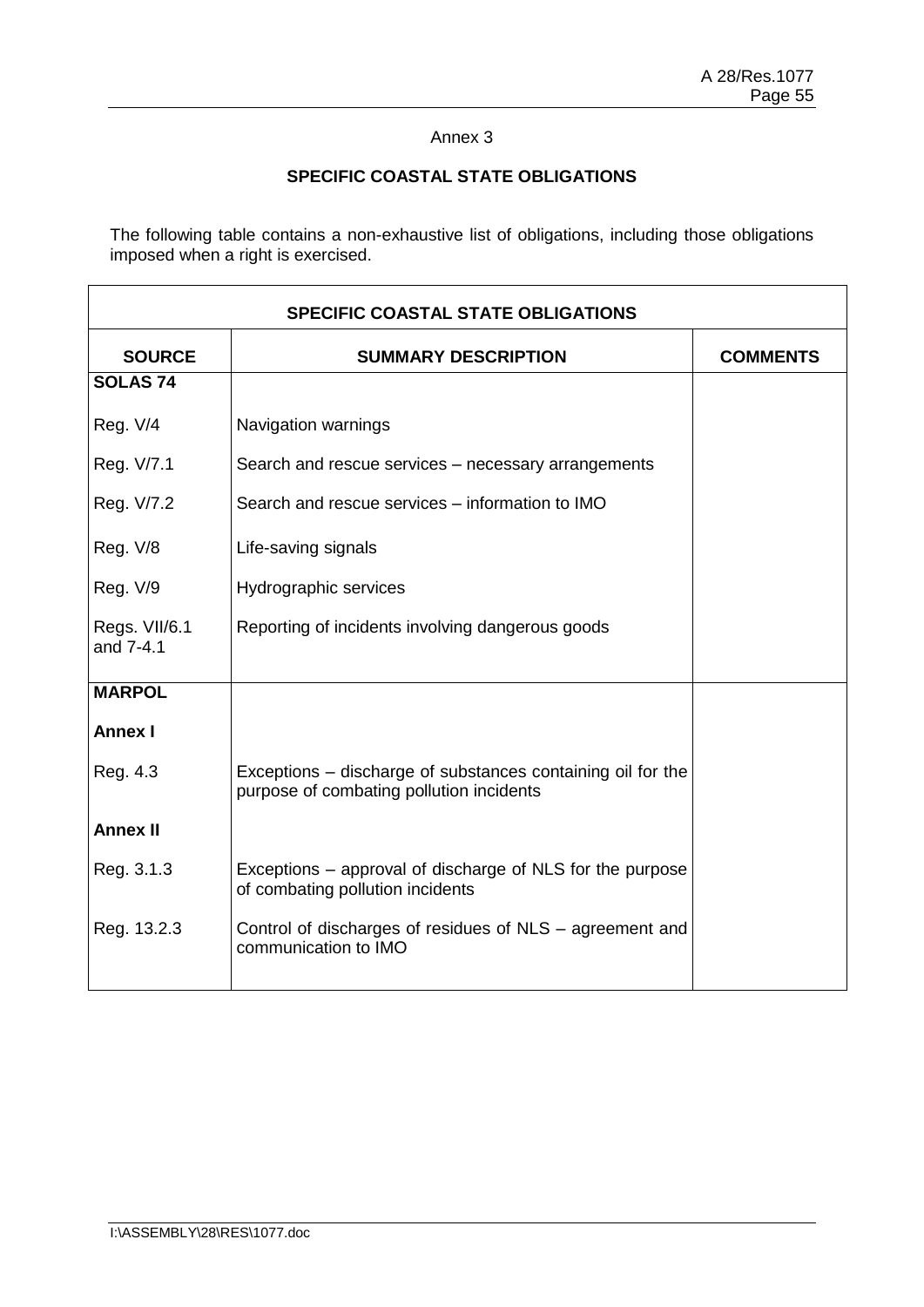# **SPECIFIC PORT STATE OBLIGATIONS**

The following table contains a non-exhaustive list of obligations, including those obligations imposed when a right is exercised.

| <b>SPECIFIC PORT STATE OBLIGATIONS</b> |                                                                               |                          |  |  |  |
|----------------------------------------|-------------------------------------------------------------------------------|--------------------------|--|--|--|
| <b>SOURCE</b>                          | <b>SUMMARY DESCRIPTION</b>                                                    |                          |  |  |  |
| <b>TONNAGE 69</b>                      |                                                                               |                          |  |  |  |
| Art. 12                                | Inspection                                                                    |                          |  |  |  |
| <b>LL 66 AND</b><br><b>LL PROT 88</b>  |                                                                               |                          |  |  |  |
| Art. 21                                | Control                                                                       | amended by<br>LL PROT 88 |  |  |  |
| STCW <sub>78</sub>                     |                                                                               |                          |  |  |  |
| Art. X                                 | Control                                                                       |                          |  |  |  |
| Reg. I/4                               | Control procedures                                                            |                          |  |  |  |
| <b>SOLAS 74</b>                        |                                                                               |                          |  |  |  |
| Reg. I/6(c)                            | Ships not allowed to sail                                                     |                          |  |  |  |
| Reg. I/19                              | Control                                                                       |                          |  |  |  |
| Reg. VII/7-2.2                         | Documents relating to carriage of dangerous goods in solid<br>form            |                          |  |  |  |
| Reg. VIII/11                           | Special control for nuclear ships                                             |                          |  |  |  |
| Reg. XI-1/4                            | Port State control on operational requirements                                |                          |  |  |  |
| <b>MARPOL</b>                          |                                                                               |                          |  |  |  |
| Art. $5(2)$                            | Certificates and special rules on inspection of ships - port<br>State control |                          |  |  |  |
| Art. $5(3)$                            | Certificates and special rules on inspection of ships -<br>denial of entry    |                          |  |  |  |
| Art. $6(2)$                            | Detection of violations and enforcement of the Convention<br>- inspection     |                          |  |  |  |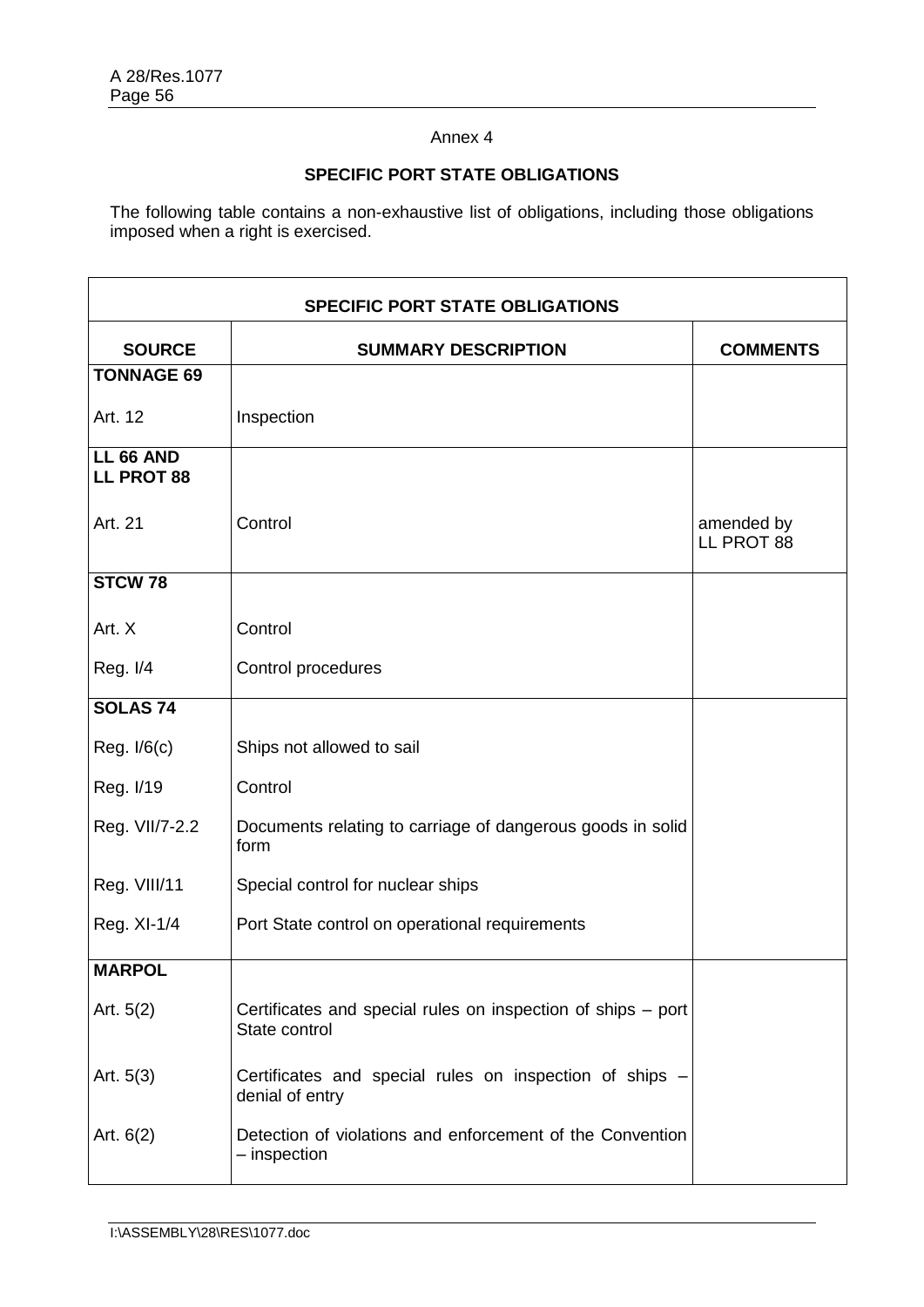| <b>SPECIFIC PORT STATE OBLIGATIONS</b> |                                                                                                                                                 |                 |  |  |
|----------------------------------------|-------------------------------------------------------------------------------------------------------------------------------------------------|-----------------|--|--|
| <b>SOURCE</b>                          | <b>SUMMARY DESCRIPTION</b>                                                                                                                      | <b>COMMENTS</b> |  |  |
| Art. $6(5)$                            | Detection of violations and enforcement of the Convention<br>- inspection upon request - reporting                                              |                 |  |  |
| <b>Annex I</b>                         |                                                                                                                                                 |                 |  |  |
| Reg. 2.6.2                             | oil<br>tanker<br>delivered<br>Application – an<br>on<br>or<br>before 1 June 1982 engaged in specific trades: agreement<br>with flag States      |                 |  |  |
| Reg. 2.6.3                             | oil<br>tanker<br>delivered<br>Application – an<br><b>on</b><br>or<br>before 1 June 1982, engaged in specific trades: approval<br>by port States |                 |  |  |
| Reg. 11                                | Port State control on operational requirements                                                                                                  |                 |  |  |
| Reg. 17.7                              | Oil Record Book, Part I – inspection without undue delay                                                                                        |                 |  |  |
| Reg. 18.10.1.2                         | Segregated ballast tanks - oil tanker delivered on or<br>before 1 June 1982 having special ballast arrangements:<br>agreement with flag States  |                 |  |  |
| Reg. 20.8.2                            | Denial of entry – communication to IMO                                                                                                          |                 |  |  |
| Reg. 21.8.2                            | Denial of entry – communication to IMO                                                                                                          |                 |  |  |
| Reg. 36.8                              | Oil Record Book, Part II - inspection without undue delay                                                                                       |                 |  |  |
| Regs. 38.1, 38.2<br>and 38.3           | Reception facilities outside special areas                                                                                                      |                 |  |  |
| 38.5                                   | Regs. 38.4 and Reception facilities within special areas                                                                                        |                 |  |  |
| Reg. 38.6                              | Reception facilities within special areas - notifying IMO                                                                                       |                 |  |  |
| Reg. 38.7.1                            | Reception facilities within special areas: "Antarctic area"                                                                                     |                 |  |  |
| <b>Annex II</b>                        |                                                                                                                                                 |                 |  |  |
| Reg. 4.3.3                             | Exemptions – approval of adequacy of reception facilities                                                                                       |                 |  |  |
| Reg. 13.6.1                            | Control of discharges of residues – endorsement of cargo<br>record book                                                                         |                 |  |  |
| Reg. 15.6                              | Cargo record book – inspection without undue delay                                                                                              |                 |  |  |

 $\mathsf{r}$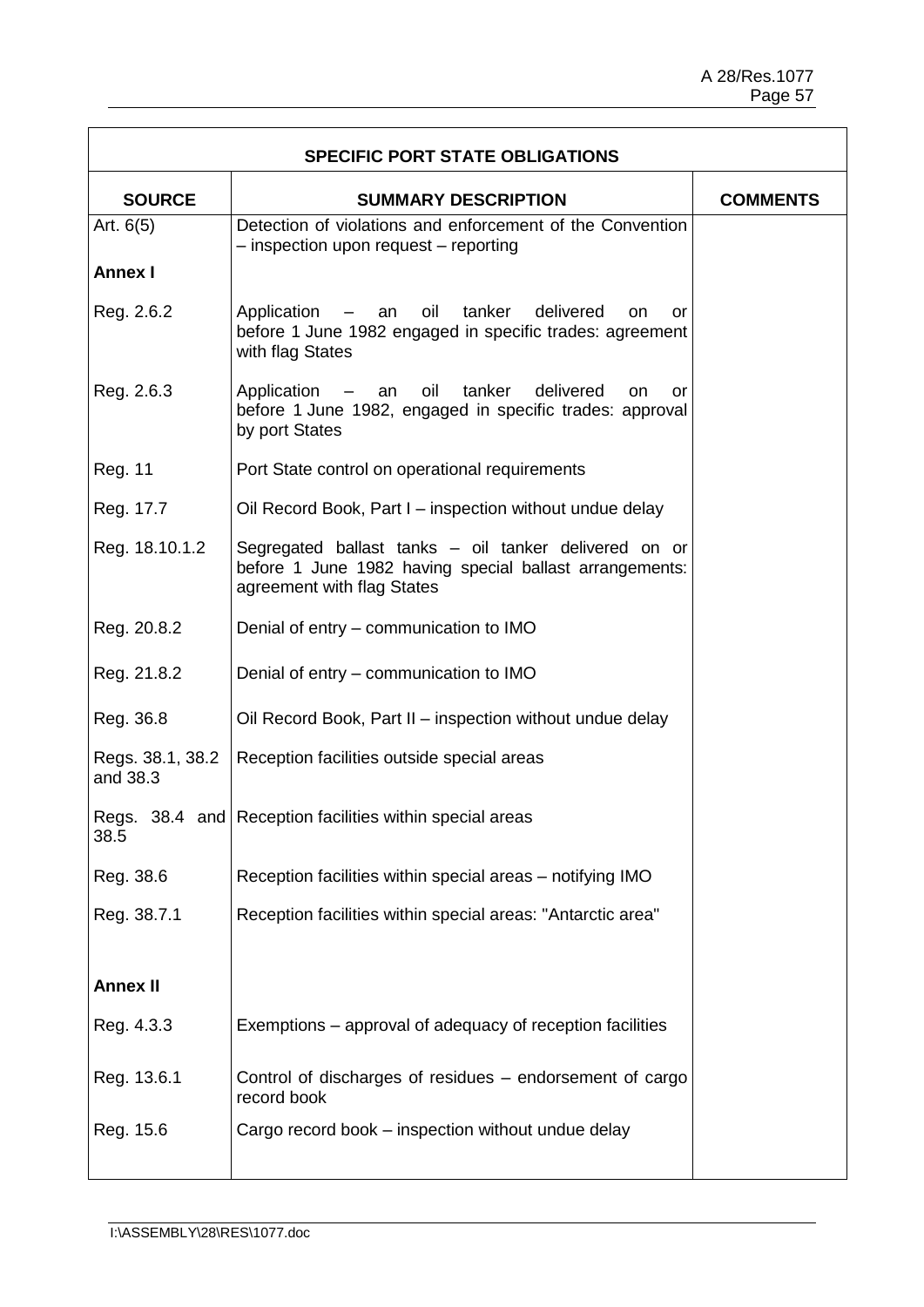| <b>SPECIFIC PORT STATE OBLIGATIONS</b> |                                                                                                                             |                 |  |  |
|----------------------------------------|-----------------------------------------------------------------------------------------------------------------------------|-----------------|--|--|
| <b>SOURCE</b>                          | <b>SUMMARY DESCRIPTION</b>                                                                                                  | <b>COMMENTS</b> |  |  |
| Reg. 16.1                              | Measures of control                                                                                                         |                 |  |  |
| 16.7                                   | Regs. 16.6 and Measures of control – exemption granted (endorsement of<br>cargo record book)                                |                 |  |  |
| Reg. 16.9                              | Port State control on operational requirement                                                                               |                 |  |  |
| Regs. 18.1 and Reception<br>18.2       | facilities<br>unloading<br>terminal<br>and<br>cargo<br>arrangements                                                         |                 |  |  |
| Reg. 18.4                              | Cargo unloading terminal arrangements                                                                                       |                 |  |  |
| <b>Annex III</b>                       |                                                                                                                             |                 |  |  |
| Reg. 8                                 | Port State control on operational requirements                                                                              |                 |  |  |
| <b>Annex IV</b>                        |                                                                                                                             |                 |  |  |
| Reg. 12.1                              | Provision of reception facilities                                                                                           |                 |  |  |
| Reg. 12bis.1                           | Provision of reception facilities for passenger ships in<br>special areas                                                   |                 |  |  |
| Reg. 12bis.2                           | Measures taken regarding reception facilities for passenger<br>ships in special areas – notifying the Organization          |                 |  |  |
| Reg. 13                                | Port State control on operational requirements                                                                              |                 |  |  |
| <b>Annex V</b>                         |                                                                                                                             |                 |  |  |
| Reg. 6.3.1                             | Provision of reception facilities – all garbage from all ships<br>departing en route to or arriving from the Antarctic area |                 |  |  |
| Reg. 8.1                               | <b>Reception facilities</b>                                                                                                 |                 |  |  |
| Reg. 8.3.1                             | Reception facilities within special areas                                                                                   |                 |  |  |
| Reg. 8.3.2                             | Measures taken regarding provision of reception facilities -<br>notifying the Organization                                  |                 |  |  |
| Reg. 9                                 | Port State control on operational requirements                                                                              |                 |  |  |
| Reg. 10.5                              | Inspection of Garbage Record Book or ship's official<br>log-book                                                            |                 |  |  |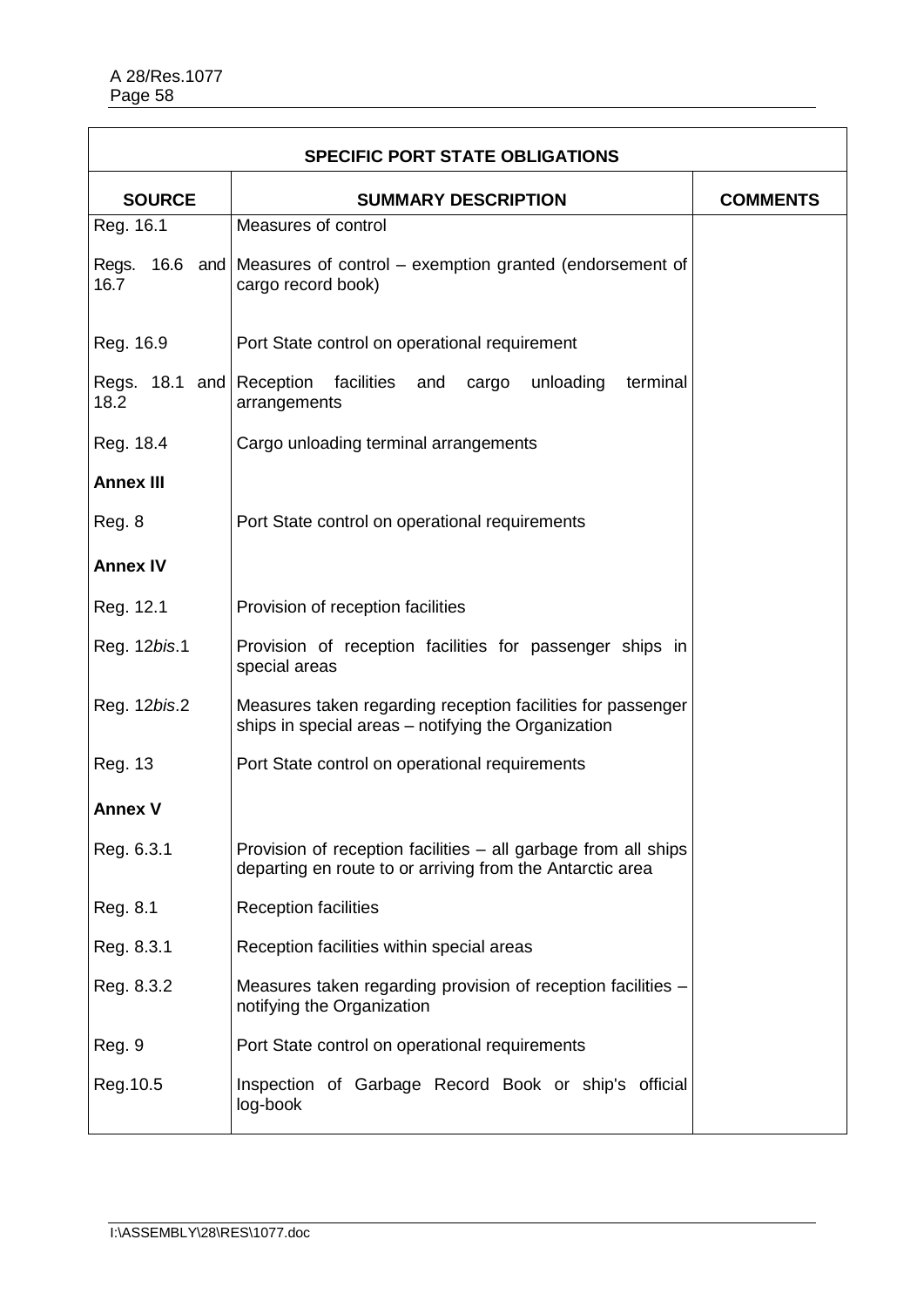| <b>SPECIFIC PORT STATE OBLIGATIONS</b> |                                                                                                                                                                                                                   |  |  |  |
|----------------------------------------|-------------------------------------------------------------------------------------------------------------------------------------------------------------------------------------------------------------------|--|--|--|
| <b>SOURCE</b>                          | <b>COMMENTS</b>                                                                                                                                                                                                   |  |  |  |
| <b>Annex VI</b>                        |                                                                                                                                                                                                                   |  |  |  |
| Reg. 5.3.3                             | Necessary assistance to the surveyor as referred to in the<br>paragraph                                                                                                                                           |  |  |  |
| Reg. 10                                | Port State control on operational requirements – in relation<br>to chapter 4 of Annex VI, limiting of inspection to verification<br>that there is a valid International Energy Efficiency Certificate<br>on board |  |  |  |
| 15.3                                   | Regs. 15.2 and Volatile organic compounds – approvals of vapour emission<br>control systems and notifying IMO                                                                                                     |  |  |  |
| Reg. 17.2                              | Reception facilities as referred to in the paragraph -<br>communication to IMO                                                                                                                                    |  |  |  |
| Reg. 18.10                             | Fuel oil quality – communication to Party or non-Parties<br>and remedial action                                                                                                                                   |  |  |  |
| <b>IBC Code</b>                        |                                                                                                                                                                                                                   |  |  |  |
| Para. 15.8.25.3                        | Certification verifying that the required piping separation<br>has been achieved                                                                                                                                  |  |  |  |
| 1994 HSC Code                          |                                                                                                                                                                                                                   |  |  |  |
| Para. 1.3.5                            | Acceptance of the Code                                                                                                                                                                                            |  |  |  |
| Para, 1.5.6                            | Providing assistance to surveyors                                                                                                                                                                                 |  |  |  |
| Para. 1.6                              | Design approval                                                                                                                                                                                                   |  |  |  |
| Para. 1.9.3                            | Operational conditions - Permit to Operate                                                                                                                                                                        |  |  |  |
| Para. 1.9.4                            | Port State control                                                                                                                                                                                                |  |  |  |
| Para. 18.3.8                           | Training and qualifications                                                                                                                                                                                       |  |  |  |
| 2000 HSC Code                          |                                                                                                                                                                                                                   |  |  |  |
| Para. 1.3.7                            | Acceptance of the Code                                                                                                                                                                                            |  |  |  |
| Para. 1.5.6                            | Providing assistance to surveyors                                                                                                                                                                                 |  |  |  |
| Para. 1.6                              | Design approval                                                                                                                                                                                                   |  |  |  |
| Para. 1.9.3                            | Operational conditions - Permit to Operate                                                                                                                                                                        |  |  |  |
| Para. 1.9.4                            | Port State control                                                                                                                                                                                                |  |  |  |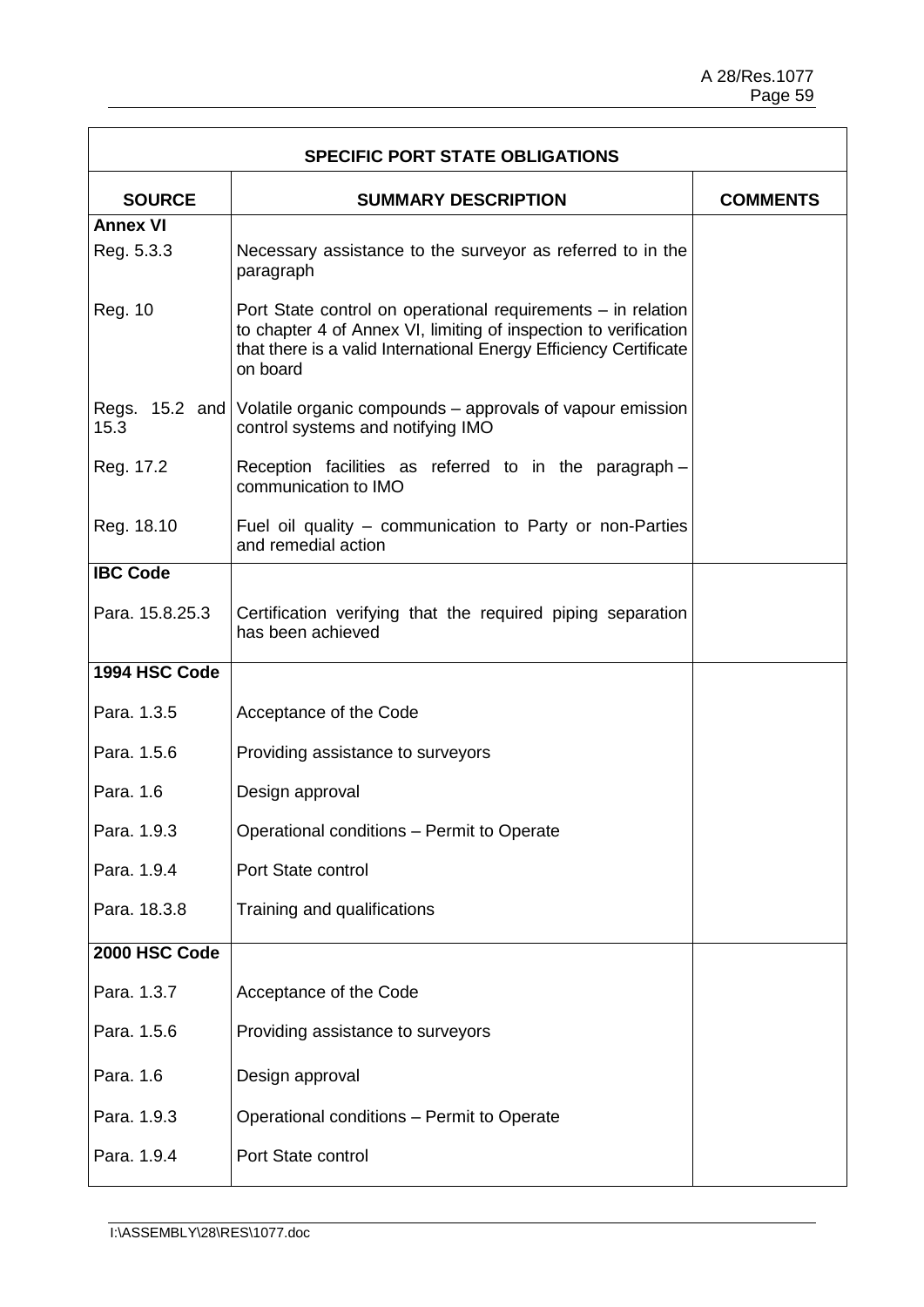| <b>SPECIFIC PORT STATE OBLIGATIONS</b> |                                                               |  |  |
|----------------------------------------|---------------------------------------------------------------|--|--|
| <b>SOURCE</b>                          | <b>COMMENTS</b>                                               |  |  |
| Para. 18.3.8                           | Training and qualifications                                   |  |  |
| <b>Grain Code</b>                      |                                                               |  |  |
| Para, 3.4                              | Document of authorization                                     |  |  |
| Para, 3.5                              | Document of authorization                                     |  |  |
| Para, 5                                | Exemptions for certain voyages                                |  |  |
| Para, 7.2                              | <b>Stability requirements</b>                                 |  |  |
| <b>IMSBC Code</b>                      | International Maritime Solid Bulk Cargoes Code                |  |  |
| Section 1.3                            | Conditions for the carriage of cargoes not listed in the Code |  |  |
| Section 1.5                            | Exemptions                                                    |  |  |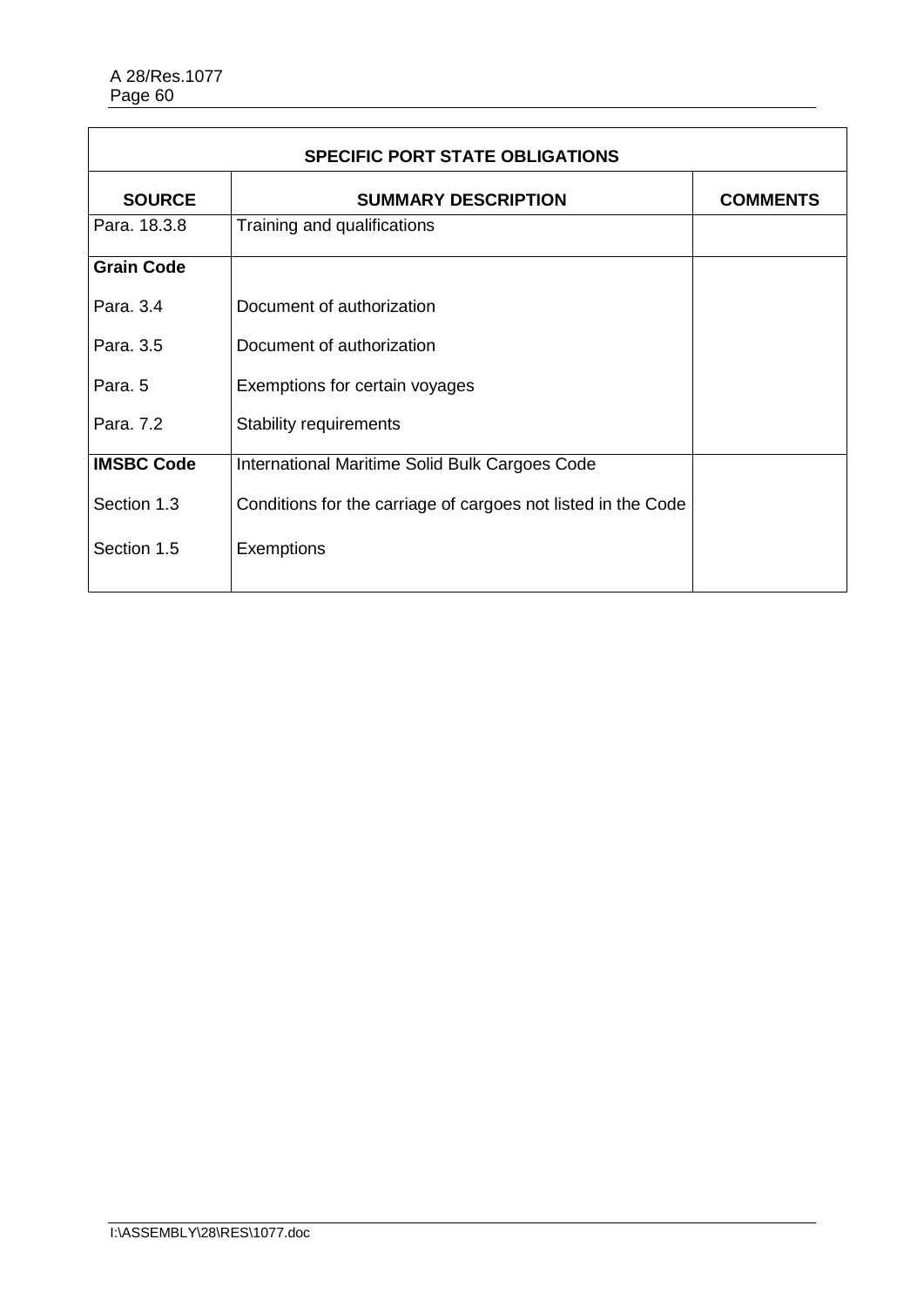### **INSTRUMENTS MADE MANDATORY UNDER IMO CONVENTIONS**

| <b>SOLAS 74</b><br><b>MARPOL</b> | Res. MSC.215(82)<br>Res. MSC.133(76), as amended<br>Res. MSC.287(87)<br>Res. MSC.288(87)<br>Res. MSC.289(87)<br>2008 IS Code, part A<br><b>FSS Code</b><br>2010 FTP Code<br><b>LSA Code</b><br><b>IMSBC Code</b><br>CSS Code, sub-chapter 1.9<br><b>Grain Code</b><br><b>IMDG Code</b><br><b>IBC Code</b><br><b>IGC Code</b><br><b>INF Code</b><br><b>ISM Code</b><br>1994 HSC Code<br>2000 HSC Code<br>Res. A.739(18), as amended<br>Res. A.789(19)<br>Res. A.744(18), as amended<br>Casualty Investigation Code,<br>parts I and II<br>Res. 4 of the 1997 SOLAS Conf.<br>Res. MSC.169(79)<br>Res. MSC.168(79)<br>Res. MEPC.94(46), as amended | reg. II-1/3-2.2<br>reg. II-1/3-6.2.1<br>reg. II-1/3-10.3<br>reg. II-1/3-11.1<br>reg. II-1/3-11.2<br>reg. II-1/5.1<br>reg. II-2/3.22<br>reg. II-2/3.23<br>reg. III/3.10<br>reg. VI/1-2<br>reg. VI/2.1<br>reg. VI/8.1<br>reg. VII/1.1<br>reg. VII/8.1<br>reg. VII/11.1<br>reg. VII/14.1<br>reg. IX/1.1<br>reg. X/1.1<br>reg. X/1.2<br>reg. XI-1/1<br>reg. XI-1/1<br>reg. $XI-1/2$<br>reg. XI-1/6<br>reg. XII/1.7<br>reg. XII/7.2<br>reg. XII/14<br>Annex I, reg. 20.6 |
|----------------------------------|------------------------------------------------------------------------------------------------------------------------------------------------------------------------------------------------------------------------------------------------------------------------------------------------------------------------------------------------------------------------------------------------------------------------------------------------------------------------------------------------------------------------------------------------------------------------------------------------------------------------------------------------|---------------------------------------------------------------------------------------------------------------------------------------------------------------------------------------------------------------------------------------------------------------------------------------------------------------------------------------------------------------------------------------------------------------------------------------------------------------------|
|                                  | <b>IBC Code</b><br><b>BCH Code</b><br>NO <sub>x</sub> Technical Code 2008                                                                                                                                                                                                                                                                                                                                                                                                                                                                                                                                                                      | Annex II, reg. 1.4<br>Annex II, reg. 1.4<br>Annex VI, reg. 5.3.2                                                                                                                                                                                                                                                                                                                                                                                                    |
| <b>STCW 78</b>                   | STCW Code, part A                                                                                                                                                                                                                                                                                                                                                                                                                                                                                                                                                                                                                              | reg. I/1.2.3                                                                                                                                                                                                                                                                                                                                                                                                                                                        |
| <b>LL PROT 1988</b>              | 2008 IS Code                                                                                                                                                                                                                                                                                                                                                                                                                                                                                                                                                                                                                                   | Annex 1, reg. 1                                                                                                                                                                                                                                                                                                                                                                                                                                                     |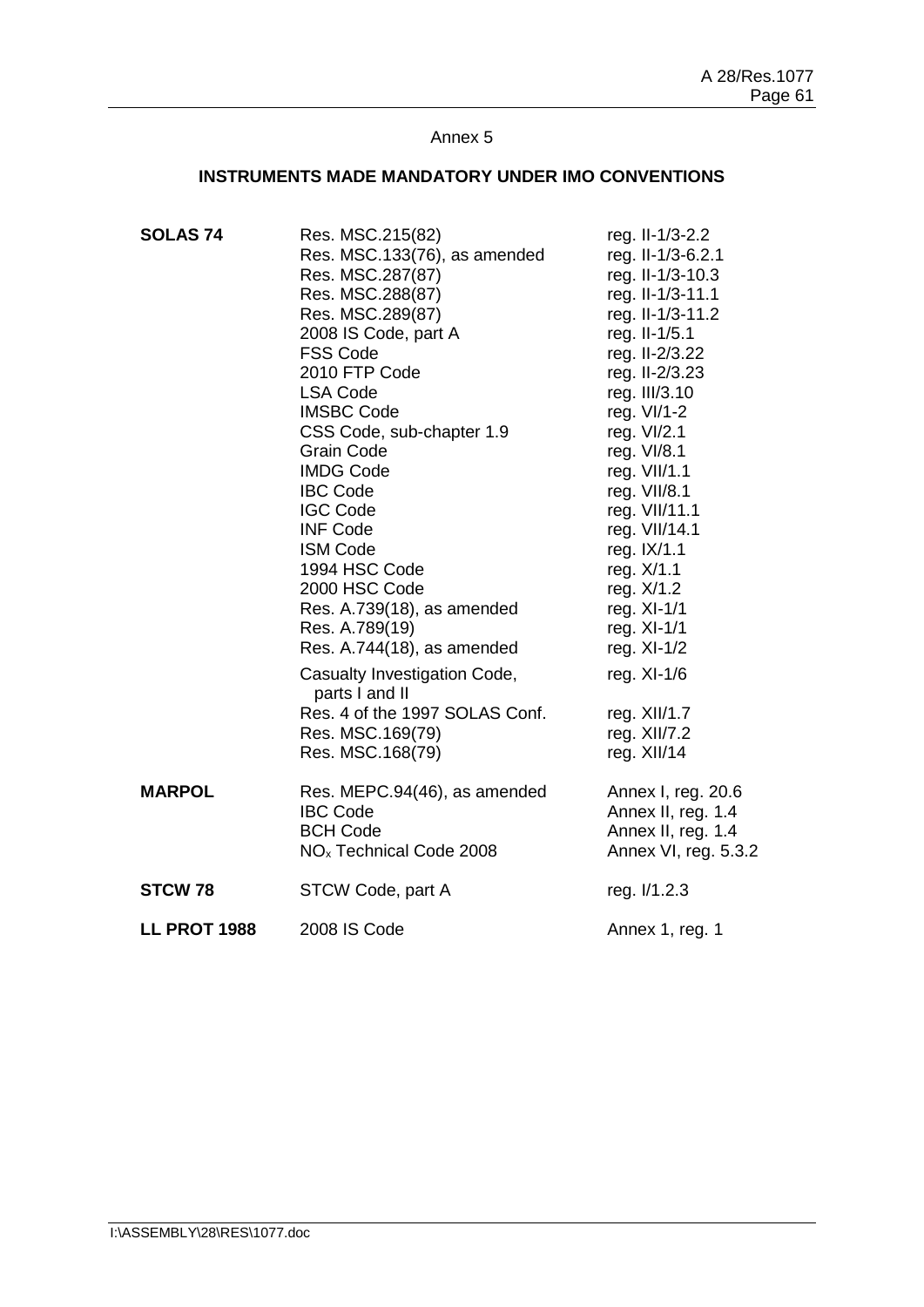### **SUMMARY OF AMENDMENTS TO MANDATORY INSTRUMENTS REFLECTED IN THE NON-EXHAUSTIVE LIST OF OBLIGATIONS (ANNEXES 1 TO 4)**

The amendments to mandatory instruments reflected in annexes 1 to 4 are summarized below to facilitate the amendment of corresponding tables in the future.

| <b>SOLAS 1974</b> |                              | including<br>2011<br>and<br>amendments<br>up to<br>(res. MSC.317(89)),<br>except<br>$XI-2$ ,<br>chapter<br>regulation V/19-1 and ISPS Code) |
|-------------------|------------------------------|---------------------------------------------------------------------------------------------------------------------------------------------|
|                   | Res. MSC.215(82)             | as adopted                                                                                                                                  |
|                   | Res. MSC.133(76), as amended | up to and including the 2004 amendments<br>(res. MSC.158(78))                                                                               |
|                   | Res. MSC.287(87)             | as adopted                                                                                                                                  |
|                   | Res. MSC.288(87)             | as adopted                                                                                                                                  |
|                   | Res. MSC.289(87)             | as adopted                                                                                                                                  |
|                   | 2008 IS Code                 | up to res. MSC.319(89)(part B only)                                                                                                         |
|                   | <b>FSS Code</b>              | up to and including the 2011 amendments<br>(res. MSC.311(88))                                                                               |
|                   | 2010 FTP Code                | up to and including the 2010 amendments<br>(res. MSC.307(88))                                                                               |
|                   | <b>LSA Code</b>              | up to res. MSC.320(89)                                                                                                                      |
|                   | <b>IMSBC Code</b>            | up to and including the 2011                                                                                                                |
|                   |                              | amendments (res. MSC. 318(89))                                                                                                              |
|                   | CSS Code, sub-chapter 1.9    | up to and including the 2002 amendments<br>(MSC/Circ.1026)                                                                                  |
|                   | <b>Grain Code</b>            | up to and including the 1991 amendments<br>(res. MSC.23(59))                                                                                |
|                   | <b>IMDG Code</b>             | up to and including the 2010 amendments<br>(res. MSC. 294(87))                                                                              |
|                   | <b>IBC Code</b>              | up to and including the 2006 amendments                                                                                                     |
|                   |                              | (res. MSC.219(82) and res. MEPC.166(56))                                                                                                    |
|                   | <b>IGC Code</b>              | up to and including the 2006 amendments                                                                                                     |
|                   |                              | (res. MSC.220(82))                                                                                                                          |
|                   | <b>INF Code</b>              | up to and including the 2007 amendments                                                                                                     |
|                   |                              | (res. MSC.241(83))                                                                                                                          |
|                   | <b>ISM Code</b>              | up to and including the 2008 amendments                                                                                                     |
|                   |                              | (res. MSC.273(85))                                                                                                                          |
|                   | 1994 HSC Code                | up to and including the 2008 amendments                                                                                                     |
|                   |                              | (res. MSC.259(84))                                                                                                                          |
|                   | 2000 HSC Code                | up to and including the 2008 amendments                                                                                                     |
|                   |                              | (res. MSC.271(85))                                                                                                                          |
|                   | Res. A.739(18)               | up to and including 2006 amendments                                                                                                         |
|                   |                              | (res. MSC.208(81))                                                                                                                          |
|                   | Res. A.789(19)               | no amendments yet adopted                                                                                                                   |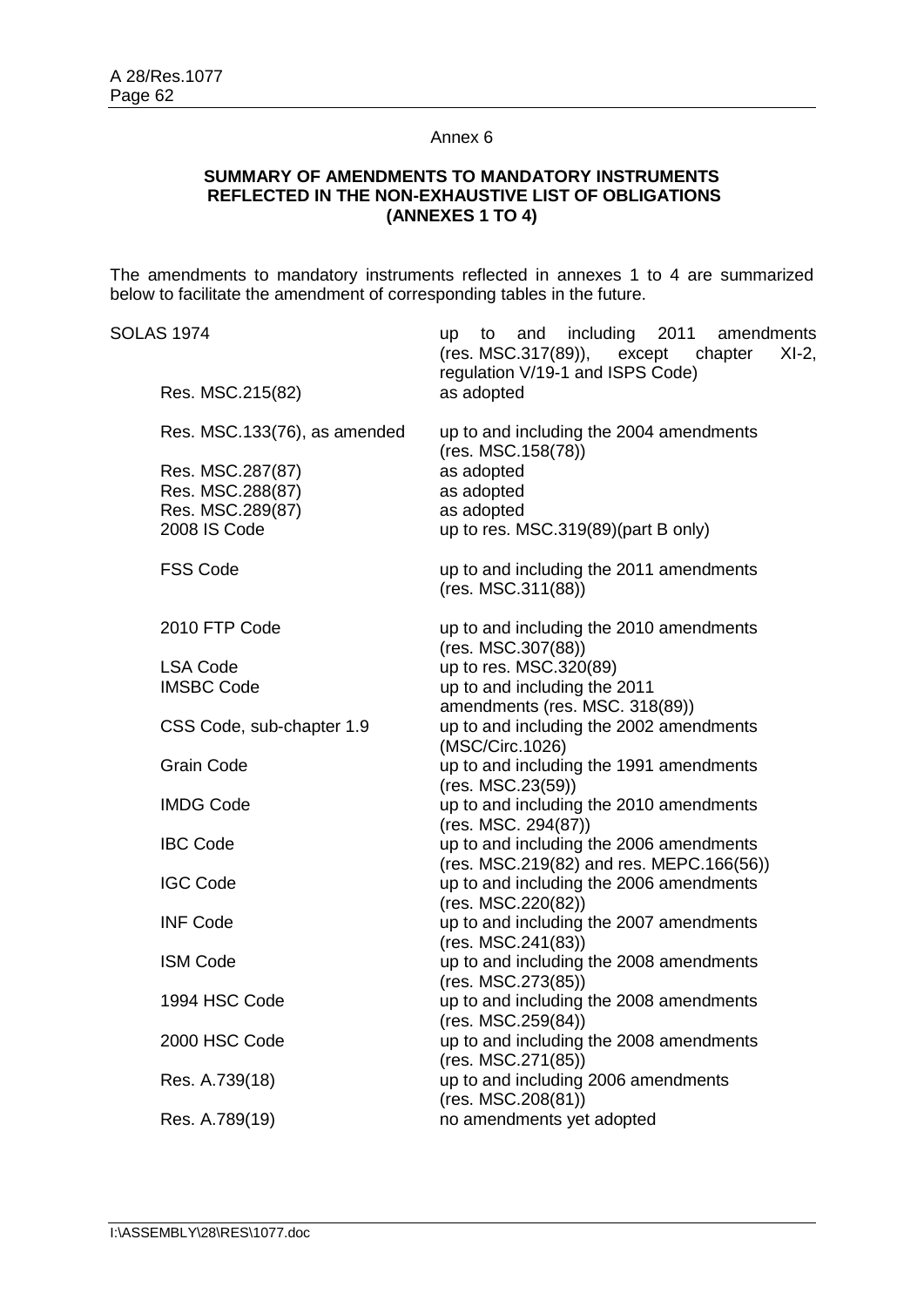| Res. A.744(18), amended             |  | up to and including the 2008 amendments<br>(res. MSC.261(84))                                                |  |  |  |                                                 |
|-------------------------------------|--|--------------------------------------------------------------------------------------------------------------|--|--|--|-------------------------------------------------|
| <b>Casualty Investigation Code</b>  |  | res. MSC.255(84)                                                                                             |  |  |  |                                                 |
| Res. 4 of the 1997 SOLAS Conf.      |  | no amendments yet adopted                                                                                    |  |  |  |                                                 |
| Res. MSC.169(79)                    |  | no amendments yet adopted                                                                                    |  |  |  |                                                 |
| Res. MSC.168(79)                    |  | no amendments yet adopted                                                                                    |  |  |  |                                                 |
| SOLAS PROT 1978                     |  |                                                                                                              |  |  |  | up to and including the 1988 amendments         |
| SOLAS PROT 1988                     |  | (resolution of the 1988 GMDSS-P Conference)<br>up to and including the 2010 amendments<br>(res. MSC.309(88)) |  |  |  |                                                 |
| <b>MARPOL</b>                       |  | up to and including the 2012 amendments<br>(res. MEPC.217(63))                                               |  |  |  |                                                 |
| Res. MEPC.94(46), as amended        |  | up to and including the 2006 amendments<br>(res. MEPC.155(55))                                               |  |  |  |                                                 |
| <b>IBC Code</b>                     |  | up to and including the 2006 amendments                                                                      |  |  |  |                                                 |
| <b>BCH Code</b>                     |  | (res. MEPC.166(56) and res. MSC.219(82))<br>up to and including the 2006 amendments                          |  |  |  |                                                 |
| NO <sub>x</sub> Technical Code 2008 |  | (res. MEPC.144(54) and res. MSC.212(81))<br>up to and including the 2012 amendments<br>(res. MEPC. 217(63))  |  |  |  |                                                 |
| <b>STCW 1978</b>                    |  | up to and including the Manila amendments<br>6.3 and 6.6                                                     |  |  |  | (STCW/Conf.2/res.1), except regulations VI/5.2, |
| STCW Code, part A                   |  | up to and including the Manila amendments<br>(STCW/Conf.2/res.2)                                             |  |  |  |                                                 |
| LL 1966                             |  | up to and including the 2005 amendments<br>(res. A.972(24))                                                  |  |  |  |                                                 |
| <b>LL PROT 1988</b>                 |  | up to and including the 2008 amendments<br>(res. MSC.270(85))                                                |  |  |  |                                                 |
| TONNAGE 1969<br><b>COLREG 1972</b>  |  | no amendments yet adopted<br>up to and including the 2001 amendments<br>(res. A.910(22))                     |  |  |  |                                                 |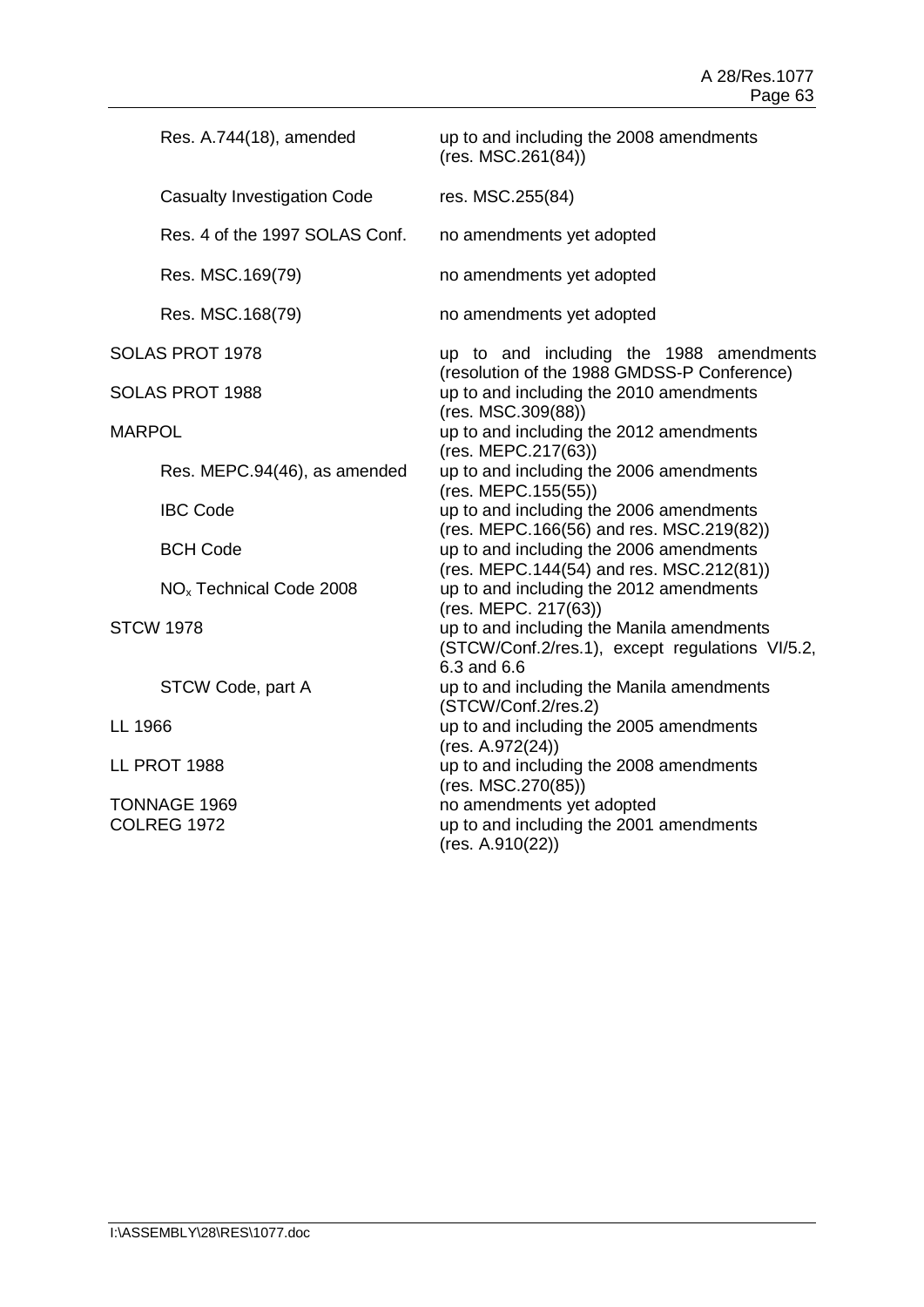# **AMENDMENTS**<sup>3</sup> **TO IMO INSTRUMENTS EXPECTED TO BE ACCEPTED AND TO ENTER INTO FORCE BETWEEN 1 JANUARY 2014 AND 1 JULY 2014**

The following tables contain non-exhaustive lists of obligations, including those obligations imposed when a right is exercised.

| <b>OBLIGATIONS OF CONTRACTING</b><br><b>GOVERNMENTS/PARTIES</b> |                                                                                                                                                                                                                                                                                         |                                     |  |  |
|-----------------------------------------------------------------|-----------------------------------------------------------------------------------------------------------------------------------------------------------------------------------------------------------------------------------------------------------------------------------------|-------------------------------------|--|--|
| <b>SOURCE</b>                                                   | <b>SUMMARY DESCRIPTION</b>                                                                                                                                                                                                                                                              | <b>COMMENTS</b>                     |  |  |
| <b>MARPOL</b>                                                   |                                                                                                                                                                                                                                                                                         |                                     |  |  |
| Annex III, reg. 1.3                                             | Application – issue of detailed requirements In force $1/1/2014$ by<br>packing,<br>marking,<br>labelling,<br>on<br>documentation, stowage, quantity limitations<br>and exceptions for preventing or minimizing<br>pollution<br>of the<br>marine environment<br>by<br>harmful substances | MEPC.193(61)                        |  |  |
| <b>IMDG Code</b>                                                |                                                                                                                                                                                                                                                                                         |                                     |  |  |
| Ch. 3.3, SP356                                                  | Approval of metal hydride storage systems<br>installed in vehicles, vessels or aircrafts or in<br>completed components or intended to be<br>installed in vehicles, vessels or aircrafts                                                                                                 | In force 1/1/2014<br>by MSC.328(90) |  |  |
| Section 5.4.1                                                   | Information required in addition to the<br>dangerous goods description - role of the<br>competent authority                                                                                                                                                                             | In force 1/1/2014<br>by MSC.328(90) |  |  |
| <b>Section 6.2.3</b>                                            | The marking of salvage pressure receptacles<br>- determination by the competent authority                                                                                                                                                                                               | In force 1/1/2014<br>by MSC.328(90) |  |  |
| Section 7.1.14<br>7.1.4.5                                       | Stowage of goods of class $7 -$ role of<br>competent authority                                                                                                                                                                                                                          | In force 1/1/2014<br>by MSC.328(90) |  |  |

 $\overline{3}$ The struck-out text indicates deletions and the underlined text shows additions or changes to the non-exhaustive list of obligations.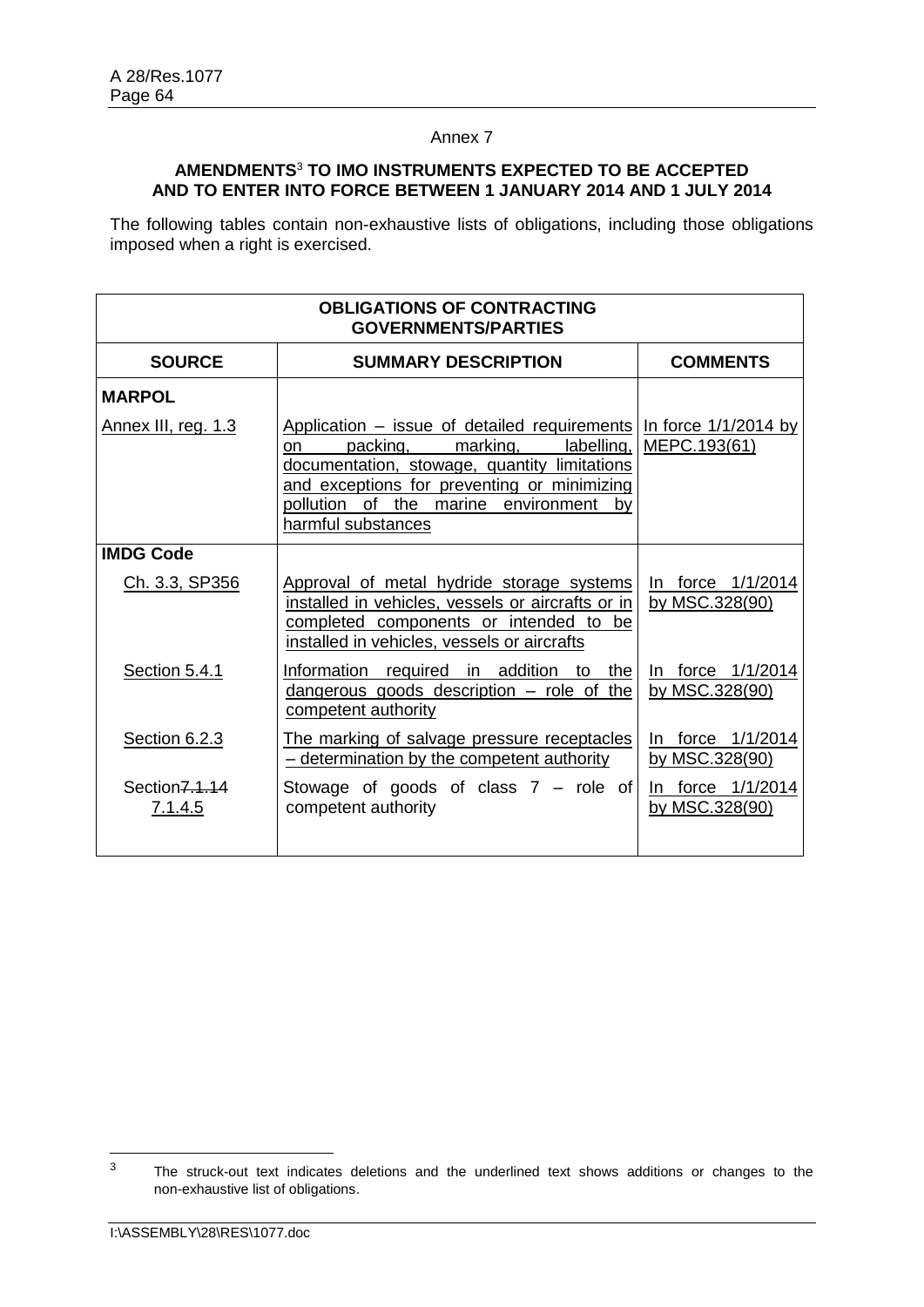| <b>SPECIFIC FLAG STATE OBLIGATIONS</b> |                                                                                                                                                                                            |                                             |  |
|----------------------------------------|--------------------------------------------------------------------------------------------------------------------------------------------------------------------------------------------|---------------------------------------------|--|
| <b>SOURCE</b>                          | <b>SUMMARY DESCRIPTION</b>                                                                                                                                                                 | <b>COMMENTS</b>                             |  |
| <b>SOLAS</b><br>Reg. V/14.2            | <b>Establishing</b> appropriate minimum safe Inforce 1/1/2014 by<br>manning following a transparent procedure<br>and issuing an appropriate minimum safe<br>manning document or equivalent | MSC.325(90)                                 |  |
| 2011 ESP Code <sup>4</sup>             |                                                                                                                                                                                            |                                             |  |
| <b>Annex A, part. A</b>                |                                                                                                                                                                                            |                                             |  |
| Para. 3.3.4                            | Supervision of repair of cargo hatch securing<br>system                                                                                                                                    | In force $1/1/2014$ by<br>A.1049(27)        |  |
| Para. 5.1.1                            | Cooperation on development of a specific<br>survey programme                                                                                                                               | In force 1/1/2014 by<br>A.1049(27)          |  |
| Para. 5.1.4                            | Advice on the maximum acceptable structural<br>diminution levels                                                                                                                           | In force $1/1/2014$ by<br>A.1049(27)        |  |
| Para. 5.2.2                            | Agreement on provisions for proper and safe<br>access                                                                                                                                      | In force $1/1/2014$ by<br><u>A.1049(27)</u> |  |
| Para. 8.1.2                            | <b>Evaluation of survey report</b>                                                                                                                                                         | In force 1/1/2014 by<br>A.1049(27)          |  |
| Para. 8.2.3                            | <b>Endorsement of condition evaluation report</b>                                                                                                                                          | In force 1/1/2014 by<br>A.1049(27)          |  |
| Annex 4B, para. 1                      | Cooperation on development of a survey Inforce $1/1/2014$ by<br>programme                                                                                                                  | A.1049(27)                                  |  |
| Annex 5, para. 3.1                     | Certification of a<br>engaged<br>company<br>thickness measurement                                                                                                                          | in $\ln$ force 1/1/2014 by<br>A.1049(27)    |  |
| Annex A, part B                        |                                                                                                                                                                                            |                                             |  |
| Para. 3.3.4                            | Supervision of repair of cargo hatch securing In force 1/1/2014 by<br>system                                                                                                               | A.1049(27)                                  |  |
| Para. 5.1.1                            | Cooperation on development of a specific<br>survey programme                                                                                                                               | In force 1/1/2014 by<br><u>A.1049(27)</u>   |  |
| Para. 5.1.4                            | Advice on the maximum acceptable structural<br>diminution levels                                                                                                                           | In force 1/1/2014 by<br><u>A.1049(27)</u>   |  |
| Para. 5.2.2                            | Agreement on provisions for proper and safe<br>access                                                                                                                                      | In force 1/1/2014 by<br>A.1049(27)          |  |
| Para. 8.1.2                            | Evaluation of survey report                                                                                                                                                                | In force 1/1/2014 by<br><u>A.1049(27)</u>   |  |

 $\overline{4}$ All items under resolution A.744(18) are deleted.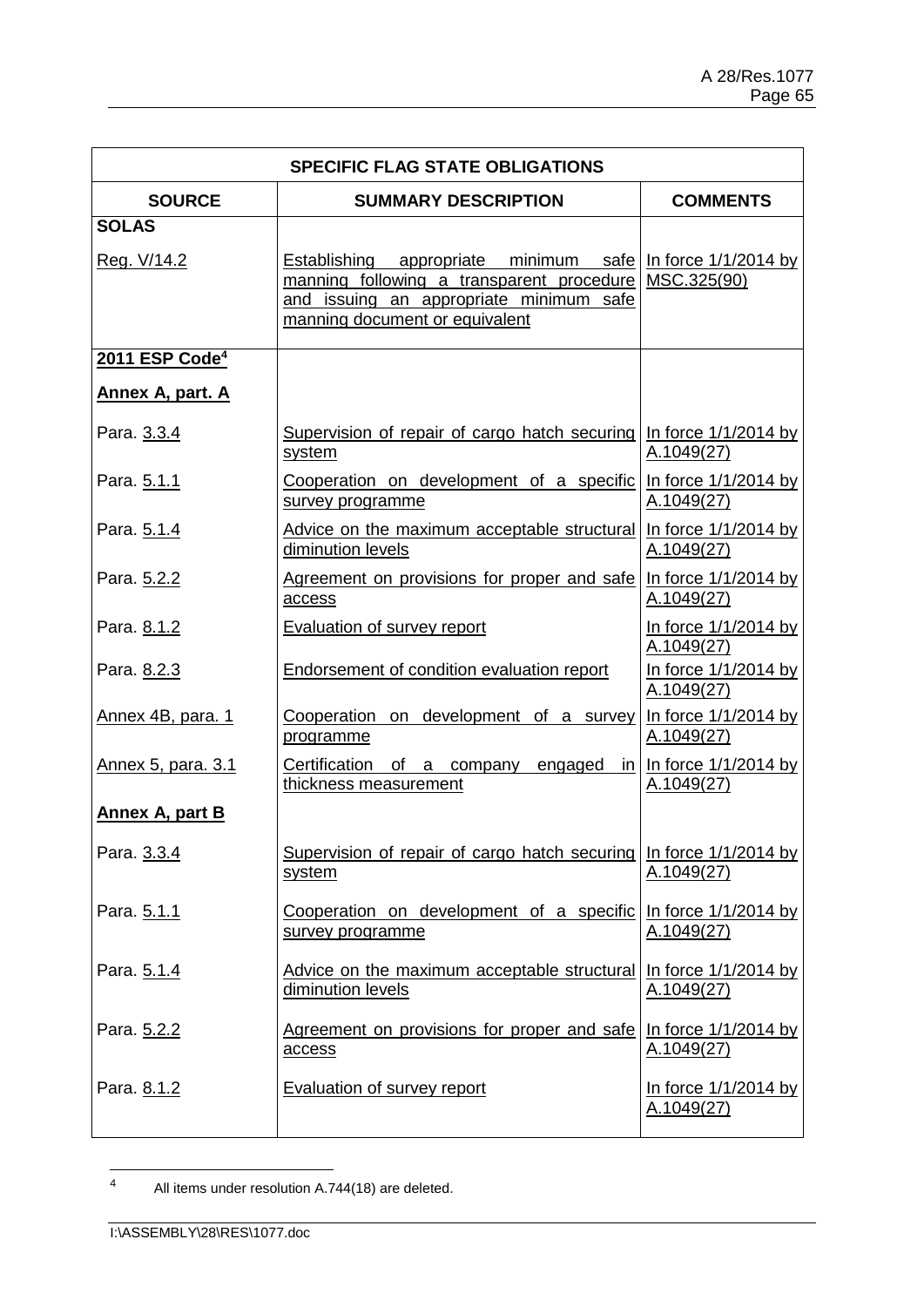| <b>SPECIFIC FLAG STATE OBLIGATIONS</b> |                                                                                       |                                                                  |  |
|----------------------------------------|---------------------------------------------------------------------------------------|------------------------------------------------------------------|--|
| <b>SOURCE</b>                          | <b>SUMMARY DESCRIPTION</b>                                                            | <b>COMMENTS</b>                                                  |  |
| Para. 8.2.3                            | Endorsement of condition evaluation report                                            | In force 1/1/2014 by<br>A.1049(27)                               |  |
| Annex 4B, para. 1                      | Cooperation on development of a survey<br>programme                                   | In force 1/1/2014 by<br>A.1049(27)                               |  |
| <u>Annex 5, para. 3.1</u>              | Certification of a company engaged<br>thickness measurement                           | $\frac{\text{in}}{\text{in}}$ In force 1/1/2014 by<br>A.1049(27) |  |
| <b>Annex B, part A</b>                 |                                                                                       |                                                                  |  |
| Para. 5.1.1                            | Cooperation on development of a specific Inforce 1/1/2014 by<br>survey programme      | A.1049(27)                                                       |  |
| Para. 5.1.4                            | Advice on the maximum acceptable structural In force 1/1/2014 by<br>diminution levels | A.1049(27)                                                       |  |
| Para. 5.2.1.1                          | Agreement on provisions for proper and safe<br>access                                 | In force 1/1/2014 by<br>A.1049(27)                               |  |
| Para. 8.1.3                            | <b>Evaluation of survey report</b>                                                    | In force 1/1/2014 by<br>A.1049(27)                               |  |
| Para. 8.2.3                            | Endorsement of condition evaluation report                                            | In force 1/1/2014 by<br>A.1049(27)                               |  |
| Annex 6B                               | Cooperation on development of a survey Inforce 1/1/2014 by<br>programme               | A.1049(27)                                                       |  |
| Annex 7, para. 3.1                     | Certification of a company<br>engaged<br>thickness measurement                        | $\frac{\text{in}}{\text{in}}$ In force 1/1/2014 by<br>A.1049(27) |  |
| <b>Annex B, part B</b>                 |                                                                                       |                                                                  |  |
| Para. 5.1.1                            | Cooperation on development of a specific<br>survey programme                          | In force 1/1/2014 by<br>A.1049(27)                               |  |
| Para. 5.1.4                            | Advice on the maximum acceptable structural<br>diminution levels                      | In force 1/1/2014 by<br>A.1049(27)                               |  |
| Para. 5.2.1.1                          | Agreement on provisions for proper and safe<br>access                                 | In force 1/1/2014 by<br><u>A.1049(27)</u>                        |  |
| Para. 8.1.3                            | <b>Evaluation of survey report</b>                                                    | In force 1/1/2014 by<br>A.1049(27)                               |  |
| Para. 8.2.3                            | Endorsement of condition evaluation report                                            | In force 1/1/2014 by<br>A.1049(27)                               |  |
| Annex 6B                               | Cooperation on development of a survey<br>programme                                   | In force 1/1/2014 by<br><u>A.1049(27)</u>                        |  |